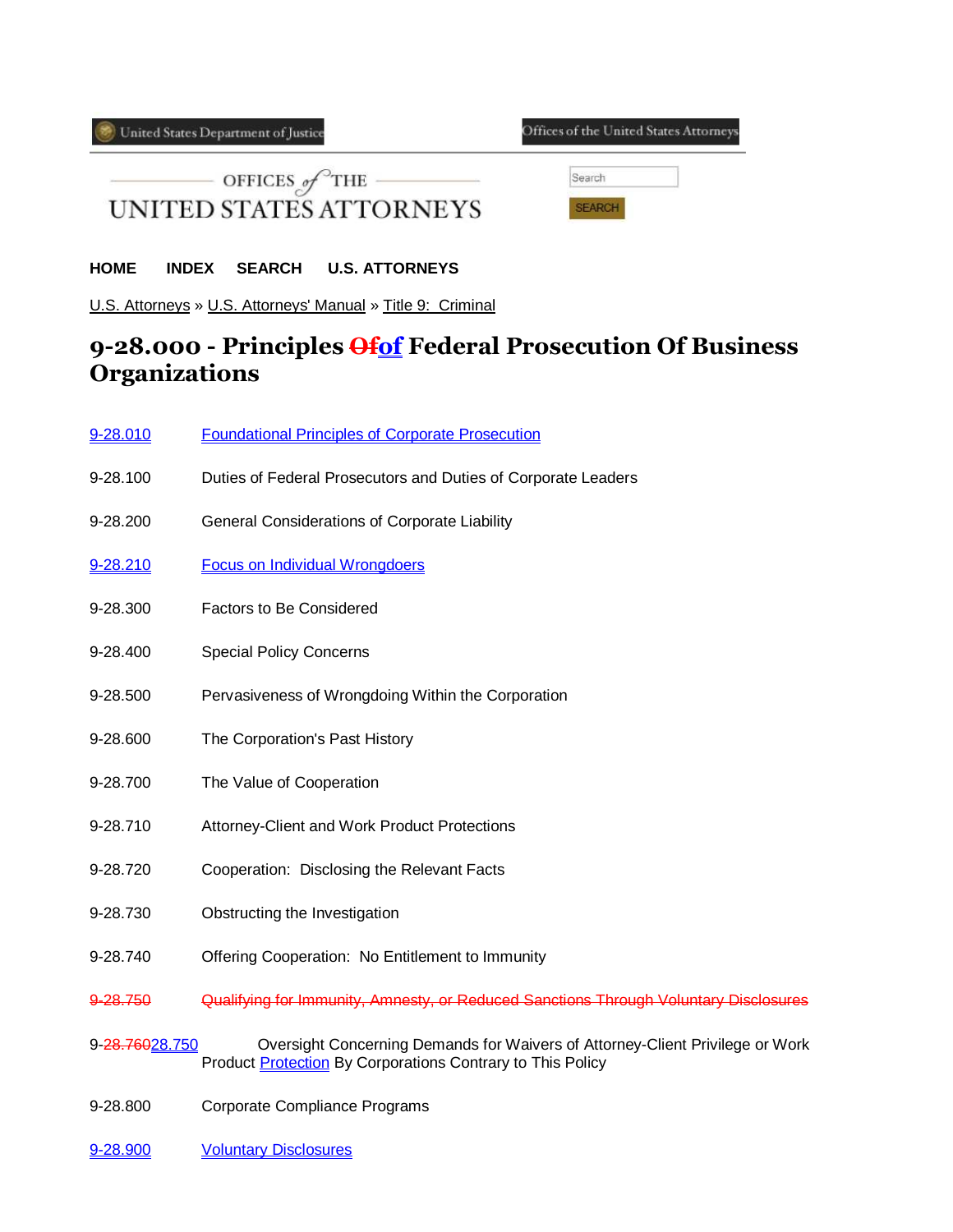| 9-28.90028.1000               | <b>Restitution and Remediation</b>               |  |  |
|-------------------------------|--------------------------------------------------|--|--|
| 9- <del>28.100028</del> .1100 | <b>Collateral Consequences</b>                   |  |  |
| $9 - 28.1100$                 | Other28.1200<br>Civil or Regulatory Alternatives |  |  |
| 9-28.1300                     | <b>Adequacy of Prosecution of Individuals</b>    |  |  |
| 9-28.120028.1400              | <b>Selecting Charges</b>                         |  |  |
| 9- <del>28.130028</del> .1500 | Plea Agreements with Corporations                |  |  |

## **9-28.100 - Duties of Federal Prosecutors and Duties 28.010 - Foundational Principles of Corporate LeadersProsecution**

The prosecution of corporate crime is a high priority for the Department of Justice. By investigating allegations of wrongdoing and by bringing charges where appropriate for criminal misconduct, the Department promotes critical public interests. These interests include, to take just a fewexamplesamong other things: (1) protecting the integrity of our free economic and capital markets by enforcing the rule of law; (2) protecting consumers, investors, and business entities that compete onlythrough lawful means; and (3) protecting the American people from misconduct that would violate criminal laws safeguarding the environment.against competitors who gain unfair advantage by violating the law; (3) preventing violations of environmental laws; and (4) discouraging business practices that would permit or promote unlawful conduct at the expense of the public interest.

One of the most effective ways to combat corporate misconduct is by holding accountable all individuals who engage in wrongdoing. Such accountability deters future illegal activity, incentivizes changes in corporate behavior, ensures that the proper parties are held responsible for their actions, and promotes the public's confidence in our justice system.

Prosecutors should focus on wrongdoing by individuals from the very beginning of any investigation of corporate misconduct. By focusing on building cases against individual wrongdoers, we accomplish multiple goals. First, we increase our ability to identify the full extent of corporate misconduct. Because a corporation only acts through individuals, investigating the conduct of individuals is the most efficient and effective way to determine the facts and the extent of any corporate misconduct. Second, a focus on individuals increases the likelihood that those with knowledge of the corporate misconduct will be identified and provide information about the individuals involved, at any level of an organization. Third, we maximize the likelihood that the final resolution will include charges against culpable individuals and not just the corporation.

## [new November 2015]

## **9-28.100 - Duties of Federal Prosecutors and Duties of Corporate Leaders**

In this regard, federal prosecutors and corporate leaders typically share common goals. For example, Corporate directors and officers owe a fiduciary duty to a corporation's shareholders, *the* corporation's true owners, and they owe duties of honest dealing to the investing public and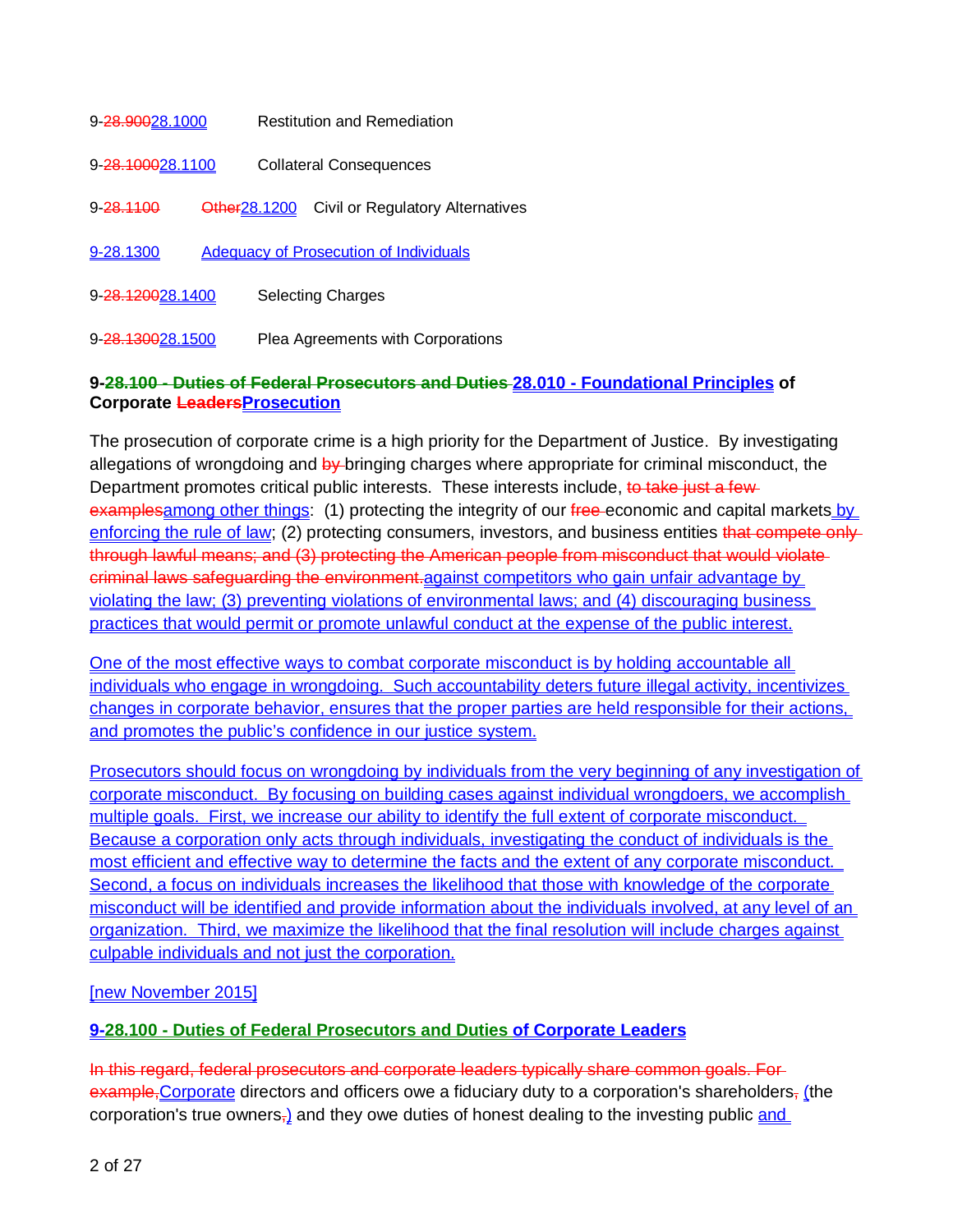consumers in connection with the corporation's regulatory filings and public statements. The faithfulexecution of these duties by corporate leadership serves the same values in promoting public trust and confidence that our criminal cases are designed to serve.

 A prosecutor's duty to enforce the law requires the investigation and prosecution of criminal wrongdoing if it is discovered. In carrying out this mission with the diligence and resolve necessary to vindicate the important public interests discussed above, prosecutors should be mindful of the common cause we share with responsible corporate leaders who seek to promote trust and confidence. Prosecutors should also be mindful that confidence in the Department is affected both by the results we achieve and by the real and perceived ways in which we achieve them. Thus, the manner in which we do our job as prosecutors—including the professionalism and civility we demonstrate, our willingness to secure the facts in a manner that encourages corporate compliance and self-regulationself-regulation, and also our appreciation that corporate prosecutions can potentially harm blameless investors, employees, and others—affects public perception of our mission. Federal prosecutors recognize that they must maintain public confidence in the way in which theywe exercise theirour charging discretion. This endeavor requires the thoughtful analysis of all facts and circumstances presented in a given case. As always, professionalism and civility play an important part in the Department's discharge of its responsibilities in all areas, including the area of corporate investigations and prosecutions.

[new August 2008revised November 2015]

## **9-28.200 - General Considerations of Corporate Liability**

**A. General Principle:** Corporations should not be treated leniently because of their artificial nature nor should they be subject to harsher treatment. Vigorous enforcement of the criminal laws against corporate wrongdoers, where appropriate, results in great benefits for law enforcement and the public, particularly in the area of white collar crime. Indicting corporations for wrongdoing enables the government to be a force for positive change of corporate culture, and a force to prevent, discover, and punish serious crimes.

**B. Comment:** In all cases involving corporate wrongdoing, prosecutors should consider the factors discussed further below.in these guidelines.<sup>[1]</sup> In doing so, prosecutors should be aware of the public benefits that can flow from indicting a corporation in appropriate cases. For instance, corporations are likely to take immediate remedial steps when one is indicted for criminal misconduct that is pervasive throughout a particular industry, and thus an indictment can provide a unique opportunity for deterrence on a broad scale. In addition, a corporate indictment may result in specific deterrence by changing the culture of the indicted corporation and the behavior of its employees. Finally, certain crimes that carry with them a substantial risk of great public harm—e.g., environmental crimes or sweeping financial frauds—may be committed by a business entity, and there may therefore be a substantial federal interest in indicting a corporation under such circumstances.

<sup>[1]</sup> While these guidelines refer to corporations, they apply to the consideration of the prosecution of all types of business organizations, including partnerships, sole proprietorships, government entities, and unincorporated associations.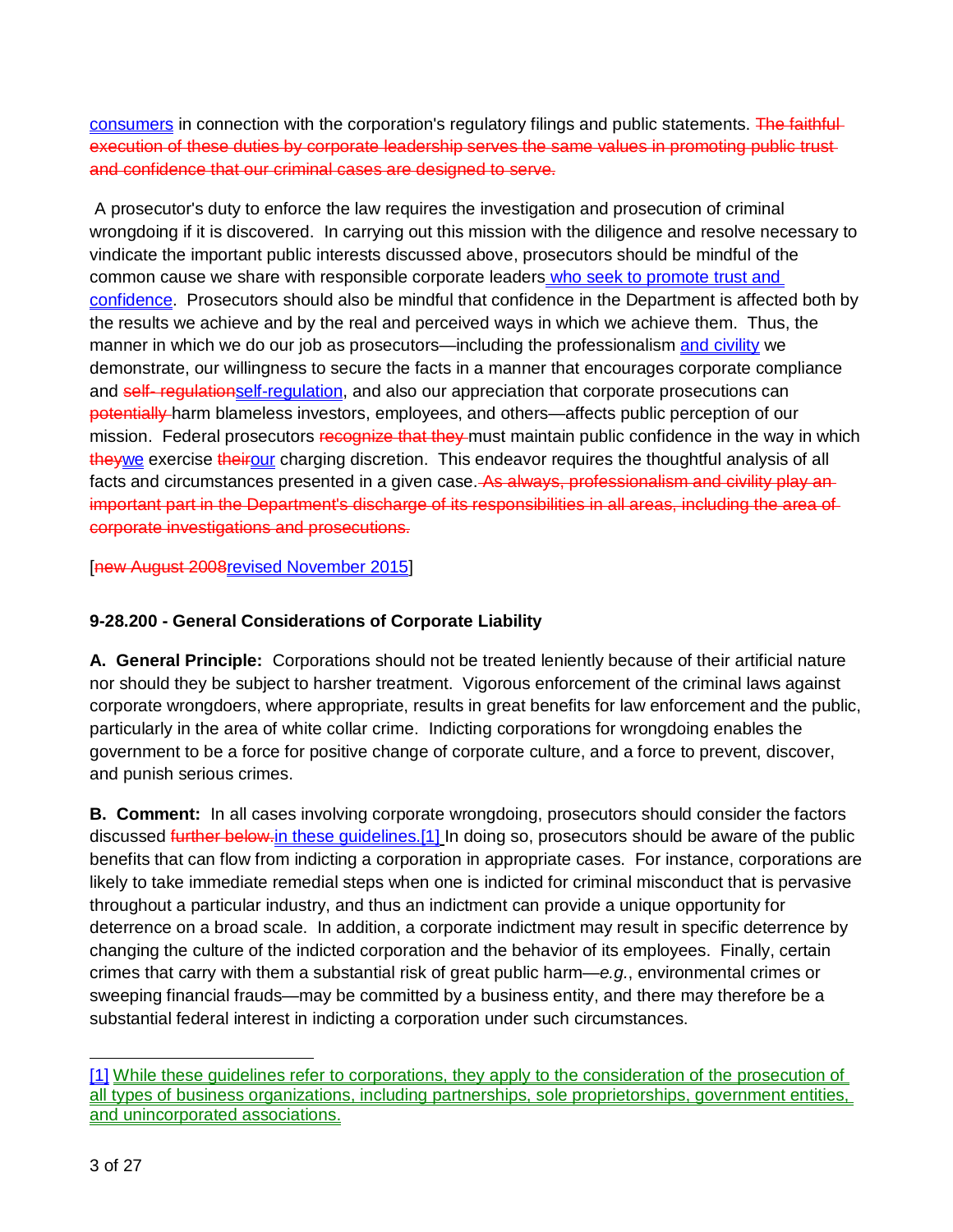In certain instances, it may be appropriate, upon consideration of the factors set forth herein, to resolve a corporate criminal case by means other than indictment. Non-prosecution and deferred prosecution agreements, for example, occupy an important middle ground between declining prosecution and obtaining the conviction of a corporation. These agreements are discussed further in USAM 9-28.100028.1100 (Collateral Consequences). Likewise, civil and regulatory alternatives may be appropriate in certain cases, as discussed in USAM 9-28.110028.1200 (Civil or Regulatory Alternatives).

Prosecutors have substantial latitude in determining when, whom, how, and even whether to prosecute for violations of federal criminal law. In exercising that discretion, prosecutors should consider the following statements of principles that summarize the considerations they should weigh and the practices they should follow in discharging their prosecutorial responsibilities. Prosecutors should ensure that the general purposes of the criminal law—appropriate punishment for the defendant, deterrence of further criminal conduct by the defendant, deterrence of criminal conduct by others, protection of the public from dangerous and fraudulent conduct, rehabilitation, and restitution for victims—are adequately met, taking into account the special nature of the corporate "person."

[revised November 2015]

## **9-28.210 - Focus on Individual Wrongdoers**

Where a decision is made to charge a corporation, it does not necessarily follow that individual directors, officers, employees, or shareholders should not also be charged.**A. General Principle:**  Prosecution of a corporation is not a substitute for the prosecution of criminally culpable individuals within or without the corporation. Because a corporation can act only through individuals, imposition of individual criminal liability may provide the strongest deterrent against future corporate wrongdoing. Only rarely should provable Provable individual culpability not should be pursued, particularly if it relates to high-level corporate officers, even in the face of an offer of a corporate guilty plea or some other disposition of the charges against the corporation. including a deferred prosecution or nonprosecution agreement, or a civil resolution. In other words, regardless of the ultimate corporate disposition, a separate evaluation must be made with respect to potentially liable individuals.

**B. Comment:** It is important early in the corporate investigation to identify the responsible individuals and determine the nature and extent of their misconduct. Prosecutors should not allow delays in the corporate investigation to undermine the Department's ability to pursue potentially culpable individuals. Every effort should be made to resolve a corporate matter within the statutorily allotted time, and tolling agreements should be the rare exception. In situations where it is anticipated that a tolling agreement is unavoidable, all efforts should be made either to prosecute culpable individuals before the limitations period expires or to preserve the ability to charge individuals by tolling the limitations period by agreement or court order.

If an investigation of individual misconduct has not concluded by the time authorization is sought to resolve the case against the corporation, the prosecution authorization memorandum should include a discussion of the potentially liable individuals, a description of the current status of the investigation regarding their conduct and the investigative work that remains to be done, and, when warranted, an investigative plan to bring the matter to resolution prior to the end of any statute of limitations period.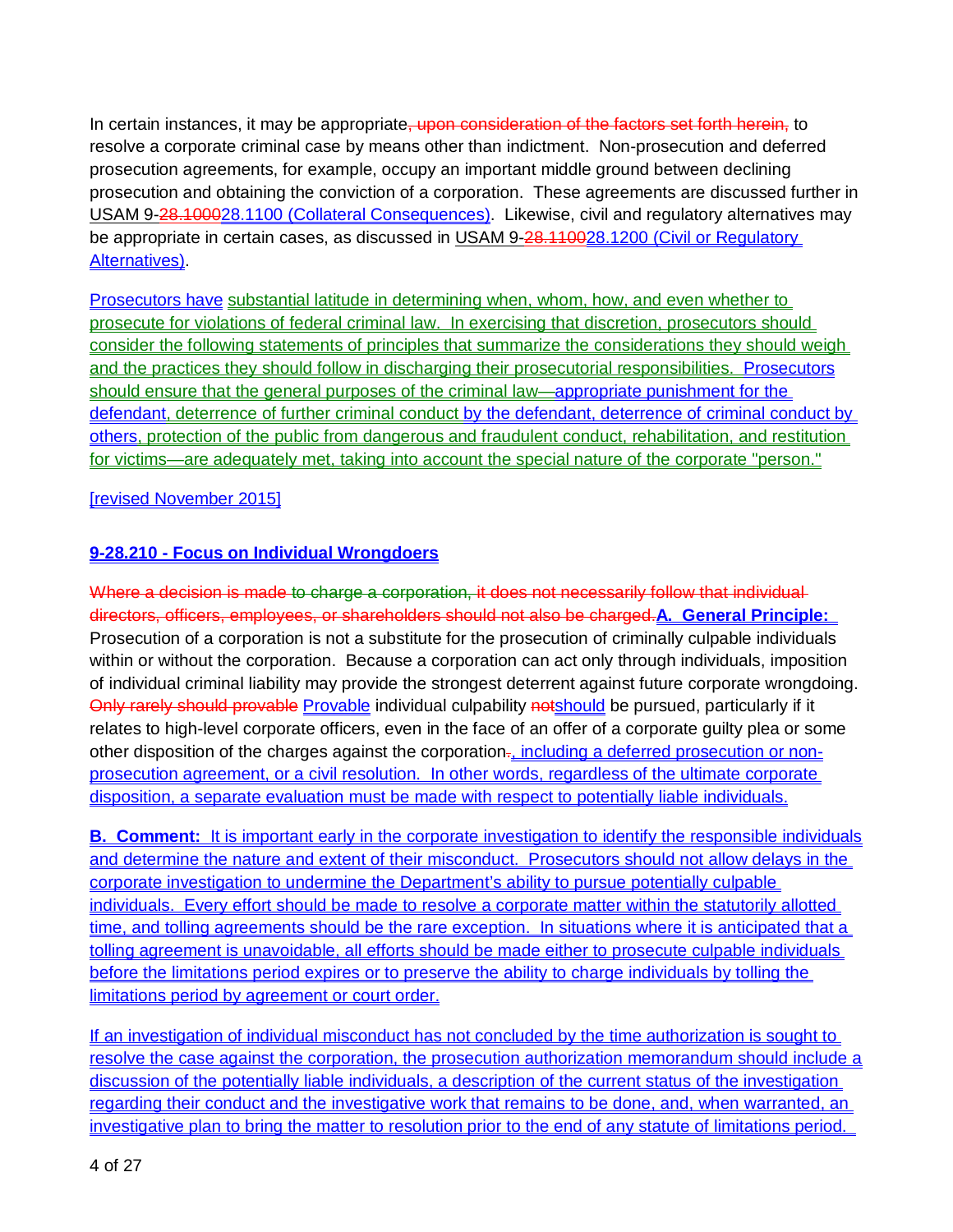If a decision is made at the conclusion of the investigation to pursue charges or some other resolution with the corporation but not to bring criminal or civil charges against the individuals who committed the misconduct, the reasons for that determination must be memorialized and approved by the United States Attorney or Assistant Attorney General whose office handled the investigation, or their designees.

Corporations are "legal persons," capable of suing and being sued, and capable of committing crimes. Under the doctrine of respondeat superior, a corporation may be held criminally liable for the illegal acts of its directors, officers, employees, and agents. To hold a corporation liable for these actions, the government must establish that the corporate agent's actions (i) were within the scope of his duties and (ii) were intended, at least in part, to benefit the corporation. In all cases involving wrongdoing by corporate agents, prosecutors should not limit their focus solely to individuals or the corporation, but should consider both as potential targets.

Agents may act for mixed reasons—both for self-aggrandizement (both-direct and indirect) and for the benefit of the corporation, and a corporation may be held liable as long as one motivation of its agent is to benefit the corporation. See United States v. Potter, 463 F.3d 9, 25 (1st Cir. 2006) (stating that the test to determine whether an agent is acting within the scope of employment is "whether the agent is performing acts of the kind which he is authorized to perform, and those acts are motivated, at least in part, by an intent to benefit the corporation."). In United States v. Automated Medical Laboratories, Inc., 770 F.2d 399 (4th Cir. 1985), for example, the Fourth Circuit affirmed a corporation's conviction for the actions of a subsidiary's employee despite the corporation's claim that the employee was acting for his own benefit, namely his "ambitious nature and his desire to ascend the corporate ladder." Id. at 407. The court stated, "Partucci was clearly acting in part to benefit AML since his advancement within the corporation depended on AML's well-being and its lack of difficulties with the FDA." Id.; see also United States v. Cincotta, 689 F.2d 238, 241-42 (1st Cir. 1982) (upholding a corporation's conviction, notwithstanding the substantial personal benefit reaped by its miscreant agents, because the fraudulent scheme required money to pass through the corporation's treasury and the fraudulently obtained goods were resold to the corporation's customers in the corporation's name).

Moreover, the corporation need not even necessarily profit from its agent's actions for it to be held liable. In Automated Medical Laboratories, the Fourth Circuit stated:

[B]enefit is not a "touchstone of criminal corporate liability; benefit at best is an evidential, not an operative, fact." Thus, whether the agent's actions ultimately redounded to the benefit of the corporation is less significant than whether the agent acted with the intent to benefit the corporation. The basic purpose of requiring that an agent have acted with the intent to benefit the corporation, however, is to insulate the corporation from criminal liability for actions of its agents which may be inimical to the interests of the corporation or which may have been undertaken solely to advance the interests of that agent or of a party other than the corporation.

770 F.2d at 407 (internal citation omitted) (quoting Old Monastery Co. v. United States, 147 F.2d 905, 908 (4th Cir. 1945)).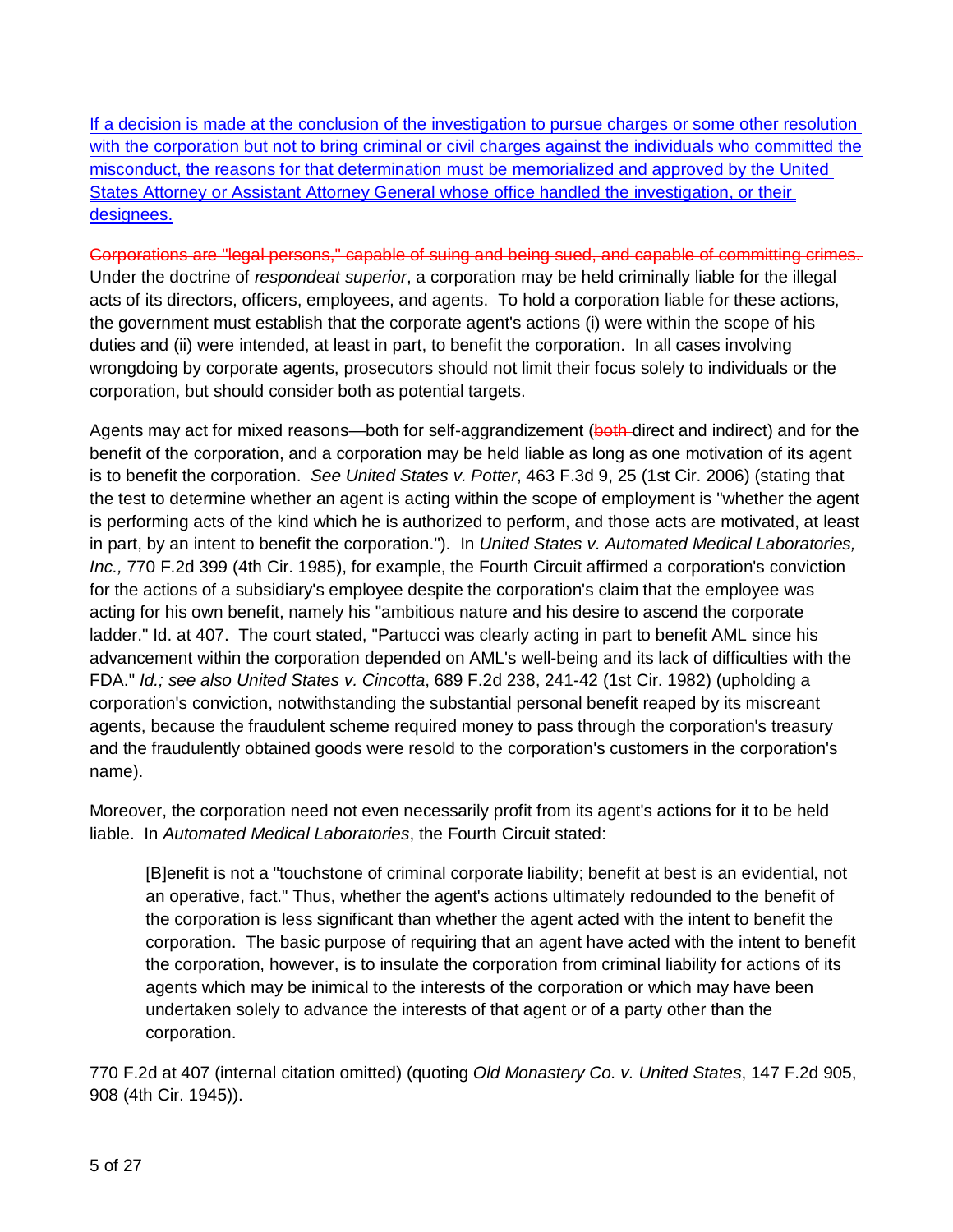[new August 2008November 2015]

### **9-28.300 - Factors to Be Considered**

**A. General Principle:** Generally, prosecutors apply the same factors in determining whether to charge a corporation as they do with respect to individuals. See USAM 9-27.220 et seq. Thus, the prosecutor must weigh all of the factors normally considered in the sound exercise of prosecutorial judgment: the sufficiency of the evidence; the likelihood of success at trial; the probable deterrent, rehabilitative, and other consequences of conviction; and the adequacy of noncriminal approaches. See *idId*. However, due to the nature of the corporate "person," some additional factors are present. In conducting an investigation, determining whether to bring charges, and negotiating plea or other agreements, prosecutors should consider the following factors in reaching a decision as to the proper treatment of a corporate target:

- 1. the nature and seriousness of the offense, including the risk of harm to the public, and applicable policies and priorities, if any, governing the prosecution of corporations for particular categories of crime (see USAM 9-28.400);
- 2. the pervasiveness of wrongdoing within the corporation, including the complicity in, or the condoning of, the wrongdoing by corporate management (see USAM 9-28.500);
- 3. the corporation's history of similar misconduct, including prior criminal, civil, and regulatory enforcement actions against it (see USAM 9-28.600);
- 4. the corporation's timely and voluntary disclosure of wrongdoing and its willingness to cooperate in the investigation of its agents (see USAM 9-28.700);
- 5. the existence and effectiveness of the corporation's pre-existing compliance program (see USAM 9-28.800);
- 6. the corporation's timely and voluntary disclosure of wrongdoing (see USAM 9-28.900);
- 67. the corporation's remedial actions, including any efforts to implement an effective corporate compliance program or to improve an existing one, to replace responsible management, to discipline or terminate wrongdoers, to pay restitution, and to cooperate with the relevant government agencies (see USAM 9-28.90028.1000);
- 78. collateral consequences, including whether there is disproportionate harm to shareholders, pension holders, employees, and others not proven personally culpable, as well as impact on the public arising from the prosecution (see USAM 9-28.100028.1100);
	- 8. the adequacy of the prosecution of individuals responsible for the corporation's malfeasance; and
- 9. the adequacy of remedies such as civil or regulatory enforcement actions (see USAM 9- 28.110028.1200).; and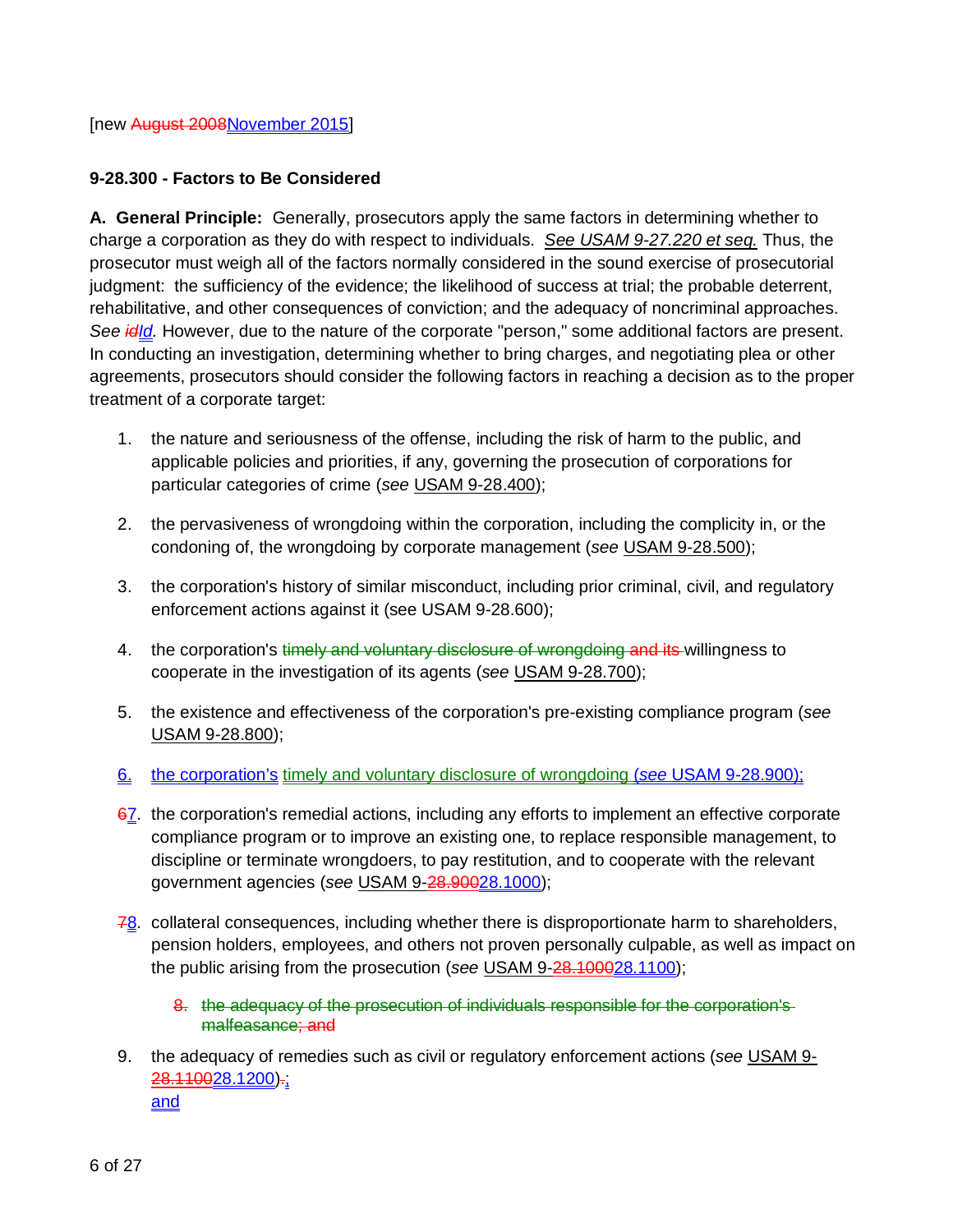## 10. the adequacy of the prosecution of individuals responsible for the corporation's malfeasance (see USAM 9-28.1300)

**B. Comment:** The factors listed in this section are intended to be illustrative of those that should be evaluated and are not an exhaustive list of potentially relevant considerations. Some of these factors may not apply to specific cases, and in some cases one factor may override all others. For example, the nature and seriousness of the offense may be such as to warrant prosecution regardless of the other factors. In most cases, however, no single factor will be dispositive. In addition, national law enforcement policies in various enforcement areas may require that more or less weight be given to certain of these factors than to others. Of course, prosecutors must exercise their thoughtful and pragmatic judgment in applying and balancing these factors, so as to achieve a fair and just outcome and promote respect for the law.

> In making a decision to charge a corporation, the prosecutor generally has substantial latitude in determining when, whom, how, and even whether to prosecute for violations of federal criminal law. In exercising that discretion, prosecutors should consider the following statements of principles that summarize the considerations they should weigh and the practices they should follow in discharging their prosecutorial responsibilities. In doing so, prosecutors should ensure that the general purposes of the criminal law assurance of warranted punishment, deterrence of further criminal conduct, protection of the public from dangerous and fraudulent conduct, rehabilitation of offenders, and restitution for victims and affected communities—are adequately met, taking into account the special nature of the corporate "person."

[new August 2008revised November 2015]

## **9-28.400 - Special Policy Concerns**

**A. General Principle:** The nature and seriousness of the crime, including the risk of harm to the public from the criminal misconduct, are obviously primary factors in determining whether to charge a corporation. In addition, corporate conduct, particularly that of national and multi-national corporations, necessarily intersects with federal economic, tax, and criminal law enforcement policies. In applying these Principles, prosecutors must consider the practices and policies of the appropriate Division of the Department, and must comply with those policies to the extent required by the facts presented.

**B. Comment:** In determining whether to charge a corporation, prosecutors should take into account federal law enforcement priorities as discussed above. See USAM 9-27.230. In addition, however, prosecutors must be aware of the specific policy goals and incentive programs established by the respective Divisions and regulatory agencies. Thus, whereas natural persons may be given incremental degrees of credit (ranging from immunity to lesser charges to sentencing considerations) for turning themselves in, making statements against their penal interest, and cooperating in the government's investigation of their own and others' wrongdoing, the same approach may not be appropriate in all circumstances with respect to corporations. As an example, it is entirely proper in many investigations for a prosecutor to consider the corporation's pre-indictment conduct, e.g., voluntary disclosure, cooperation, remediation or restitution, in determining whether to seek an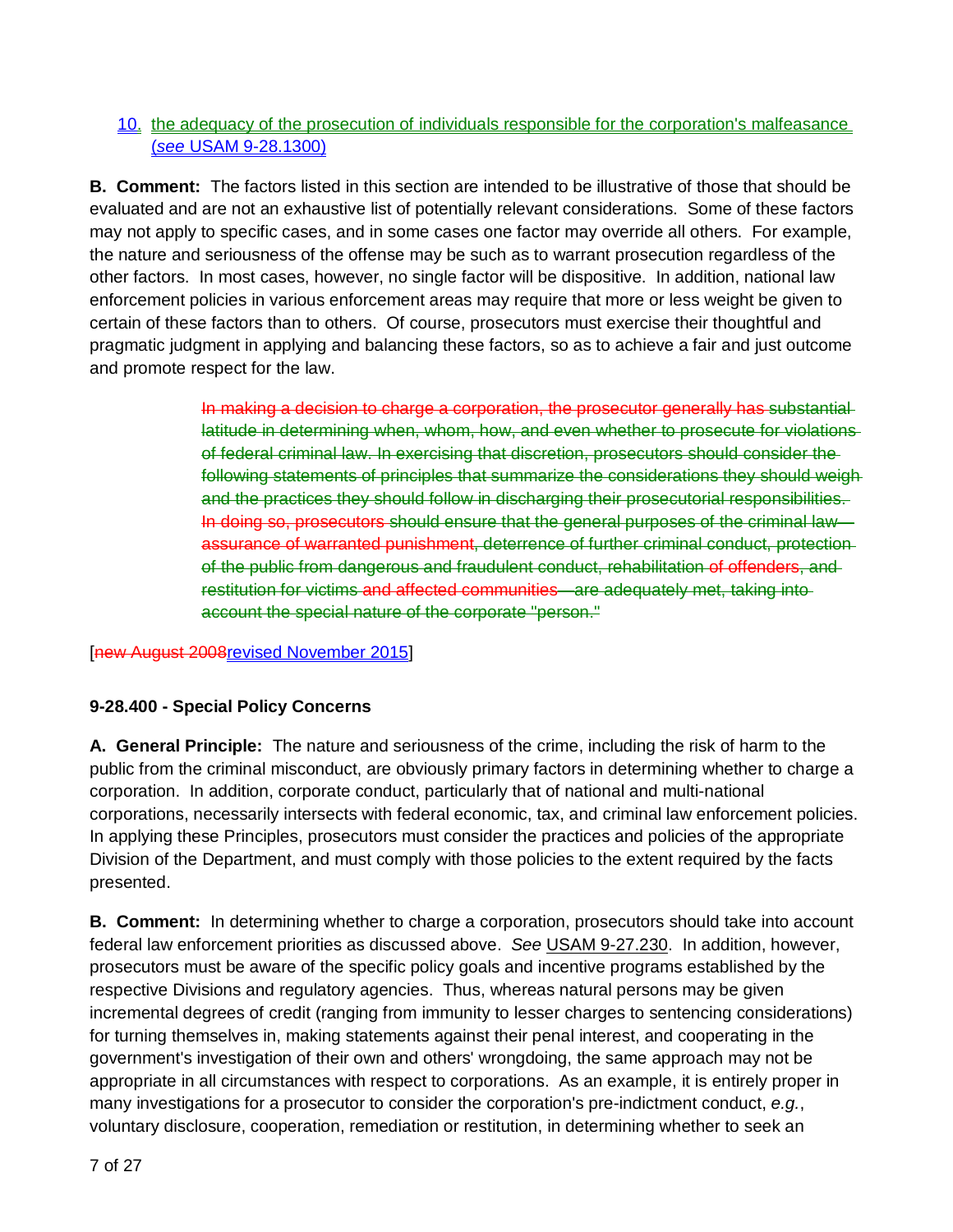indictment. However, this would not necessarily be appropriate in an antitrust investigation, in which antitrust violations, by definition, go to the heart of the corporation's business. With this in mind, the Antitrust Division has established a firm policy, understood in the business community, that credit should not be given at the charging stage for a compliance program and that amnesty is available only to the first corporation to make full disclosure to the government. As another example, the Tax Division has a strong preference for prosecuting responsible individuals, rather than entities, for corporate tax offenses. Thus, in determining whether or not to charge a corporation, prosecutors must consult with the Criminal, Antitrust, Tax, Environmental and Natural Resources, and National Security Divisions, as appropriate.

[new August 2008]

## **9-28.500 - Pervasiveness of Wrongdoing Within the Corporation**

**A. General Principle:** A corporation can only act through natural persons, and it is therefore held responsible for the acts of such persons fairly attributable to it. Charging a corporation for even minor misconduct may be appropriate where the wrongdoing was pervasive and was undertaken by a large number of employees, or by all the employees in a particular role within the corporation, or was condoned by upper management. On the other hand, it may not be appropriate to impose liability upon a corporation, particularly one with a robust compliance program in place, under a strict respondeat superior theory for the single isolated act of a rogue employee. There is, of course, a wide spectrum between these two extremes, and a prosecutor should exercise sound discretion in evaluating the pervasiveness of wrongdoing within a corporation.

**B. Comment:** Of these factors, the most important is the role and conduct of management. Although acts of even low-level employees may result in criminal liability, a corporation is directed by its management and management is responsible for a corporate culture in which criminal conduct is either discouraged or tacitly encouraged. As stated in commentary to the Sentencing Guidelines:

Pervasiveness [is] case specific and [will] depend on the number, and degree of responsibility, of individuals [with] substantial authority ... who participated in, condoned, or were willfully ignorant of the offense. Fewer individuals need to be involved for a finding of pervasiveness if those individuals exercised a relatively high degree of authority. Pervasiveness can occur either within an organization as a whole or within a unit of an organization.

USSG § 8C2.5, cmt. (n. 4).

[new August 2008]

## **9-28.600 - The Corporation's Past History**

**A. General Principle:** Prosecutors may consider a corporation's history of similar conduct, including prior criminal, civil, and regulatory enforcement actions against it, in determining whether to bring criminal charges and how best to resolve cases.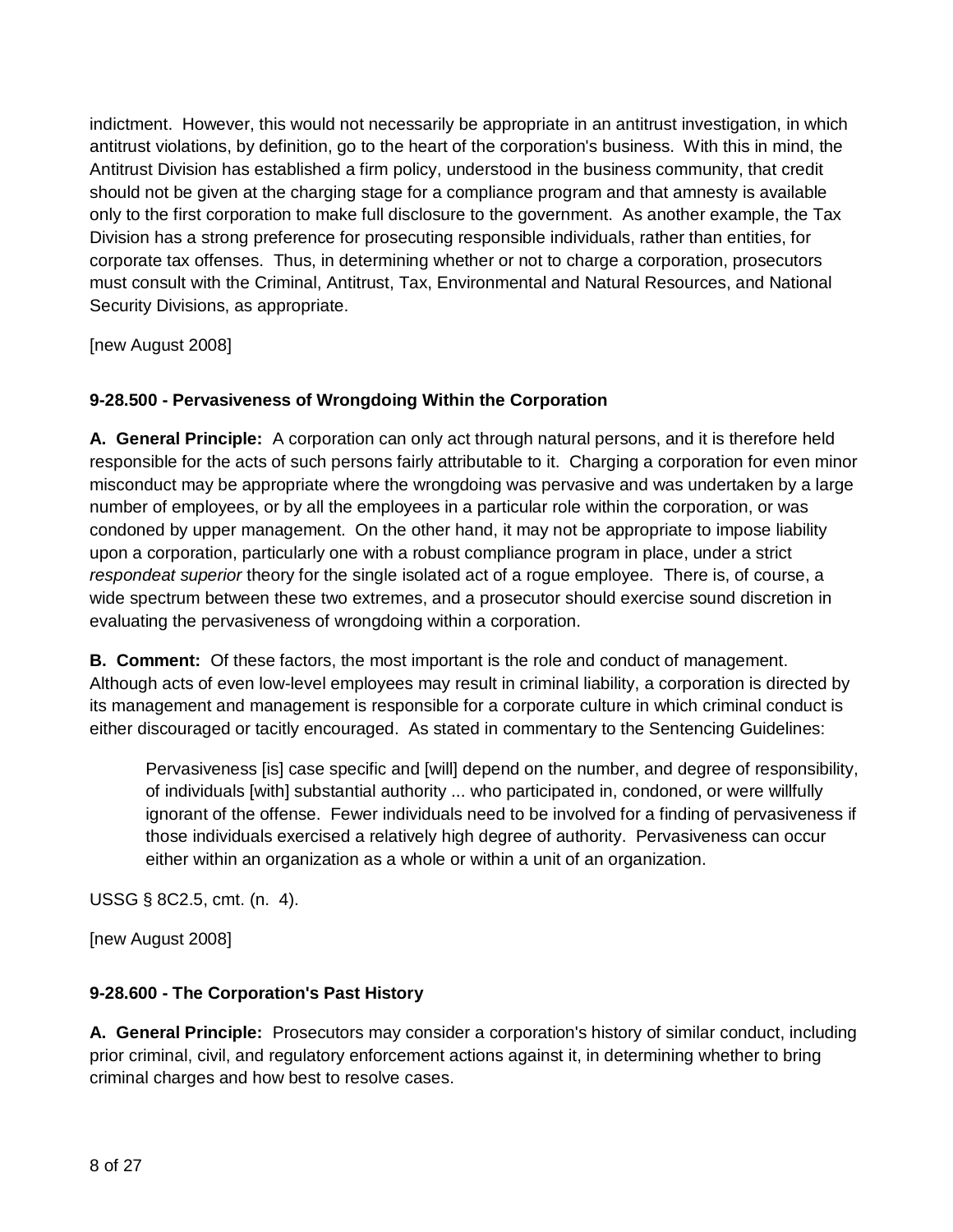**B. Comment:** A corporation, like a natural person, is expected to learn from its mistakes. A history of similar misconduct may be probative of a corporate culture that encouraged, or at least condoned, such misdeeds, regardless of any compliance programs. Criminal prosecution of a corporation may be particularly appropriate where the corporation previously had been subject to non-criminal guidance, warnings, or sanctions, or previous criminal charges, and it either had not taken adequate action to prevent future unlawful conduct or had continued to engage in the misconduct in spite of the warnings or enforcement actions taken against it. The corporate structure itself (e.g., the creation or existence of subsidiaries or operating divisions) is not dispositive in this analysis, and enforcement actions taken against the corporation or any of its divisions, subsidiaries, and affiliates may be considered, if germane. See USSG § 8C2.5(c), cmt. (n. 6).

[new August 2008]

## **9-28.700 - The Value of Cooperation**

Cooperation is a potential-mitigating factor, by which a corporation—just like any other subject of a criminal investigation—can gain credit in a case that otherwise is appropriate for indictment and prosecution. Of course, the decision not to cooperate by a corporation (or individual) is not itself evidence of misconduct, at least where the lack of cooperation does not involve criminal misconduct or demonstrate consciousness of quilt (e.g., suborning perjury or false statements, or refusing to comply with lawful discovery requests). Thus, failure to cooperate, in and of itself, does not support or require the filing of charges with respect to a corporation any more than with respect to an individual.

**A. General Principle:** In determining whether to charge a corporation and how to resolve corporate criminal cases, the corporation's timely and voluntary disclosure of wrongdoing and its cooperation with the government's investigation may be relevant factors. In gauging the extent of the corporation's cooperation, the prosecutor may consider, among other things, whether the corporation made a voluntary and timely disclosure, and the corporation's willingness to provide relevant information and evidence and identify relevant actors within and outside the corporation, including senior executives.order for a company to receive any consideration for cooperation under this section, the company must identify all individuals involved in or responsible for the misconduct at issue, regardless of their position, status or seniority, and provide to the Department all facts relating to that misconduct. If a company seeking cooperation credit declines to learn of such facts or to provide the Department with complete factual information about the individuals involved, its cooperation will not be considered a mitigating factor under this section. Nor, if a company is prosecuted, will the Department support a cooperation-related reduction at sentencing. See U.S.S.G. § 8C2.5(g), cmt. (n. 13) ("A prime test of whether the organization has disclosed all pertinent information" necessary to receive a cooperationrelated reduction in its offense level calculation "is whether the information is sufficient ... to identify the individual(s) responsible for the criminal conduct.").[1] If a company meets the threshold

<sup>[1]</sup> Of course, the Department encourages early voluntary disclosure of criminal wrongdoing, see USAM 9-28.900, even before all facts are known to the company, and does not expect that such early disclosures would be complete. However, the Department does expect that, in such circumstances, the company will move in a timely fashion to conduct an appropriate investigation and provide timely factual updates to the Department.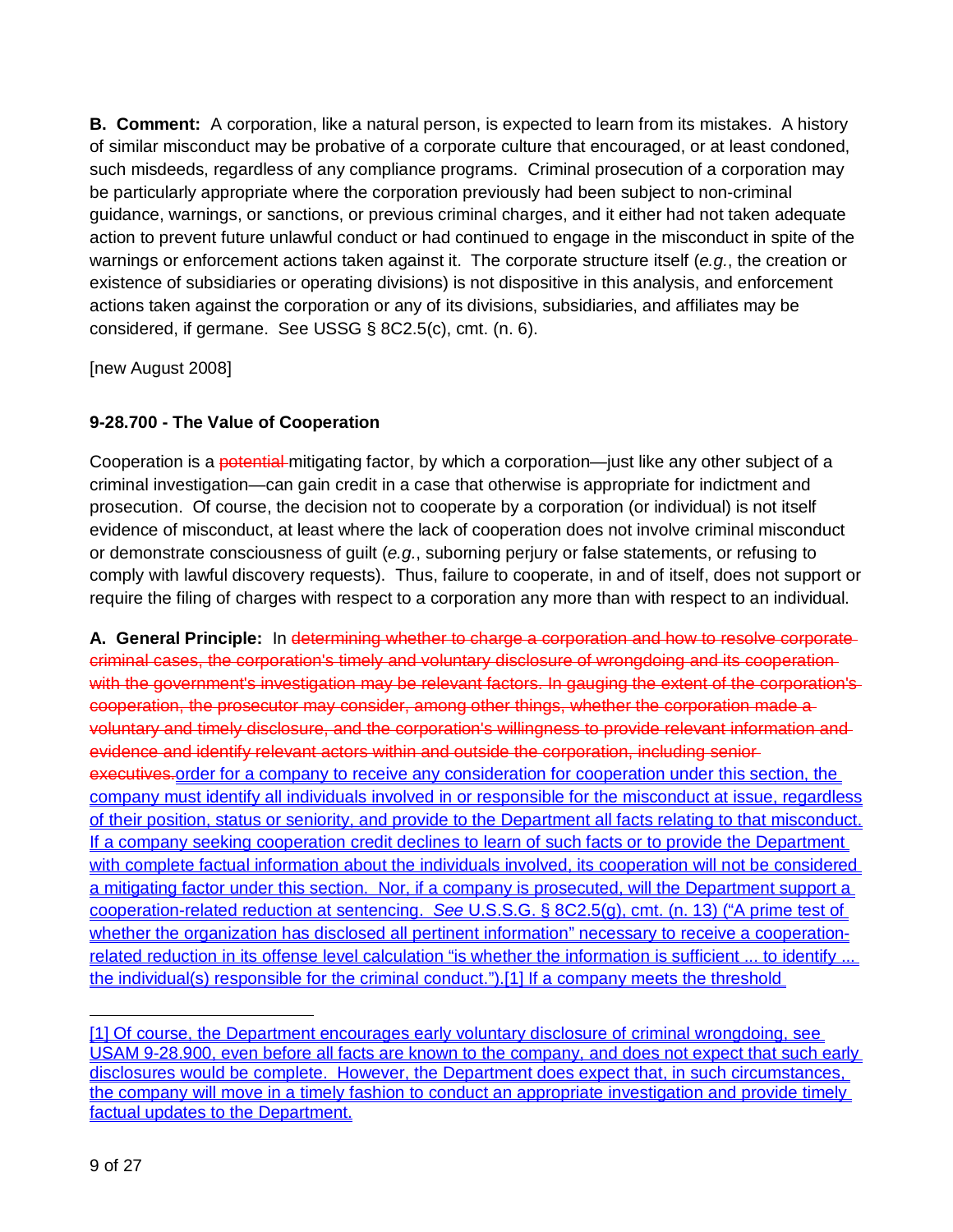requirement of providing all relevant facts with respect to individuals, it will be eligible for consideration for cooperation credit. To be clear, a company is not required to waive its attorney-client privilege and attorney work product protection in order satisfy this threshold. See USAM 9-28.720. The extent of the cooperation credit earned will depend on all the various factors that have traditionally applied in making this assessment (e.g., the timeliness of the cooperation, the diligence, thoroughness and speed of the internal investigation, and the proactive nature of the cooperation).

**B. Comment:** In investigating wrongdoing by or within a corporation, a prosecutor is likely tomay encounter several obstacles resulting from the nature of the corporation itself. It will oftenmay be difficult to determine which individual took which action on behalf of the corporation. Lines of authority and responsibility may be shared among operating divisions or departments, and records and personnel may be spread throughout the United States or even among several countries. Where the criminal conduct continued over an extended period of time, the culpable or knowledgeable personnel may have been promoted, transferred, or fired, or they may have quit or retired. Accordingly, a corporation's cooperation may be critical in identifying potentially relevant actors and locating relevant evidence, among other things, and in doing so expeditiously.

This dynamic—i.e., the difficulty of determining what happened, where the evidence is, and which individuals took or promoted putatively illegal corporate actions—can have negative consequences for both the government and the corporation that is the subject or target of a government investigation. More specifically, because of corporate attribution principles concerning actions of corporate officers and employees-(see, e.g., supra section II) USAM 9.28-210, uncertainty about exactly who authorized or directed apparent corporate misconduct can inure to the detriment of a corporation. For example, it may not matter under the law which of several possible executives or leaders in a chain of command approved of or authorized criminal conduct; however, that information if known might bear on the propriety of a particular disposition short of indictment of the corporation. It may not be in the interest of a corporation or the government for a charging decision to be made in the absence of such information, which might occur if, for example, a statute of limitations were relevant and authorization by any one of the officials were enough to justify a charge under the law. Moreover, and at a minimum, a protracted government investigation of such an issue could, as a collateral consequence, disrupt the corporation's business operations or even depress its stock price.

For these reasons and more, cooperation can be a favorable course for both the government and the corporation. Cooperation benefits the government— and ultimately shareholders, employees, and other often blameless victims—by allowing prosecutors and federal agents, for example, to avoid protracted delays, which compromise their ability to quickly uncover and address the full extent of widespread corporate crimes. With cooperation by the corporation, the government may be able to reduce tangible losses, limit damage to reputation, and preserve assets for restitution. At the same time, cooperation may benefit the corporation  $\frac{1}{2}$  and ultimately shareholders, employees, and other often blameless victims – by enabling the government to focus its investigative resources in a manner that will not unduly disrupt the corporation's legitimate business operations. In addition, and critically, cooperation may benefit the corporation by presenting it with the opportunity to earn credit for its efforts.

The requirement that companies cooperate completely as to individuals does not mean that Department attorneys should wait for the company to deliver the information about individual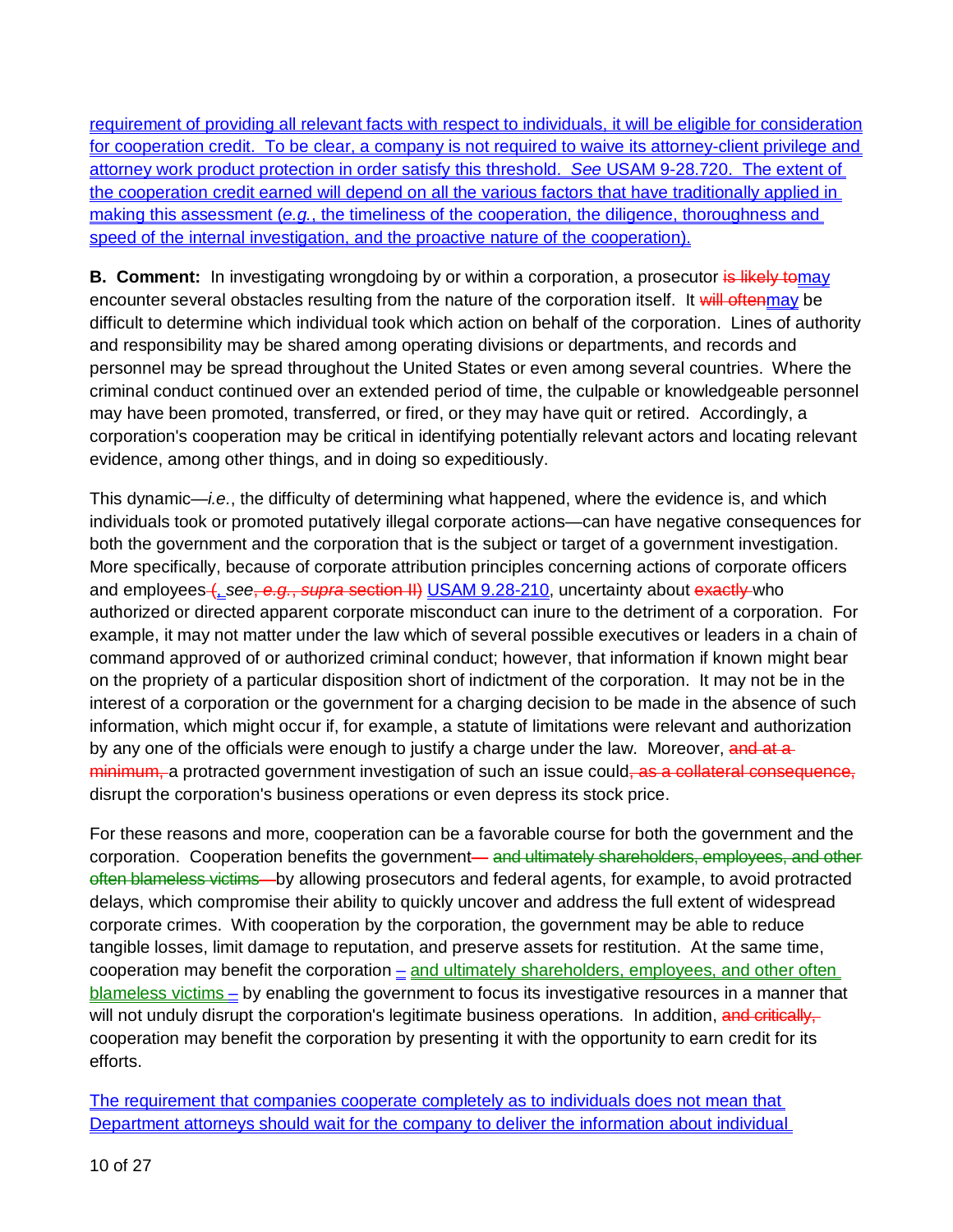wrongdoers and then merely accept what companies provide. To the contrary, Department attorneys should be proactively investigating individuals at every step of the process – before, during, and after any corporate

cooperation. Department attorneys should vigorously review any information provided by companies and compare it to the results of their own investigation, in order to best ensure that the information provided is indeed complete and does not seek to minimize the behavior or role of any individual or group of individuals.

Department attorneys should strive to obtain from the company as much information as possible about responsible individuals before resolving the corporate case. In addition, the company's continued cooperation with respect to individuals may be necessary post-resolution. If so, the corporate resolution agreement should include a provision that requires the company to provide information about all individuals involved and that is explicit enough so that a failure to provide the information results in specific consequences, such as stipulated penalties and/or a material breach.

## [new August 2008revised November 2015]

There may be circumstances where, despite its best efforts to conduct a thorough investigation, a company genuinely cannot get access to certain evidence or is actually prohibited from disclosing it to the government. Under such circumstances, the company seeking cooperation will bear the burden of explaining the restrictions it is facing to the prosecutor.

## **9-28.710 - Attorney-Client and Work Product Protections**

The attorney-client privilege and the attorney work product protection serve an extremely important function in the American legal system. The attorney-client privilege is one of the oldest and most sacrosanct privileges under the law. See Upjohn v. United States, 449 U.S. 383, 389 (1981). As the Supreme Court has stated, "[i]ts purpose is to encourage full and frank communication between attorneys and their clients and thereby promote broader public interests in the observance of law and administration of justice." Id. The value of promoting a corporation's ability to seek frank and comprehensive legal advice is particularly important in the contemporary global business environment, where corporations often face complex and dynamic legal and regulatory obligations imposed by the federal government and also by states and foreign governments. The work product doctrine serves similarly important goals.

For these reasons, waiving the attorney-client and work product protections has never been a prerequisite under the Department's prosecution guidelines for a corporation to be viewed as cooperative. Nonetheless, a wide range of commentators and members of the American legal community and criminal justice system have asserted that the Department's policies have been used, either wittingly or unwittingly, to coerce business entities into waiving attorney-client privilege and work-product protection. Everyone agrees that a corporation may freely waive its own privileges if it chooses to do so; indeed, such waivers occur routinely when corporations are victimized by their employees or others, conduct an internal investigation, and then disclose the details of the investigation to law enforcement officials in an effort to seek prosecution of the offenders. However, the contention, from a broad array of voices, is that the Department's position on attorney-client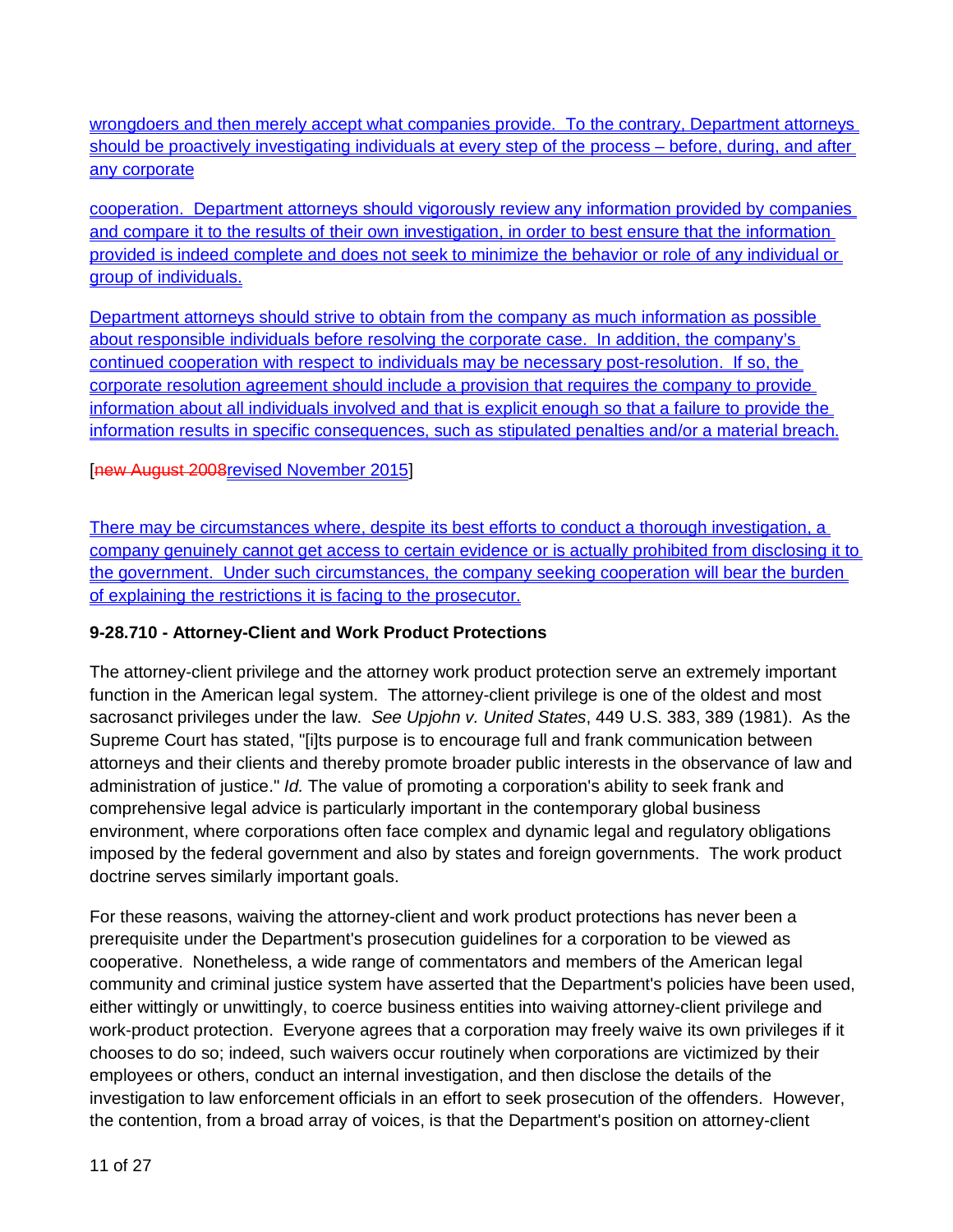privilege and work product protection waivers has promoted an environment in which those protections are being unfairly eroded to the detriment of all.

The Department understands that the attorney-client privilege and attorney work product protection are essential and long-recognized components of the American legal system. What the government seeks and needs to advance its legitimate (indeed, essential) law enforcement mission is not waiver of those protections, but rather the facts known to the corporation about the putative criminal misconduct under review. In addition, while a corporation remains free to convey non-factual or "core" attorney-client communications or work product—if and only if the corporation voluntarily chooses to do so—prosecutors should not ask for such waivers and are directed not to do so. The critical factor is whether the corporation has provided the facts about the events, as explained further herein.

[new August 2008]

## **9-28.720 - Cooperation: Disclosing the Relevant Facts**

Eligibility for cooperation credit is not predicated upon the waiver of attorney-client privilege or work product protection. Instead, the sort of cooperation that is most valuable to resolving allegations of misconduct by a corporation and its officers, directors, employees, or agents is disclosure of the relevantfactsrelevant facts concerning such misconduct. In this regard, the analysis parallels that for a non-corporate defendant, where cooperation typically requires disclosure of relevant factual knowledge and not of discussions between an individual and his attorneys.

Thus, when the government investigates potential corporate wrongdoing, it seeks the relevant facts. For example, how and when did the alleged misconduct occur? Who promoted or approved it? Who was responsible for committing it? In this respect, the investigation of a corporation differs little from the investigation of an individual. In both cases, the government needs to know the facts to achieve a just and fair outcome. The party under investigation may choose to cooperate by disclosing the facts, and the government may give credit for the party's disclosures. If a corporation wishes to receive credit for such cooperation, which then can be considered with all other cooperative efforts and circumstances in evaluating how fairly to proceed, then the corporation, like any person, must disclose the relevant facts of which it has knowledge.  $F N21$ 

(a) Disclosing the Relevant Facts—Facts Gathered Through Internal Investigation

Individuals and corporations often obtain knowledge of facts in different ways. An individual knows the facts of his or others' misconduct through his own experience and perceptions. A corporation is an artificial construct that cannot, by definition, have personal knowledge of the facts. Some of those facts may be reflected in documentary or electronic media like emails, transaction or accounting documents, and other records. Often, the corporation gathers facts

<sup>[1]</sup> This section of the Principles focuses solely on the disclosure of facts and the privilege issues that may be implicated thereby. There are other dimensions of cooperation beyond the mere disclosure of facts, such as providing non-privileged documents and other evidence, making witnesses available for interviews, and assisting in the interpretation of complex business records.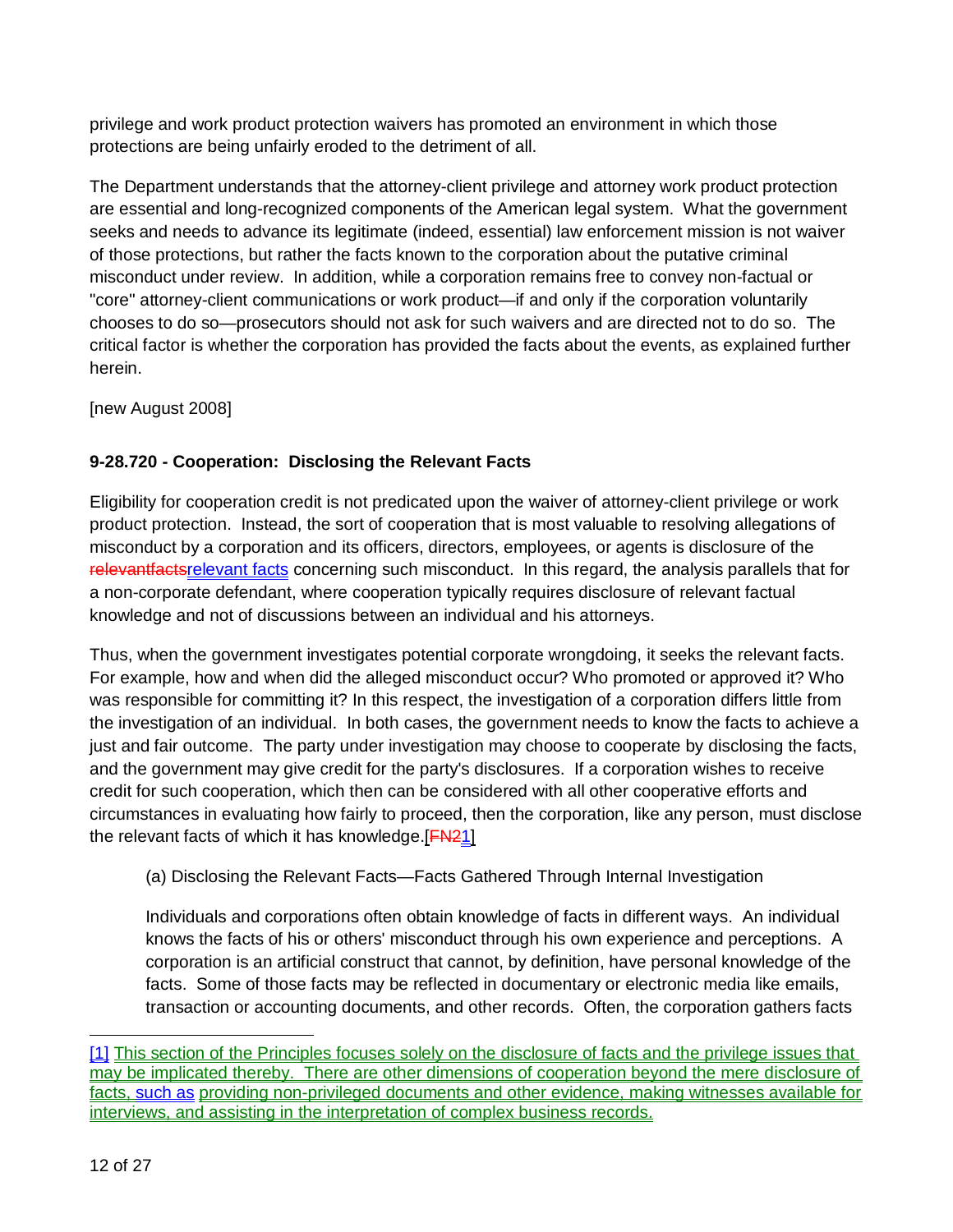through an internal investigation. Exactly how and by whom the facts are gathered is for the corporation to decide. Many corporations choose to collect information about potential misconduct through lawyers, a process that may confer attorney-client privilege or attorney work product protection on at least some of the information collected. Other corporations may choose a method of fact-gatheringfact-gathering that does not have that effect—for example, having employee or other witness statements collected after interviews by non-attorney personnel. Whichever process the corporation selects, the government's key measure of cooperation must remain the same as it does for an individual: has the party timely disclosed the relevant facts about the putative misconduct? That is the operative question in assigning cooperation credit for the disclosure of information—not whether the corporation discloses attorney-client or work product materials. Accordingly, a corporation should receive the same credit for disclosing facts contained in materials that are not protected by the attorney**clientattorney-client privilege or attorney work product as it would for disclosing identical facts** contained in materials that are so protected.<sup>[FN32]</sup> On this point the Report of the House Judiciary Committee, submitted in connection with the attorney-client privilege bill passed by the House of Representatives (H.R. 3013), comports with the approach required here:

[A]n ... attorney of the United States may base cooperation credit on the facts that are disclosed, but is prohibited from basing cooperation credit upon whether or not the materials are protected by attorney-client privilege or attorney work product. As a result, an entity that voluntarily discloses should receive the same amount of cooperation credit for disclosing facts that happen to be contained in materials not protected by attorney-client privilege or attorney work product as it would receive for disclosing identical facts that are contained in materials protected by attorney-client privilege or attorney work product. There should be no differentials in an assessment of cooperation (i.e., neither a credit nor a penalty) based upon whether or not the materials disclosed are protected by attorney-client privilege or attorney work product.

H.R. Rep. No. 110-445 at 4 (2007).

In short, so long as the corporation timely discloses relevant facts about the putative misconduct, the corporation may receive due credit for such cooperation, the company may be eligible for cooperation credit regardless of whether it chooses to waive privilege or work product protection in the process. FN4] Likewise, a corporation that does not disclose the, if it provides all relevant facts about the allegedindividuals who were involved in the misconduct-

 $\overline{a}$ 

<sup>[2]</sup> By way of example, corporate personnel are usually interviewed during an internal investigation. If the interviews are conducted by counsel for the corporation, certain notes and memoranda generated from the interviews may be subject, at least in part, to the protections of attorney-client privilege and/or attorney work product. To receive cooperation credit for providing factual information, the corporation need not produce, and prosecutors may not request, protected notes or memoranda generated by the interviews conducted by counsel for the corporation. To earn such credit, however, the corporation does need to produce, and prosecutors may request, relevant factual information including relevant factual information acquired through those interviews, unless the identical information has otherwise been provided—as well as relevant non-privileged evidence such as accounting and business records and emails between non-attorney employees or agents.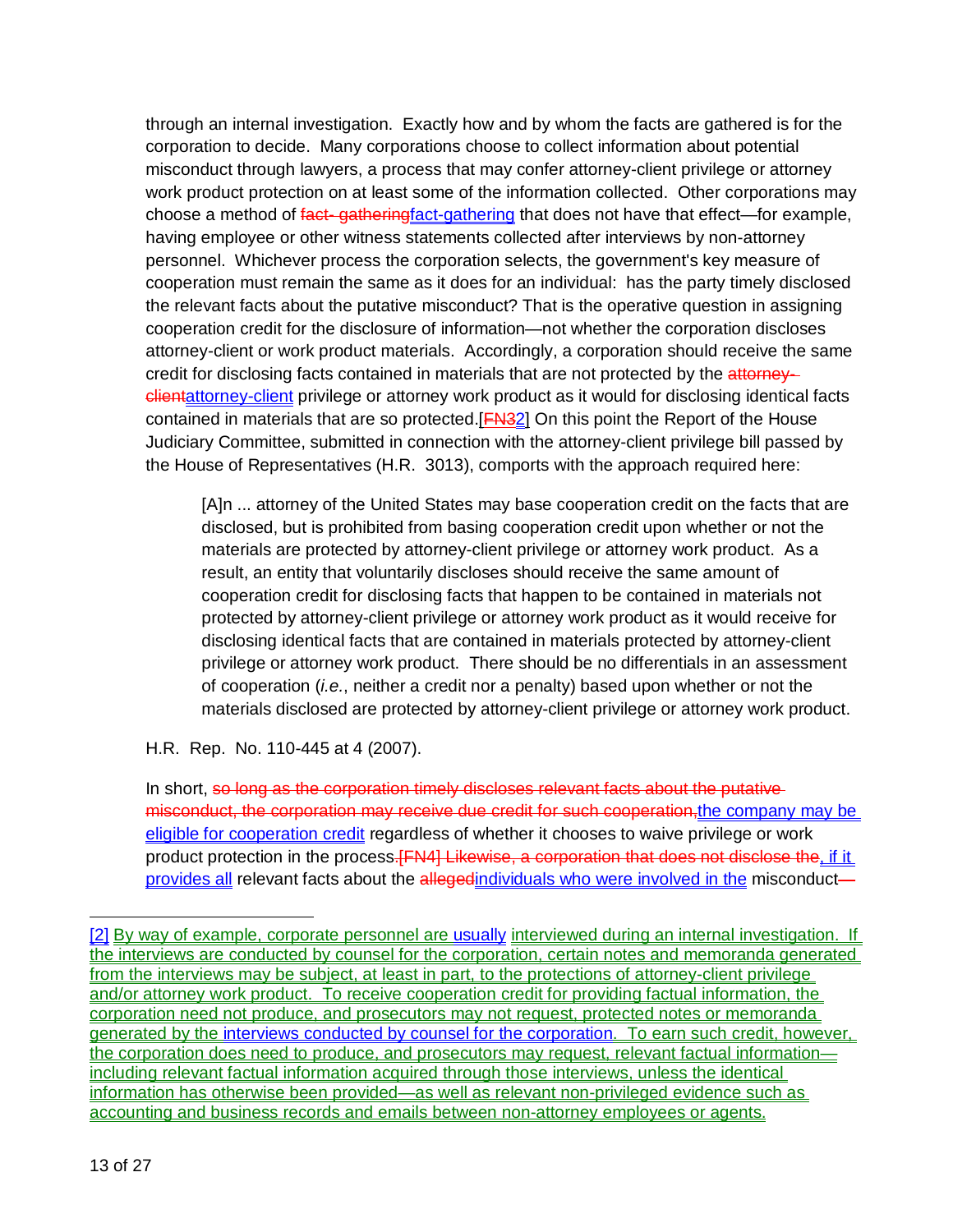for whatever reason—typically should. But if the corporation does not disclose such facts, it will not be entitled to receive any credit for cooperation.

Two final and related points bear noting about the disclosure of facts, although they should be obvious. First, the government cannot compel, and the corporation has no obligation to make, such disclosures (although the government can obviously compel the disclosure of certain records and witness testimony through subpoenas). Second, a corporation's failure to provide relevant information about individual misconduct alone does not mean the corporation will be indicted. It simply means that the corporation will not be entitled to mitigating credit for that cooperation. Whether the corporation faces charges will turn, as it does in any case, on the sufficiency of the evidence, the likelihood of success at trial, and all of the other factors identified in Section III aboveUSAM 9-28.300. If there is insufficient evidence to warrant indictment, after appropriate investigation has been completed, or if the other factors weigh against indictment, then the corporation should not be indicted, irrespective of whether it has earned cooperation credit. The converse is also true: The government may charge even the most cooperative corporation pursuant to these Principles if, in weighing and balancing the factors described herein, the prosecutor determines that a charge is required in the interests of justice. Put differently, even the most sincere and thorough effort to cooperate cannot necessarily absolve a corporation that has, for example, engaged in an egregious, orchestrated, and widespread fraud. Cooperation is a relevant-potential mitigating factor, but it alone is not dispositive.

### (b) Legal Advice and Attorney Work Product

Separate from (and usually preceding) the fact-gathering process in an internal investigation, a corporation, through its officers, employees, directors, or others, may have consulted with corporate counsel regarding or in a manner that concerns the legal implications of the putative misconduct at issue. Communications of this sort, which are both independent of the factgathering component of an internal investigation and made for the purpose of seeking or dispensing legal advice, lie at the core of the attorney-client privilege. Such communications can naturally have a salutary effect on corporate behavior—facilitating, for example, a corporation's effort to comply with complex and evolving legal and regulatory regimes.[FN53] Except as noted in subparagraphs (b)(i) and (b)(ii) below, a corporation need not disclose and prosecutors may not request the disclosure of such communications as a condition for the corporation's eligibility to receive cooperation credit.

Likewise, non-factual or core attorney work product—for example, an attorney's mental impressions or legal theories—lies at the core of the attorney work product doctrine. A corporation need not disclose, and prosecutors may not request, the disclosure of such

 $\overline{a}$ 

<sup>[3]</sup> These privileged communications are not necessarily limited to those that occur contemporaneously with the underlying misconduct. They would include, for instance, legal advice provided by corporate counsel in an internal investigation report. Again, the key measure of cooperation is the disclosure of factual information known to the corporation, not the disclosure of legal advice or theories rendered in connection with the conduct at issue (subject to the two exceptions noted in USAM 9-28.720(b)(i-ii)).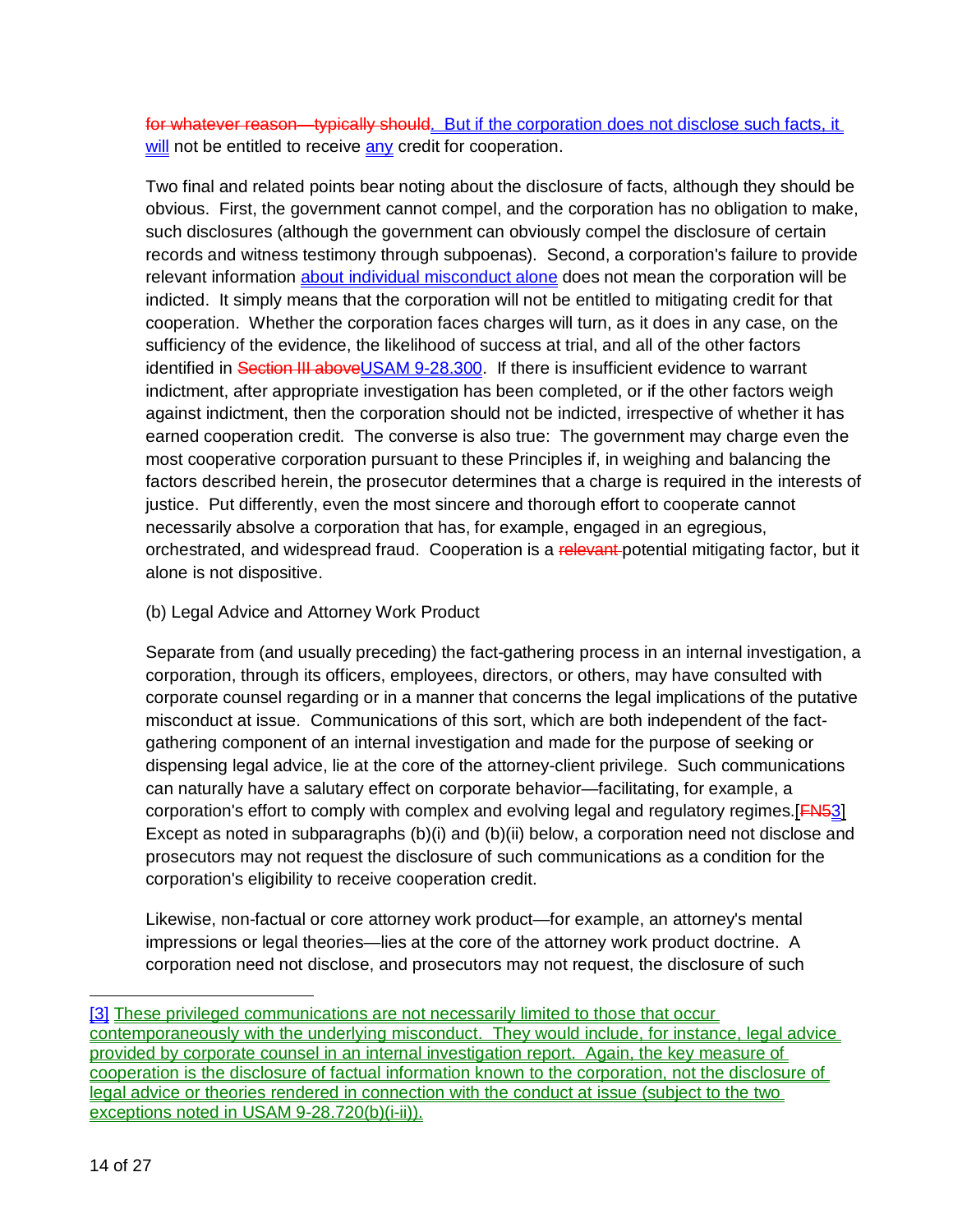attorney work product as a condition for the corporation's eligibility to receive cooperation credit.

(i) Advice of Counsel Defense in the Instant Context

Occasionally a corporation or one of its employees may assert an advice-of-counsel defense, based upon communications with in-house in-house or outside counsel that took place prior to or contemporaneously with the underlying conduct at issue. In such situations, the defendant must tender a legitimate factual basis to support the assertion of the advice-of-counsel defense. See, e.g., Pitt v. Dist. of Columbia, 491 F.3d 494, 504-05 (D.C. Cir. 2007); United States v. Wenger, 427 F.3d 840, 853-54 (10th Cir. 2005); United States v. Cheek, 3 F.3d 1057, 1061-62 (7th Cir. 1993). The Department cannot fairly be asked to discharge its responsibility to the public to investigate alleged corporate crime, or to temper what would otherwise be the appropriate course of prosecutive action, by simply accepting on faith an otherwise unproven assertion that an attorney—perhaps even an unnamed attorney—approved potentially unlawful practices. Accordingly, where an advice-of-counsel defense has been asserted, prosecutors may ask for the disclosure of the communications allegedly supporting it.

(ii) Communications in Furtherance of a Crime or Fraud

Communications between a corporation (through its officers, employees, directors, or agents) and corporate counsel that are made in furtherance of a crime or fraud are, under settled precedent, outside the scope and protection of the attorneyclientattorney-client privilege. See United States v. Zolin, 491 U.S. 554, 563 (1989); United States v. BDO Seidman, LLP, 492 F.3d 806, 818 (7th Cir. 2007). As a result, the Department may properly request such communications if they in fact exist.

[new August 2008revised November 2015]

## **9-28.730 - Obstructing the Investigation**

Another factor to be weighed by the prosecutor is whether the corporation has engaged in conduct intended to impede the investigation. Examples of such conduct could include: inappropriate directions to employees or their counsel, such as directions not to be truthful or to conceal relevant facts; making representations or submissions that contain misleading assertions or material omissions; and incomplete or delayed production of records.

In evaluating cooperation, however, prosecutors should not take into account whether a corporation is advancing or reimbursing attorneys' fees or providing counsel to employees, officers, or directors under investigation or indictment. Likewise, prosecutors may not request that a corporation refrain from taking such action. This prohibition is not meant to prevent a prosecutor from asking questions about an attorney's representation of a corporation or its employees, officers, or directors, where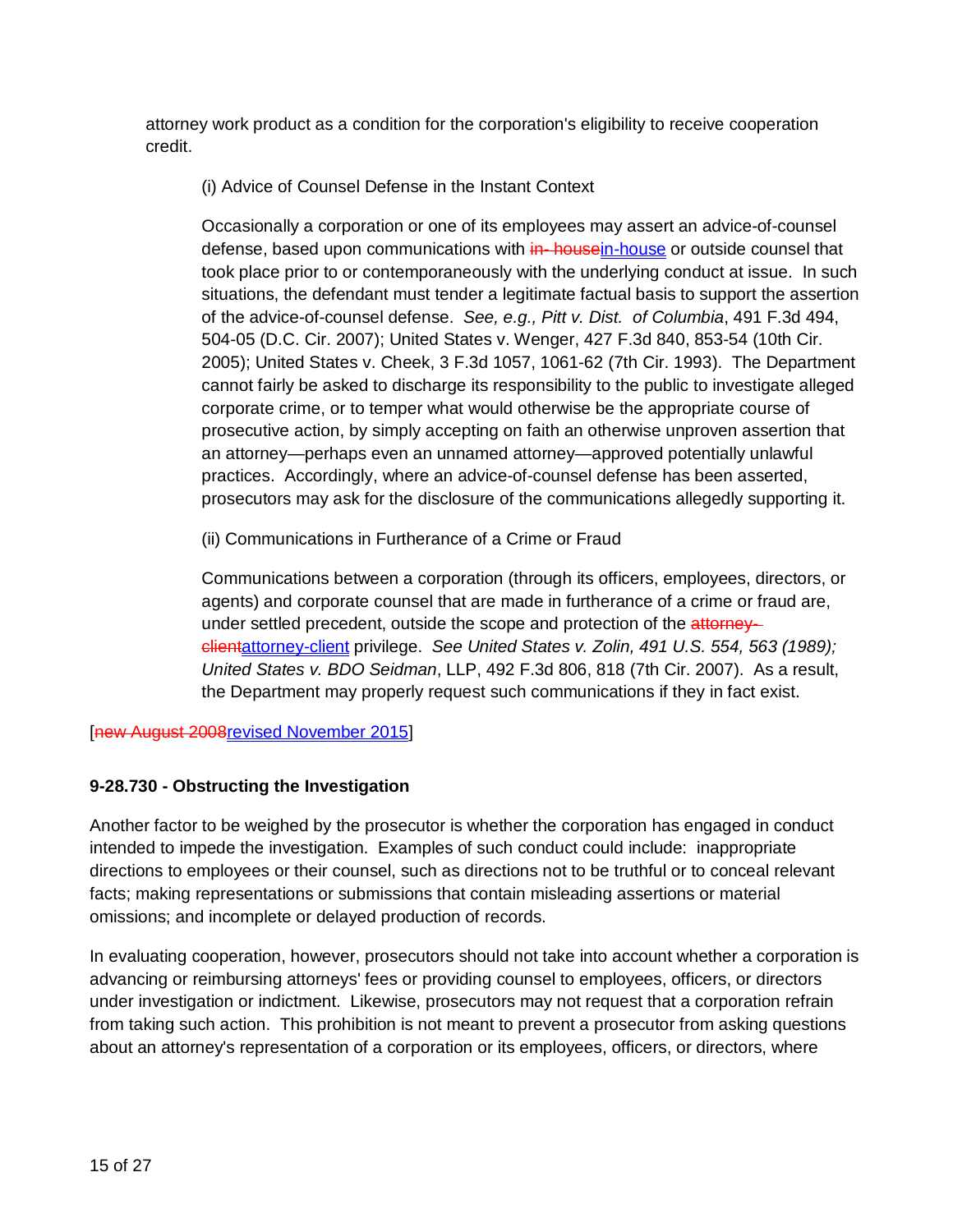otherwise appropriate under the law.[FN61] Neither is it intended to limit the otherwise applicable reach of criminal obstruction of justice statutes such as 18 U.S.C. § 1503. If the payment of attorney fees were used in a manner that would otherwise constitute criminal obstruction of justice—for example, if fees were advanced on the condition that an employee adhere to a version of the facts that the corporation and the employee knew to be false—these Principles would not (and could not) render inapplicable such criminal prohibitions.

Similarly, the mere participation by a corporation in a joint defense agreement does not render the corporation ineligible to receive cooperation credit, and prosecutors may not request that a corporation refrain from entering into such agreements. Of course, the corporation may wish to avoid putting itself in the position of being disabled, by virtue of a particular joint defense or similar agreement, from providing some relevant facts to the government and thereby limiting its ability to seek such cooperation credit. Such might be the case if the corporation gathers facts from employees who have entered into a joint defense agreement with the corporation, and who may later seek to prevent the corporation from disclosing the facts it has acquired. Corporations may wish to address this situation by crafting or participating in joint defense agreements, to the extent they choose to enter them, that provide such flexibility as they deem appropriate.

Finally, it may on occasion be appropriate for the government to consider whether the corporation has shared with others sensitive information about the investigation that the government provided to the corporation. In appropriate situations, as it does with individuals, the government may properly request that, if a corporation wishes to receive credit for cooperation, the information provided by the government to the corporation not be transmitted to others—for example, where the disclosure of such information could lead to flight by individual subjects, destruction of evidence, or dissipation or concealment of assets.

[new AugustSeptember 2008]

## **9-28.740 - Offering Cooperation: No Entitlement to Immunity**

A corporation's offer of cooperation or cooperation itself does not automatically entitle it to immunity from prosecution or a favorable resolution of its case. A corporation should not be able to escape liability merely by offering up its directors, officers, employees, or agents. Thus, a corporation's willingness to cooperate is not determinative; that factor, while relevant, needs to be considered in conjunction with all other factors.

[new August 2008]

<sup>[1]</sup> Questions regarding the representation status of a corporation and its employees, including how and by whom attorneys' fees are paid, sometimes arise in the course of an investigation under certain circumstances—for example, to assess conflict-of-interest issues. This guidance is not intended to prohibit such limited inquiries.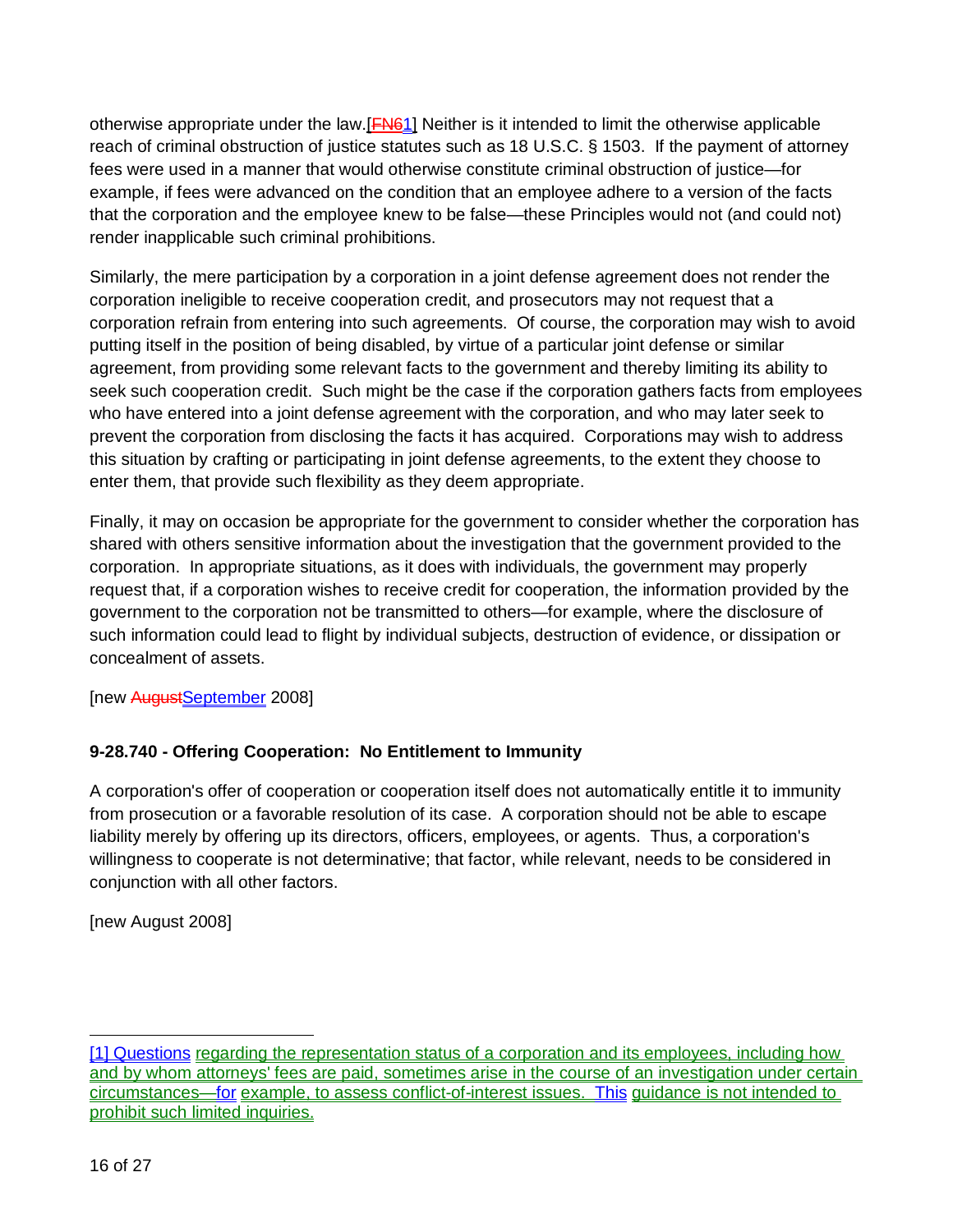### **9-28.750 - Qualifying for Immunity, Amnesty, or Reduced Sanctions Through Voluntary Disclosures**

In conjunction with regulatory agencies and other executive branch departments, the Department encourages corporations, as part of their compliance programs, to conduct internal investigations and to disclose the relevant facts to the appropriate authorities. Some agencies, such as the Securities and Exchange Commission and the Environmental Protection Agency, as well as the Department's Environmental and Natural Resources Division, have formal voluntary disclosure programs in which self-reporting, coupled with remediation and additional criteria, may qualify the corporation for amnesty or reduced sanctions. Even in the absence of a formal program, prosecutors may consider a corporation's timely and voluntary disclosure in evaluating the adequacy of the corporation's compliance program and its management's commitment to the compliance program. However, prosecution and economic policies specific to the industry or statute may require prosecution notwithstanding a corporation's willingness to cooperate. For example, the Antitrust Division has a policy of offering amnesty only to the first corporation to agree to cooperate. Moreover, amnesty, immunity, or reduced sanctions may not be appropriate where the corporation's business is permeated with fraud or other crimes.

### [new August 2008]

### **9-28.76028.750 - Oversight Concerning Demands for Waivers of Attorney-Client Privilege or Work Product Protection By Corporations Contrary to This Policy**

The Department underscores its commitment to attorney practices that are consistent with Department policies like those set forth herein concerning cooperation credit and due respect for the attorney-client privilege and work product protection. Counsel for corporations who believe that prosecutors are violating such guidance are encouraged to raise their concerns with supervisors, including the appropriate United States Attorney or Assistant Attorney General. Like any other allegation of attorney misconduct, such allegations are subject to potential investigation through established mechanisms.

## [new August 2008renumbered November 2015]

## **9-28.800 - Corporate Compliance Programs**

**A. General Principle:** Compliance programs are established by corporate management to prevent and detect misconduct and to ensure that corporate activities are conducted in accordance with applicable criminal and civil laws, regulations, and rules. The Department encourages such corporate self-policing, including voluntary disclosures to the government of any problems that a corporation discovers on its own. See USAM 9-28.900. However, the existence of a compliance program is not sufficient, in and of itself, to justify not charging a corporation for criminal misconduct undertaken by its officers, directors, employees, or agents. In addition, the nature of some crimes, e.g., antitrust violations, may be such that national law enforcement policies mandate prosecutions of corporations notwithstanding the existence of a compliance program.

**B. Comment:** The existence of a corporate compliance program, even one that specifically prohibited the very conduct in question, does not absolve the corporation from criminal liability under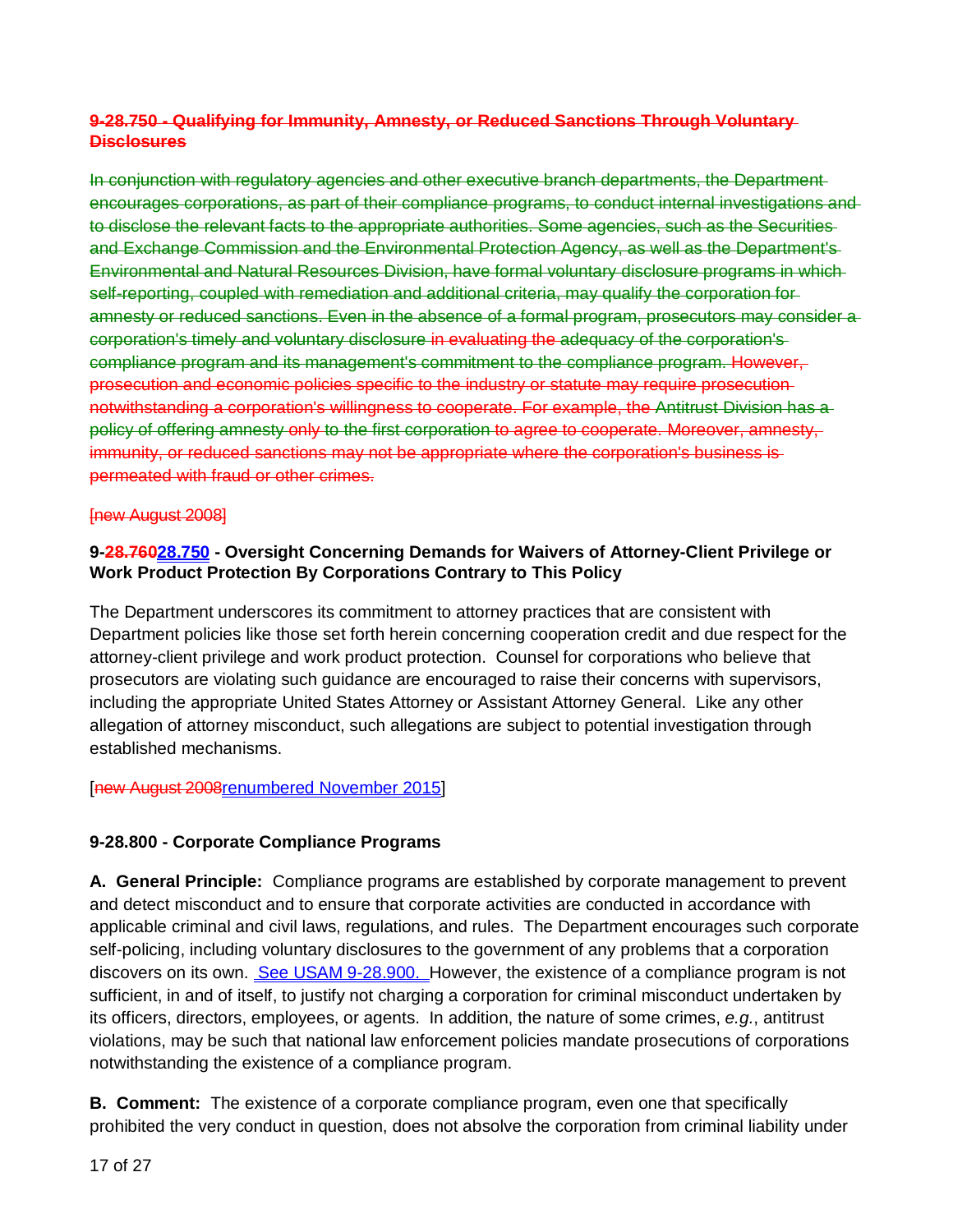the doctrine of respondeatof respondeat superior. See United States v. Basic Constr. Co., 711 F.2d 570, 573 (4th Cir. 1983) ("[A] corporation may be held criminally responsible for antitrust violations committed by its employees if they were acting within the scope of their authority, or apparent authority, and for the benefit of the corporation, even if ... such acts were against corporate policy or express instructions."). As explained in United States v. Potter, 463 F.3d 9 (1st Cir. 2006), a corporation cannot "avoid liability by adopting abstract rules" that forbid its agents from engaging in illegal acts, because "[e]ven a specific directive to an agent or employee or honest efforts to police such rules do not automatically free the company for the wrongful acts of agents." Id. at 25-26. See also United States v. Hilton Hotels Corp., 467 F.2d 1000, 1007 (9th Cir. 1972) (noting that a corporation "could not gain exculpation by issuing general instructions without undertaking to enforce those instructions by means commensurate with the obvious risks"); United States v. Beusch, 596 F.2d 871, 878 (9th Cir. 1979) ("[A] corporation may be liable for acts of its employees done contrary to express instructions and policies, but ...the existence of such instructions and policies may be considered in determining whether the employee in fact acted to benefit the corporation.").

While the Department recognizes that no compliance program can ever prevent all criminal activity by a corporation's employees, the critical factors in evaluating any program are whether the program is adequately designed for maximum effectiveness in preventing and detecting wrongdoing by employees and whether corporate management is enforcing the program or is tacitly encouraging or pressuring employees to engage in misconduct to achieve business objectives. The Department has no formulaic requirements regarding corporate compliance programs. The fundamental questions any prosecutor should ask are: Is the corporation's compliance program well designed? Is the program being applied earnestly and in good faith? Does the corporation's compliance program work? In answering these questions, the prosecutor should consider the comprehensiveness of the compliance program; the extent and pervasiveness of the criminal misconduct; the number and level of the corporate employees involved; the seriousness, duration, and frequency of the misconduct; and any remedial actions taken by the corporation, including, for example, disciplinary action against past violators uncovered by the prior compliance program, and revisions to corporate compliance programs in light of lessons learned.[FN71] Prosecutors should also consider the promptness of any disclosure of wrongdoing to the government. In evaluating compliance programs, prosecutors may consider whether the corporation has established corporate governance mechanisms that can effectively detect and prevent misconduct. For example, do the corporation's directors exercise independent review over proposed corporate actions rather than unquestioningly ratifying officers' recommendations; are internal audit functions conducted at a level sufficient to ensure their independence and accuracy; and have the directors established an information and reporting system in the organization reasonably designed to provide management and directors with timely and accurate information sufficient to allow them to reach an informed decision regarding the organization's compliance with the law. See, e.g., In re Caremark Int'l Inc. Derivative Litig., 698 A.2d 959, 968-70 (Del. Ch. 1996).

> Prosecutors should therefore attempt to determine whether a corporation's compliance program is merely a "paper program" or whether it was designed, implemented,

 $\overline{a}$ 

<sup>[1]</sup> For a detailed review of these and other factors concerning corporate compliance programs, see USSG § 8B2.1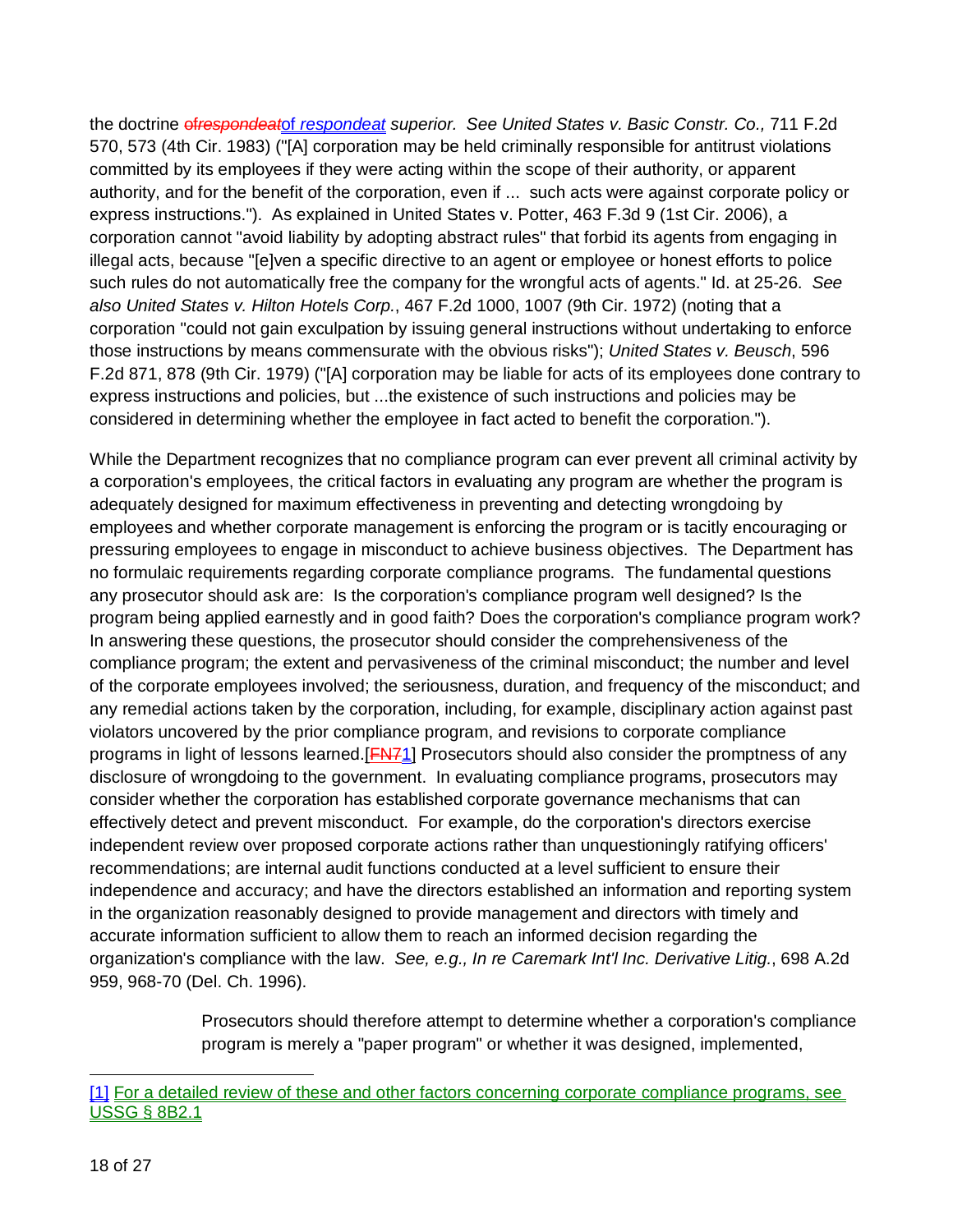reviewed, and revised, as appropriate, in an effective manner. In addition, prosecutors should determine whether the corporation has provided for a staff sufficient to audit, document, analyze, and utilize the results of the corporation's compliance efforts. Prosecutors also should determine whether the corporation's employees are adequately informed about the compliance program and are convinced of the corporation's

 commitment to it. This will enable the prosecutor to make an informed decision as to whether the corporation has adopted and implemented a truly effective compliance program that, when consistent with other federal law enforcement policies, may result in a decision to charge only the corporation's employees and agents or to mitigate charges or sanctions against the corporation.

Compliance programs should be designed to detect the particular types of misconduct most likely to occur in a particular corporation's line of business. Many corporations operate in complex regulatory environments outside the normal experience of criminal prosecutors. Accordingly, prosecutors should consult with relevant federal and state agencies with the expertise to evaluate the adequacy of a program's design and implementation. For instance, state and federal banking, insurance, and medical boards, the Department of Defense, the Department of Health and Human Services, the Environmental Protection Agency, and the Securities and Exchange Commission have considerable experience with compliance programs and can be helpful to a prosecutor in evaluating such programs. In addition, the Fraud Section of the Criminal Division, the Commercial Litigation Branch of the Civil Division, and the Environmental Crimes Section of the Environment and Natural Resources Division can assist United States Attorneys' Offices in finding the appropriate agency office(s) for such consultation.

### [revised November 2015]

## **9-28.900 - Voluntary Disclosures**

In conjunction with regulatory agencies and other executive branch departments, the Department encourages corporations, as part of their compliance programs, to conduct internal investigations and to disclose the relevant facts to the appropriate authorities. Some agencies, such as the Securities and Exchange Commission and the Environmental Protection Agency, as well as the Department's Environmental and Natural Resources Division, have formal voluntary disclosure programs in which self-reporting, coupled with remediation and additional criteria, may qualify the corporation for amnesty or reduced sanctions. The Antitrust Division has a policy of offering amnesty to the first corporation that self-discloses and agrees to cooperate.

Even in the absence of a formal program, prosecutors may consider a corporation's timely and voluntary disclosure, both as an independent factor and in evaluating the company's overall cooperation and the adequacy of the corporation's compliance program and its management's commitment to the compliance program. See USAM 9-28.700 and 9-28.800. However, prosecution may be appropriate notwithstanding a corporation's voluntary disclosure. Such a determination should be based on a consideration of all the factors set forth in these Principles. See USAM 9-28.300.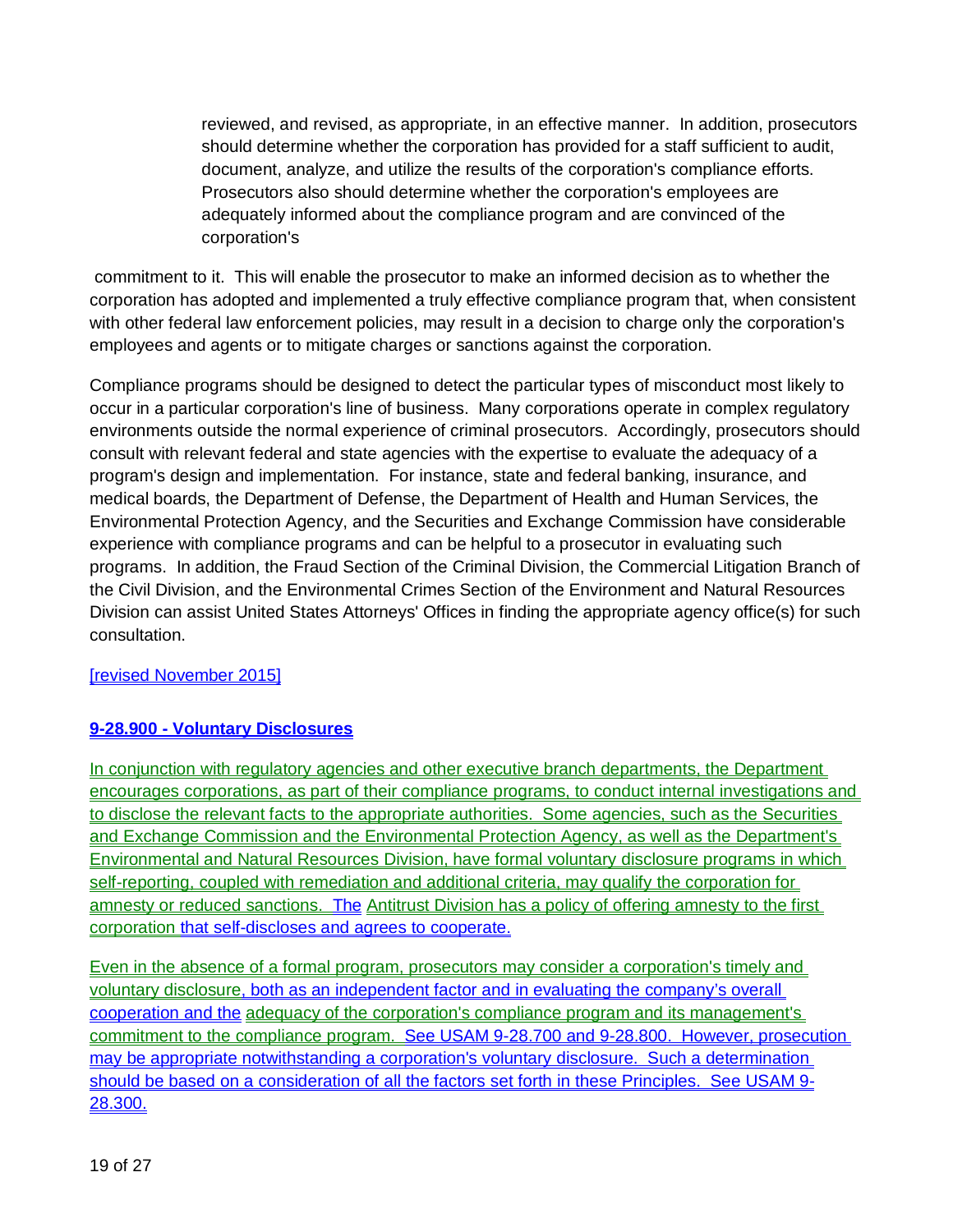### **9-28.90028.1000 - Restitution and Remediation**

**A. General Principle:** Although neither a corporation nor an individual target may avoid prosecution merely by paying a sum of money, a prosecutor may consider the corporation's willingness to make restitution and steps already taken to do so. A prosecutor may also consider other remedial actions, such as improving an existing compliance program or disciplining wrongdoers, in determining whether to charge the corporation and how to resolve corporate criminal cases.

**B. Comment:** In determining whether or not to prosecute a corporation, the government may consider whether the corporation has taken meaningful remedial measures. A corporation's response to misconduct says much about its willingness to ensure that such misconduct does not recur. Thus, corporations that fully recognize the seriousness of their misconduct and accept responsibility for it should be taking steps to implement the personnel, operational, and organizational changes necessary to establish an awareness among employees that criminal conduct will not be tolerated.

Among the factors prosecutors should consider and weigh are whether the corporation appropriately disciplined wrongdoers, once those employees are identified by the corporation as culpable for the misconduct. Employee discipline is a difficult task for many corporations because of the human element involved and sometimes because of the seniority of the employees concerned. Although corporations need to be fair to their employees, they must also be committed, at all levels of the corporation, to the highest standards of legal and ethical behavior. Effective internal discipline can be a powerful deterrent against improper behavior by a corporation's employees. Prosecutors should be satisfied that the corporation's focus is on the integrity and credibility of its remedial and disciplinary measures rather than on the protection of the wrongdoers

In addition to employee discipline, two other factors used in evaluating a corporation's remedial efforts are restitution and reform. As with natural persons, the decision whether or not to prosecute should not depend upon the target's ability to pay restitution. A corporation's efforts to pay restitution even in advance of any court order is, however, evidence of its acceptance of responsibility and, consistent with the practices and policies of the appropriate Division of the Department entrusted with enforcing specific criminal laws, may be considered in determining whether to bring criminal charges. Similarly, although the inadequacy of a corporate compliance program is a factor to consider when deciding whether to charge a corporation, that corporation's quick recognition of the flaws in the program and its efforts to improve the program are also factors to consider as to the appropriate disposition of a case..

[new August 2008renumbered November 2015]

## **9-28.100028.1100 - Collateral Consequences**

**A. General Principle:** Prosecutors may consider the collateral consequences of a corporate criminal conviction or indictment in determining whether to charge the corporation with a criminal offense and how to resolve corporate criminal cases.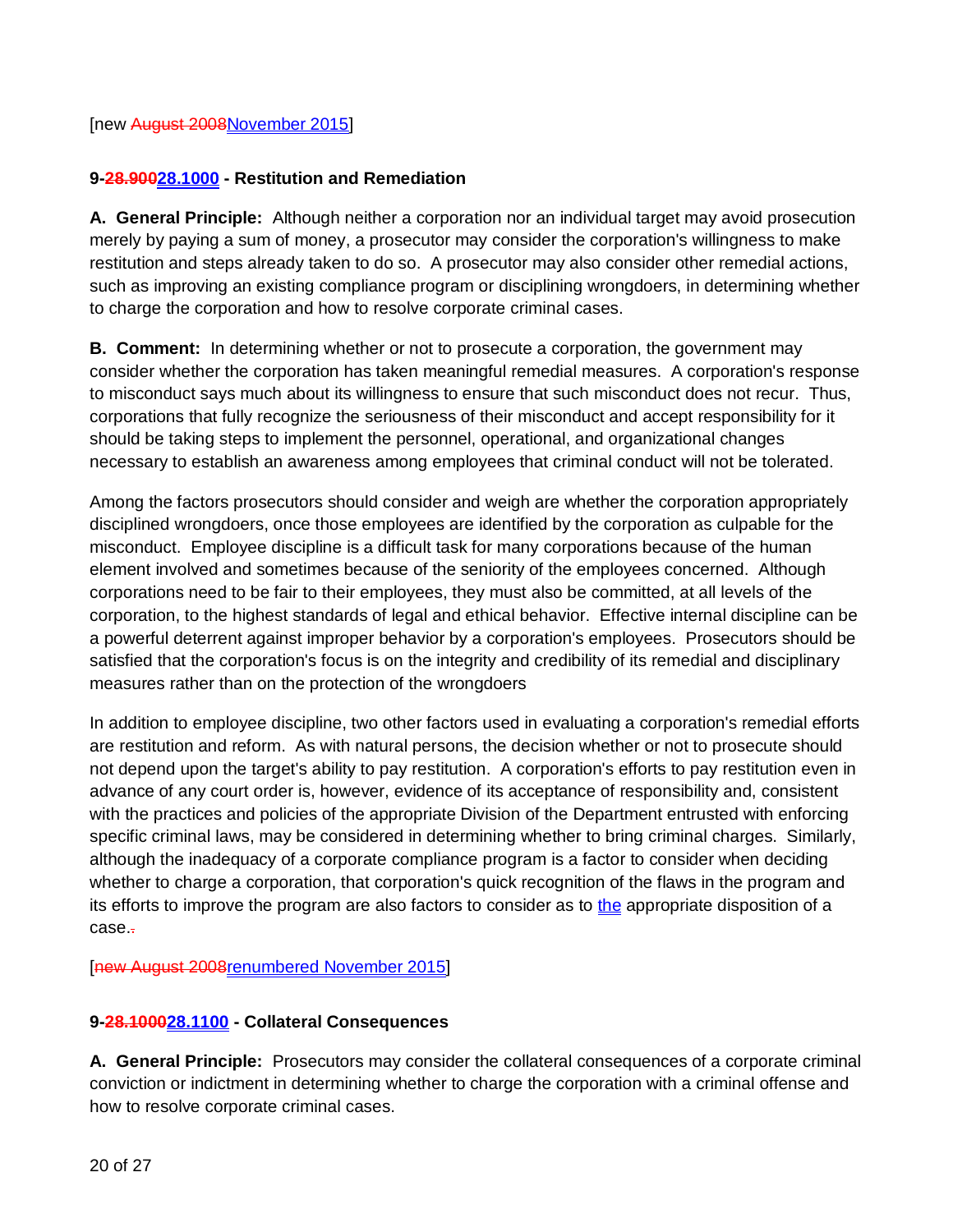**B. Comment:** One of the factors in determining whether to charge a natural person or a corporation is whether the likely punishment is appropriate given the nature and seriousness of the crime. In the corporate context, prosecutors may take into account the possibly substantial consequences to a corporation's employees, investors, pensioners, and customers, many of whom may, depending on the size and nature of the corporation and their role in its operations, have played no role in the criminal conduct, have been unaware of it, or have been unable to prevent it. Prosecutors should also be aware of non-penal sanctions that may accompany a criminal charge, such as potential suspension or debarment from eligibility for government contracts or federally funded programs such as health care programs. Determining whether or not such non-penal sanctions are appropriate or required in a particular case is the responsibility of the relevant agency, and is a decision that will be made based on the applicable statutes, regulations, and policies.

VirtuallyAlmost every conviction of a corporation, like virtuallyalmost every conviction of an individual, will have an impact on innocent third parties, and the mere existence of such an effect is not sufficient to preclude prosecution of the corporation. Therefore, in evaluating the relevance of collateral consequences, various factors already discussed, such as the pervasiveness of the criminal conduct and the adequacy of the corporation's compliance programs, should be considered in determining the weight to be given to this factor. For instance, the balance may tip in favor of prosecuting corporations in situations where the scope of the misconduct in a case is widespread and sustained within a corporate division (or spread throughout pockets of the corporate organization). In such cases, the possible unfairness of visiting punishment for the corporation's crimes upon shareholders may be of much less concern where those shareholders have substantially profited, even unknowingly, from widespread or pervasive criminal activity. Similarly, where the top layers of the corporation's management or the shareholders of a closely-held corporation were engaged in or aware of the wrongdoing, and the conduct at issue was accepted as a way of doing business for an extended period, debarment may be deemed not collateral, but a direct and entirely appropriate consequence of the corporation's wrongdoing.

On the other hand, where the collateral consequences of a corporate conviction for innocent third parties would be significant, it may be appropriate to consider a non-prosecution or deferred prosecution agreement with conditions designed, among other things, to promote compliance with applicable law and to prevent recidivism. Such agreements are a third option, besides a criminal indictment, on the one hand, and a declination, on the other. Declining prosecution may allow a corporate criminal to escape without consequences. Obtaining a conviction may produce a result that seriously harms innocent third parties who played no role in the criminal conduct. Under appropriate circumstances, a deferred prosecution or non-prosecution agreement can help restore the integrity of a company's operations and preserve the financial viability of a corporation that has engaged in criminal conduct, while preserving the government's ability to prosecute a recalcitrant corporation that materially breaches the agreement. Such agreements achieve other important objectives as well, like prompt restitution for victims.[FN8] Ultimately, the 1] The appropriateness of a criminal charge against

[1] Prosecutors should note that in the case of national or multi-national corporations, efforts should be made to determine the existence of other matters within the Department relating to the corporation in question. In certain instances, multi-district or global agreements may be in the interest of law enforcement and the public. Such agreements may only be entered into with the approval of each affected district or the appropriate Department official. See USAM 9-27.641.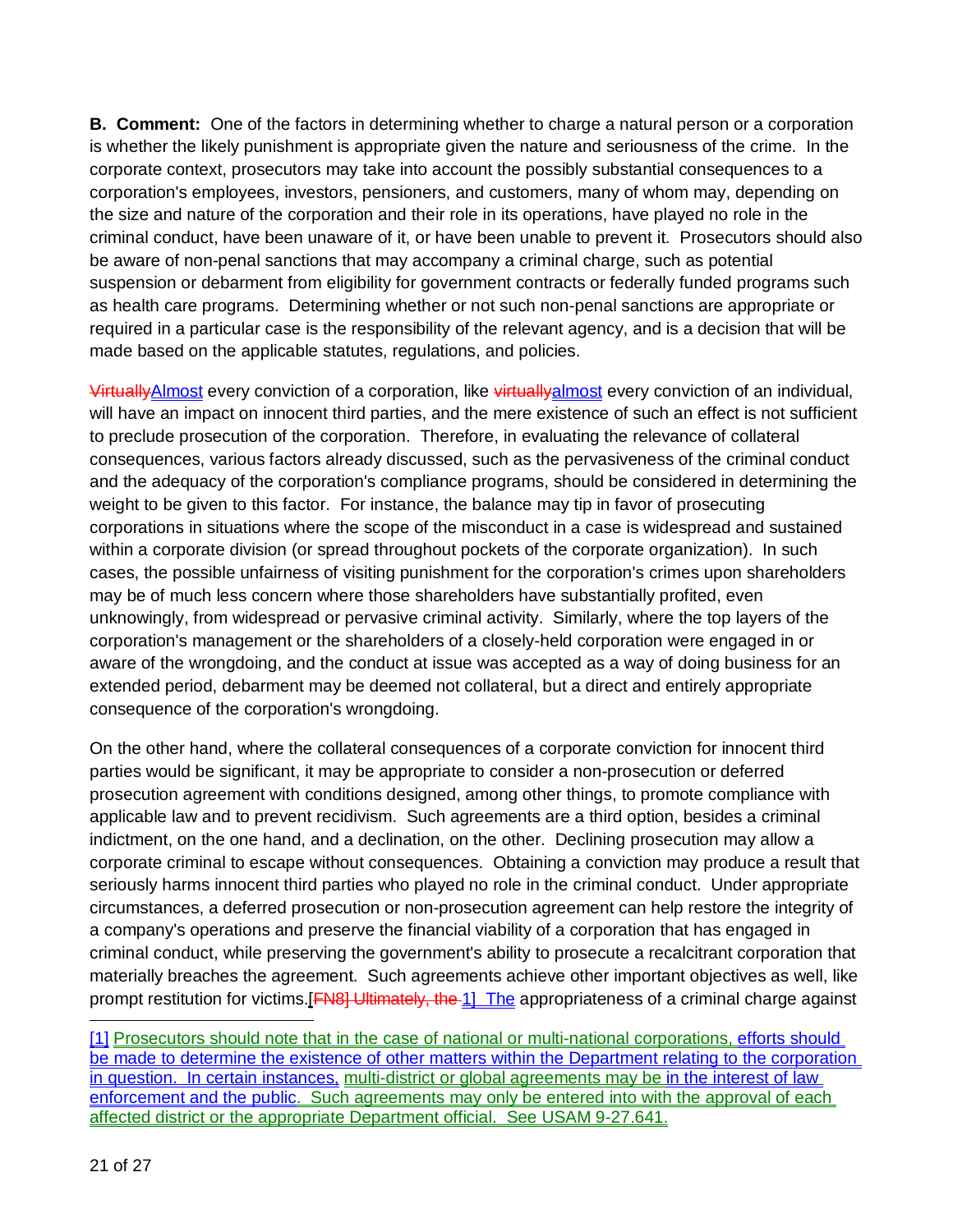a corporation, or some lesser alternative, must be evaluated in a pragmatic and reasoned way that produces a fair outcome, taking into consideration, among other things, the Department's need to promote and ensure respect for the law.

### [new August 2008renumbered and revised November 2015]

### **9-28.1100 - Other28.1200 - Civil or Regulatory Alternatives**

A. General Principle: Non-criminal alternatives to prosecution often exist and prosecutors may Prosecutors should consider whether such sanctionsnon-criminal alternatives would adequately deter, punish, and rehabilitate a corporation that has engaged in wrongful conduct. In evaluating the adequacy of non-criminal alternatives to prosecution—e.g., civil or requiatory enforcement actions the prosecutor **mayshould** consider all relevant factors, including:

- 1. the sanctions available under the alternative means of disposition;
- 2. the likelihood that an effective sanction will be imposed; and
- 3. the effect of non-criminal disposition on federal law enforcement interests.

**B. Comment:** The primary goals of criminal law are deterrence, punishment, and rehabilitation. Noncriminal While non-criminal sanctions may not be an appropriate response towhere a serious violation, a pattern of wrongdoing, or prior non-criminal sanctions without proper remediation. In othercases, however, these goals have occurred, there may be other instances where the goals of punishment, deterrence and rehabilitation may be satisfied through civil or regulatory actions against the corporation. In determining whether a federalthe most appropriate resolution for a corporation is a criminal resolution is appropriate, the prosecutor should consider the same factors (modifiedappropriately for theor a civil or regulatory context)resolution, prosecutors and their civil counterparts should confer and consider factors similar to those considered when determining whether to leave prosecution of a natural person to another jurisdiction or to seek non-criminalcivil or other regulatory alternatives to prosecution. These factors include: the strength of the civil or regulatory authority's interest; the *civil or regulatory authority's ability and willingness to take effective enforcement action*; the probable sanction if the civil or regulatory authority's enforcement action is upheld; and the effect of a non-criminal disposition on federalcriminal law enforcement interests. See USAM 9-27.240, 9-27.250. In order to make possible a consideration of the full range of the government's remedies and promote the most thorough and appropriate resolution in every case, criminal prosecutors handling corporate investigations should maintain early and regular communication with their civil counterparts and regulatory attorneys, to the extent permitted by law, and even if it is not certain whether the end result will be a civil or criminal disposition. See USAM 1-12.000.

[renumbered and revised November 2015]

## **9-28.1300 - Adequacy of the Prosecution of Individuals**

**A. General Principle:** In deciding whether to charge a corporation, prosecutors should consider whether charges against the individuals responsible for the corporation's malfeasance will adequately satisfy the goals of federal prosecution.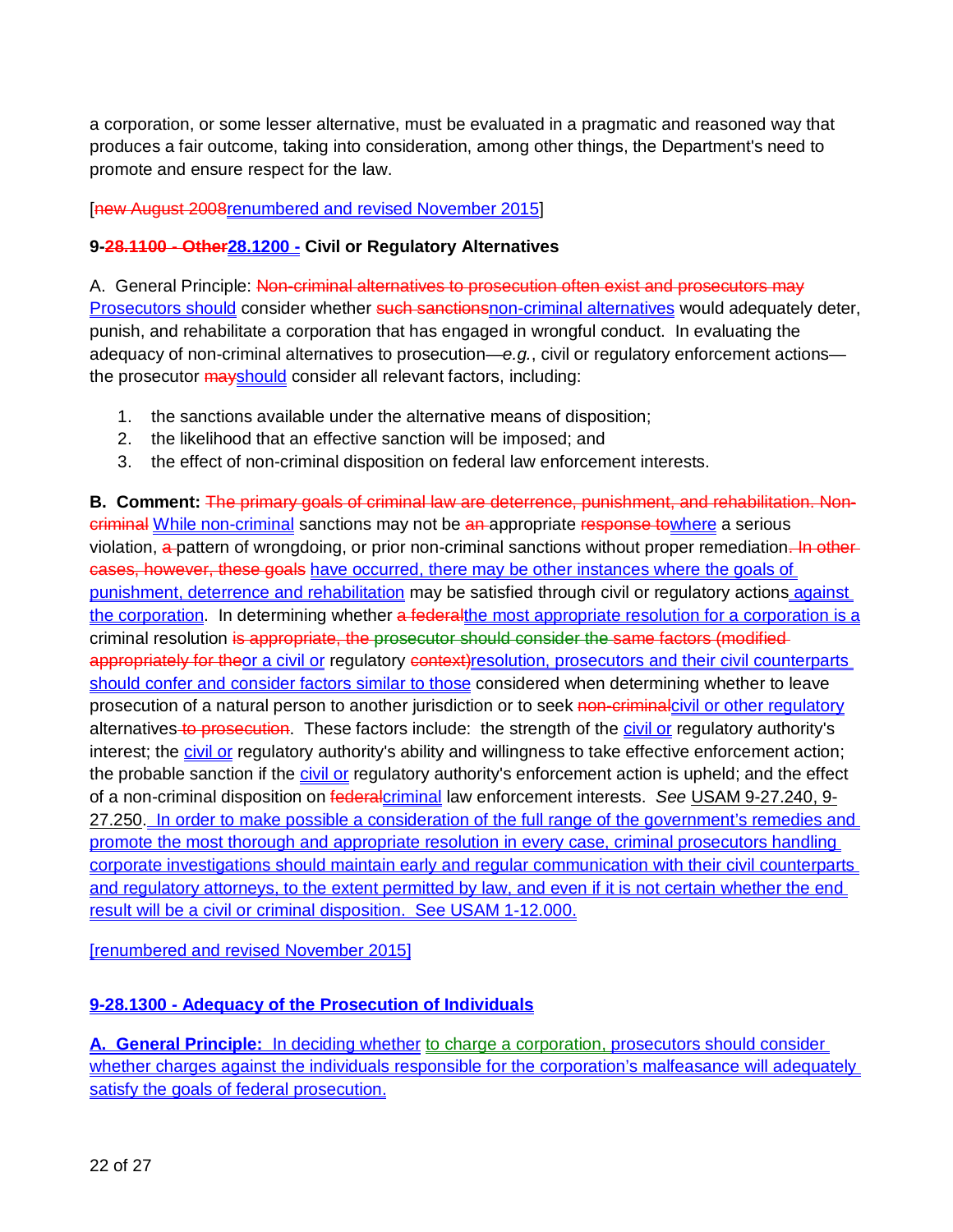**B. Comment:** Assessing the adequacy of individual prosecutions for corporate misconduct should be made on a case-by-case basis and in light of the factors discussed in these Principles. Thus, in deciding the most appropriate course of action for the corporation  $-i.e.,$  a corporate indictment, a deferred prosecution or non-prosecution agreement, or another alternative – a prosecutor should consider the impact of the prosecution of responsible individuals, along with the other factors in USAM 9-28.300.

[new August 2008November 2015]

## **9-28.120028.1400 - Selecting Charges**

**A. General Principle:** Once a prosecutor has decided to charge a corporation, the prosecutor at least presumptively should charge, or should recommend that the grand jury charge, the most serious offense that is consistent with the nature of the defendant's misconduct and that is likely to result in a sustainable conviction.

**B. Comment:** Once the decision to charge is made, the same rules as govern charging natural persons apply. These rules require "a faithful and honest application of the Sentencing Guidelines" and an "individualized assessment of the extent to which particular charges fit the specific circumstances of the case, are consistent with the purposes of the Federal criminal code, and maximize the impact of Federal resources on crime." See USAM 9-27.300. In making this determination, "it is appropriate that the attorney for the government consider, inter alia, such factors as the [advisory] sentencing guideline range yielded by the charge, whether the penalty yielded by such sentencing range ...is proportional to the seriousness of the defendant's conduct, and whether the charge achieves such purposes of the criminal law as punishment, protection of the public, specific and general deterrence, and rehabilitation." Id.

[new August 2008renumbered November 2015]

## **9-28.130028.1500 - Plea Agreements with Corporations**

**A. General Principle:** In negotiating plea agreements with corporations, as with individuals, prosecutors should generally seek a plea to the most serious, readily provablean appropriate offensecharged. In addition, the terms of the plea agreement should contain appropriate provisions to ensure punishment, deterrence, rehabilitation, and compliance with the plea agreement in the corporate context. Although special circumstances may mandate a different conclusion, prosecutors generally should not agree to accept a corporate guilty plea in exchange for non-prosecution or dismissal of charges against individual officers and employees. Absent extraordinary circumstances or approved departmental policy such as the Antitrust Division's Corporate Leniency Policy, no corporate resolution should provide protection from criminal or civil liability for any individuals. See also USAM 9-16.050 and 5-11.114.

**B. Comment:** Prosecutors may enter into plea agreements with corporations for the same reasons and under the same constraints as apply to plea agreements with natural persons. See USAM 9-27.400-530. This means, inter alia, that the corporation should generally be required to plead guilty to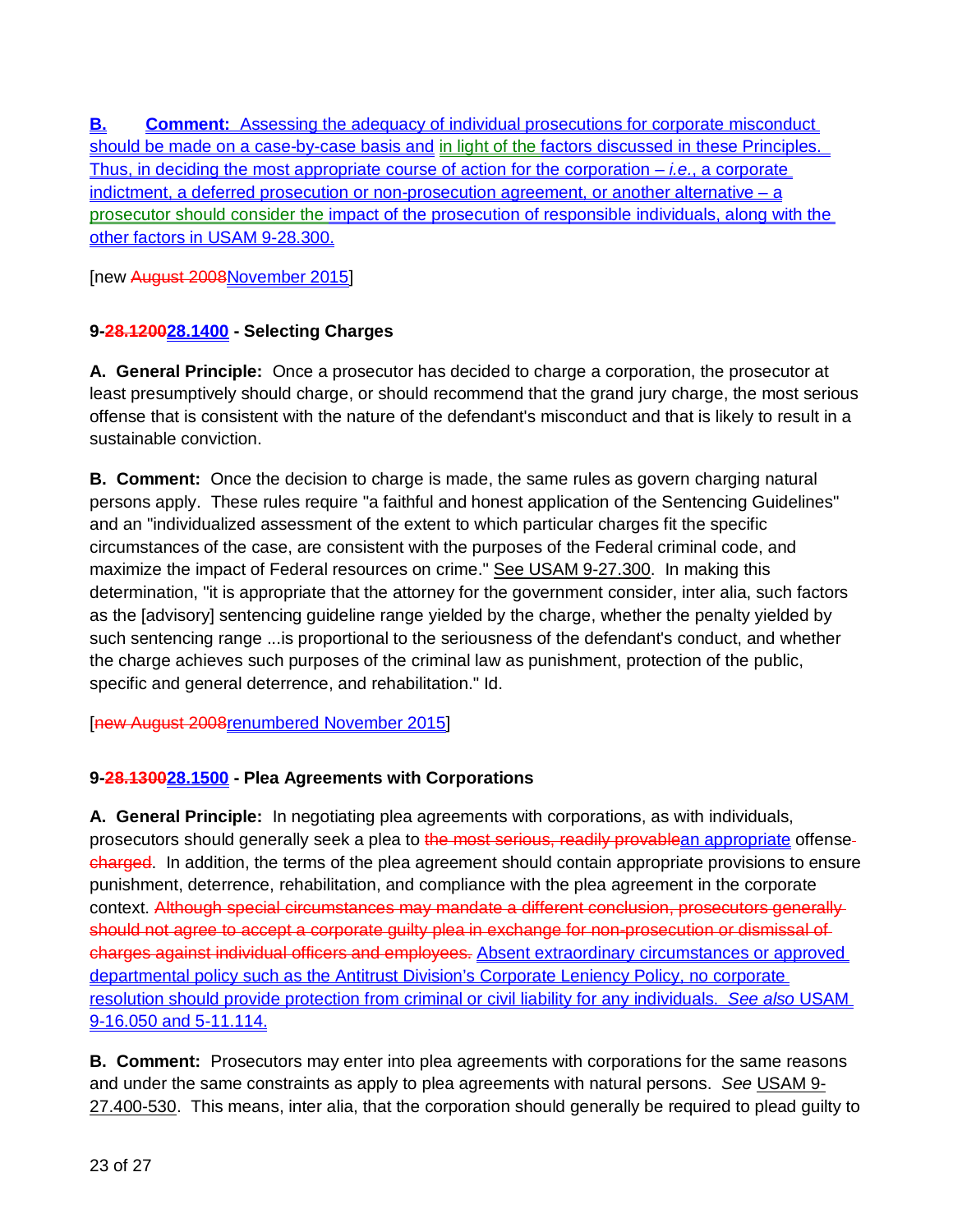the most serious, readily provable offense charged. In addition, any negotiated departures or recommended variances from the advisory Sentencing Guidelines must be justifiable under the Guidelines or 18 U.S.C. § 3553 and must be disclosed to the sentencing court. A corporation should be made to realize that pleading guilty to criminal charges constitutes an admission of guilt and not merely a resolution of an inconvenient distraction from its business. As with natural persons, pleas should be structured so that the corporation may not later "proclaim lack of culpability or even complete innocence."

See USAM 9-27.420(b)(4), 9-27.440, 9-27.500. Thus, for instance, there should be placed upon the record a sufficient factual basis for the plea to prevent later corporate assertions of innocence.

A corporate plea agreement should also contain provisions that recognize the nature of the corporate "person" and that ensure that the principles of punishment, deterrence, and rehabilitation are met. In the corporate context, punishment and deterrence are generally accomplished by substantial fines, mandatory restitution, and institution of appropriate compliance measures, including, if necessary, continued judicial oversight or the use of special masters or corporate monitors. See USSG §§ 8B1.1, 8C2.1, et seq. In addition, where the corporation is a government contractor, permanent or temporary debarment may be appropriate. Where the corporation was engaged in fraud against the government (e.g., contracting fraud), a prosecutor may not negotiate away an agency's right to debar or delist the corporate defendant.

In negotiating a plea agreement, prosecutors should must also consider the deterrent value of prosecutions of individuals within the corporation. Therefore, one factor that a prosecutor mayshould consider in determining whether to enter into a plea agreement is whether the corporation is seeking immunity for its employees and officers or whether the corporation is willing to cooperate in the investigation of culpable individuals as outlined herein. Prosecutors should rarely negotiate away individual criminal liability in a corporate plea. Absent extraordinary circumstances or approved departmental policy such as the Antitrust Division's Corporate Leniency Policy, no corporate resolution should include an agreement to dismiss charges against, or provide civil or criminal immunity for, individual offices or employees. Any such release due to extraordinary circumstances must be personally approved in writing by the relevant Assistant Attorney General or United States Attorney.

Rehabilitation, of course, requires that the corporation undertake to be law-abiding in the future. It is, therefore, appropriate to require the corporation, as a condition of probation, to implement a compliance program or to reform an existing one. As discussed above, prosecutors may consult with the appropriate state and federal agencies and components of the Justice Department to ensure that a proposed compliance program is adequate and meets industry standards and best practices. SeeUSAM See USAM 9-28.800.

> In plea agreements in which the corporation agrees to cooperate, the prosecutor should ensure that the cooperation is entirely truthful. To do so, the prosecutor **mayshould** request that the corporation make appropriate disclosures of relevant factual information and documents, make employees and agents available for debriefing, file appropriate certified financial statements, agree to governmental or third-party audits, and take whatever other steps are necessary to ensure that the full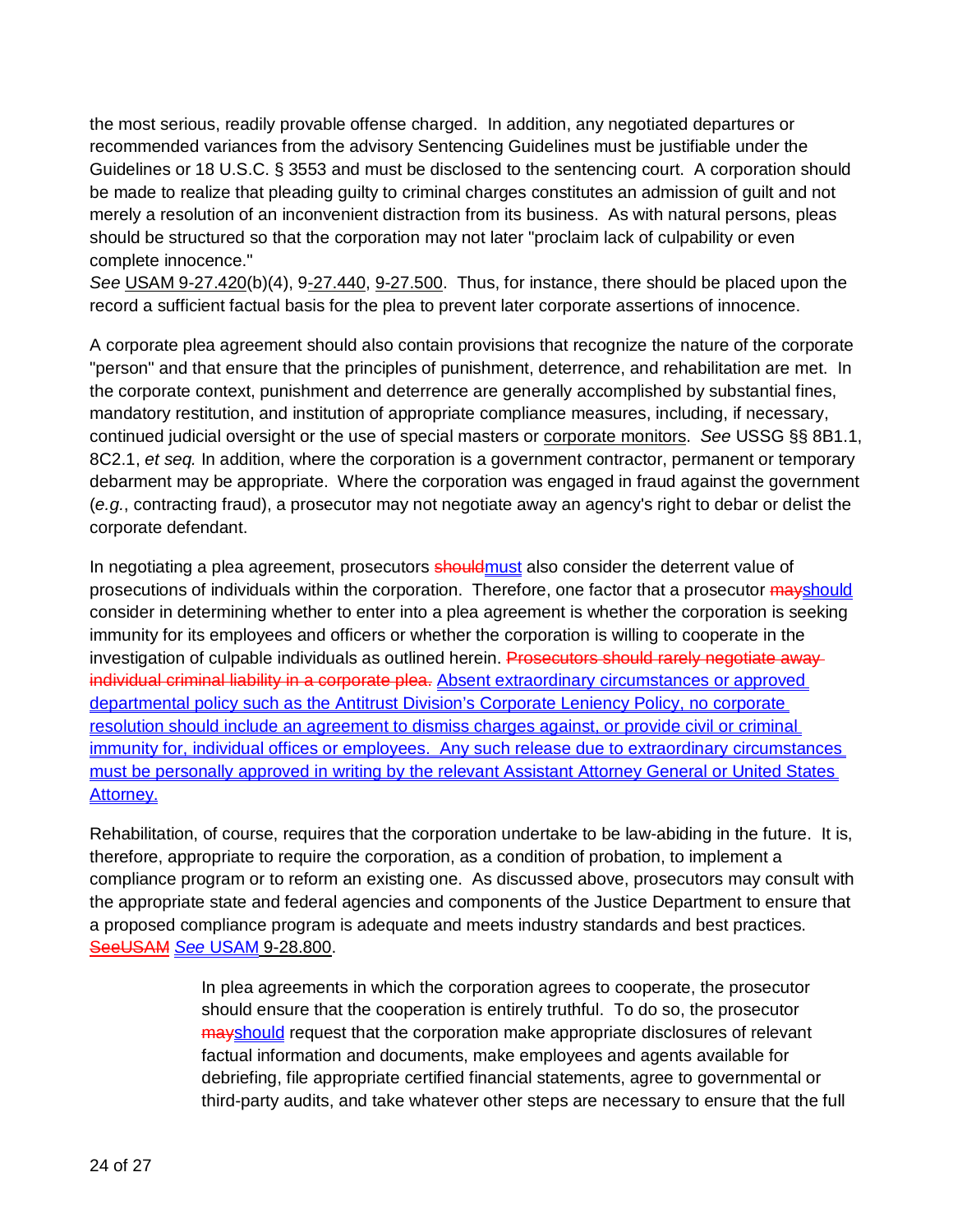scope of the corporate wrongdoing is disclosed and that the responsible personnel are identified and, if appropriate,

 prosecuted. See generally USAM 9-28.700. In taking such steps, Department prosecutors should recognize that attorney-client communications are often essential to a corporation's efforts to comply with complex regulatory and legal regimes, and that, as discussed at length above, cooperation is not measured by the waiver of attorney-client privilege and work product protection, but rather is measured, as a threshold issue, by the disclosure of facts andabout individual misconduct, as well as other considerations identified herein, such as making witnesses available for interviews and assisting in the interpretation of complex documents or business records.

[renumbered and revised November 2015]

These Principles provide only internal Department of Justice guidance. They are not intended to, do not, and may not be relied upon to create any rights, substantive or procedural, enforceable at law by any party in any matter civil or criminal. Nor are any limitations hereby placed on otherwise lawful litigative prerogatives of the Department of Justice.

[new August 2008]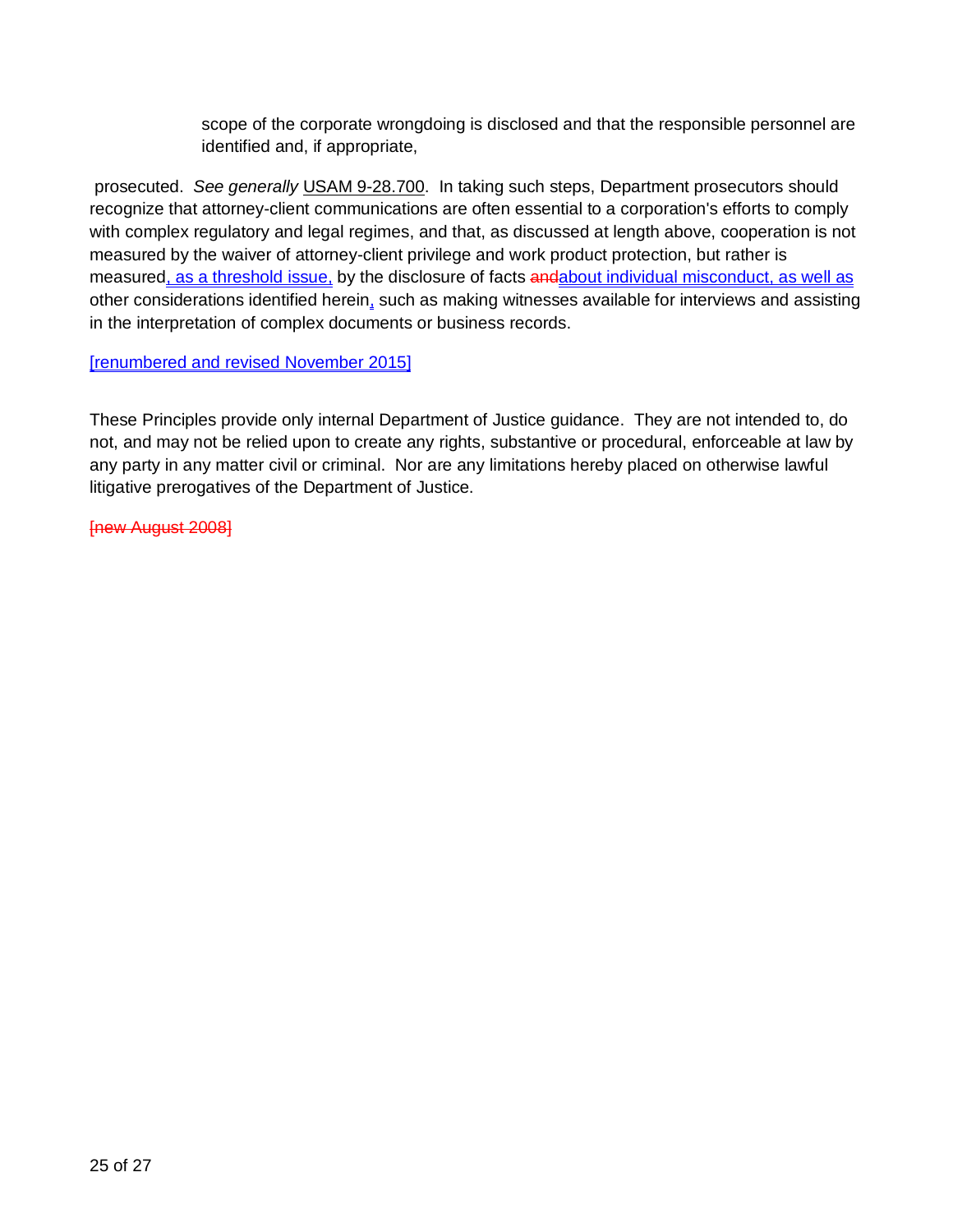# Convicted Prisoners For The Parole Commission >

FN 1 While these guidelines refer to corporations, they apply to the consideration of the prosecution of all types of business organizations, including partnerships, sole proprietorships, government entities, and unincorporated associations.

FN 2 There are other dimensions of cooperation beyond the mere disclosure of facts, of course. These can include, for example, providing non-privileged documents and other evidence, making witnesses available for interviews, and assisting in the interpretation of complex business records. This section of the Principles focuses solely on the disclosure of facts and the privilege issues that may be implicated thereby.

FN 3 By way of example, corporate personnel are typically interviewed during an internal investigation. If the interviewsare conducted by counsel for the corporation, certain notes and memoranda generated from the interviews may be subject, at least in part, to the protections of attorney-client privilege and/or attorney work product. To receive cooperation credit for providing factual information, the corporation need not produce, and prosecutors may not request, protected notes or memoranda generated by the lawyers' interviews. To earn such credit, however, the corporation does need to produce, and prosecutors may request, relevant factual information—including relevant factual information acquired through those interviews, unless the identical information has otherwise been provided—as well as relevant non-privileged evidence such as accounting and business records and emails between non-attorney employees or agents.

FN 4 In assessing the timeliness of a corporation's disclosures, prosecutors should apply a standard of reasonableness in light of the totality of circumstances.

FN 5 These privileged communications are not necessarily limited to those that occur contemporaneously with the underlying misconduct. They would include, for instance, legal advice provided by corporate counsel in an internal investigation report. Again, the key measure of cooperation is the disclosure of factual information known to the corporation, not the disclosure of legal advice or theories rendered in connection with the conduct at issue (subject to the two exceptions noted in USAM 9-28.720(b)(i-ii)).

FN 6 Routine questions regarding the representation status of a corporation and its employees, including how and by whom attorneys' fees are paid, sometimes arise in the course of an investigation under certain circumstances—to take example, to assess conflict-of-interest issues. Such questions can be appropriate and this quidance is not intended to prohibit such limited inquiries.

FN 7 For a detailed review of these and other factors concerning corporate compliance programs, see USSG § 8B2.1.

FN 8 Prosecutors should note that in the case of national or multi-national corporations, multi-district or global agreements may be necessary. Such agreements may only be entered into with the approval of each affected district or the appropriate Department official. See USAM 9-27.641.

‹ 9-27.000 - Principles Of Federal Prosecution up 9-34.000 - Preparation Of Reports On Convicted

Prisoners For The Parole Commission ›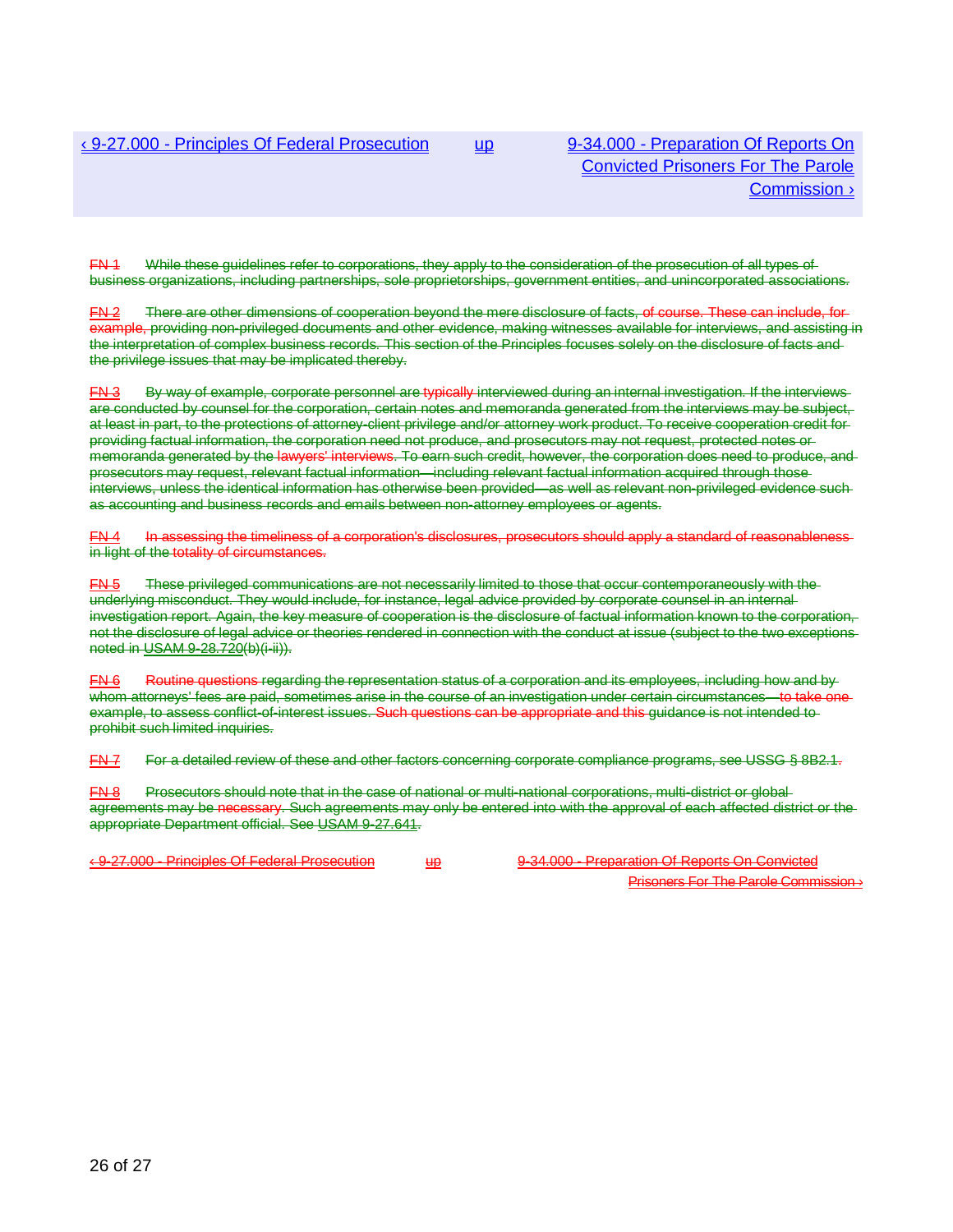|  |  | Offices of the United States Attorneys |
|--|--|----------------------------------------|
|  |  |                                        |
|  |  |                                        |



| ì<br>ï<br>ì |  |
|-------------|--|
|             |  |

**HOME INDEX SEARCH U.S. ATTORNEYS** 

U.S. Attorneys » U.S. Attorneys' Manual » Title 4: Civil

# **4-3.000 - Compromising And Closing**

- 4-3.100 Authority of the Attorney GeneralPursuit of Claims Against Individuals
- 4-3.110 Delegations of the Attorney General's Authority to Compromise and Close
- 4-3.120 General Redelegation of the Attorney General's Authority to Compromise and Close
- 4-3.130 Ad Hoc Redelegations of the Attorney General's Authority to Compromise and **Close**
- 4-3.140 Exceptions to the Redelegation of the Attorney General's Authority
- 4-3.200 Bases for the Compromising or Closing of Claims Involving the United States
- 4-3.210 Compromising Claims Against a Going Business Concern
- 4-3.220 Claims in Conjunction With Bankruptcy Code Proceedings
- 4-3.230 Bases for Closing Claims Arising Out of Judgments in Favor of the United States by Returning Those Claims to the Client Agencies
- 4-3.231 Monitoring of Payment Agreements by the Department of Veterans Affairs Debt Management Center (DMC)
- 4-3.300 Memoranda by United States Attorney Explaining the Compromising or Closing of Claims Within the United States Attorney's Authority
- 4-3.320 Memoranda Containing the United States Attorney's Recommendations for the Compromising or Closing of Claims Beyond His/Her Authority
- 4-3.400 Consummation of Compromise of Claims of the United States—Generally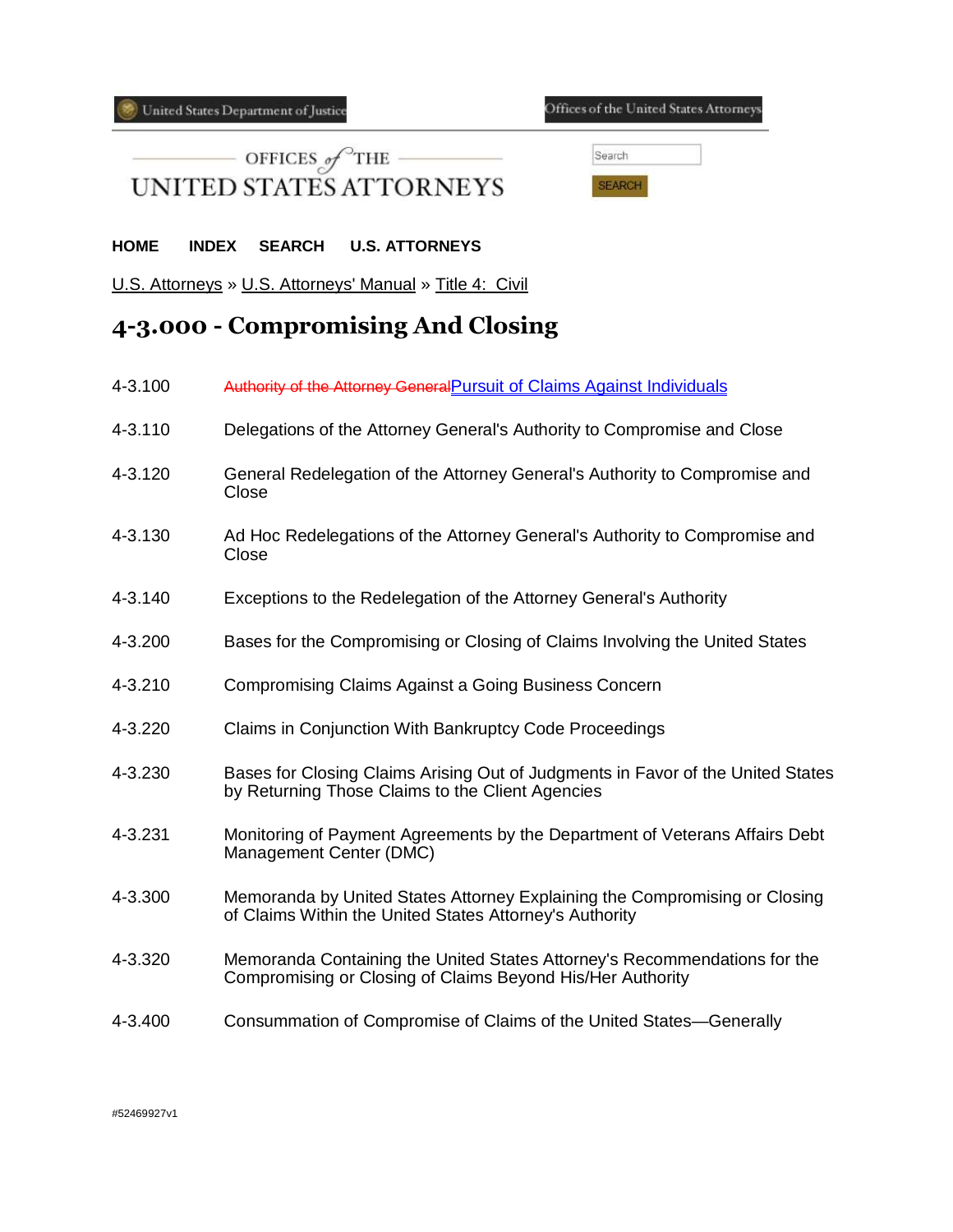| 4-3.411 | Issuance of a Receipt Where Suit Has Not Been Filed                   |
|---------|-----------------------------------------------------------------------|
| 4-3.412 | Dismissal Where Suit Has Been Filed                                   |
| 4-3.420 | Consummation of Compromise of Judgments in Favor of the United States |
| 4-3.430 | Payment of Compromises—Compromise Payable by Client Agency or Insurer |
| 4-3.432 | Payment of Compromises-Federal Tort Claims Act Suits                  |
|         |                                                                       |

# **4-3.100 - Authority of the Attorney GeneralPursuit of Claims Against Individuals**

The Attorney General has the inherent authority to dismiss any affirmative action and to abandon the defense of any action insofar as it involves the United States of America, or any of its agencies, or any of its agents who are parties in their official capacities. See Confiscation Cases, 7 Wall. 454, 458 (1868) (action brought by an informer with expectation of financial gain); Conner v. Cornell, 32 F.2d 581, 585-6 (8th Cir.), cert. denied, 280 U.S. 583 (1929) (dismissal of suit on behalf of restricted Indian wards of the United States); Mars v. McDougal, 40 F.2d 247, 249 (10th Cir.), cert. denied, 282 U.S. 850 (1930); 22 Op. Att'y Gen. 491, 494; 38 Op. Att'y Gen. 124, 126; see United States v. Throckmorton, 98 U.S. 61, 70 (1878); United States v. Newport News Shipbuilding & Dry Dock Co., 571 F.2d 1283 (4th Cir.), cert. denied, 439 U.S. 875 (1978). This authority may be exercised at any time during the course of litigation.

The Attorney General also has the inherent authority to compromise any action insofar as it involves the United States of America, its agencies, or any of its agents who are parties in theirofficial capacities. See Halbach v. Markham, 106 F. Supp. 475, 479-480 (D.N.J. 1952), aff'd, 207 F.2d 503 (3rd Cir. 1953), cert. denied, 347 U.S. 933 (1954); 38 Op. Att'y Gen. 124, 126. This authority is not dependent upon any express statutory provision. See 38 Op. Att'y Gen. 98, 99. To the contrary, it exists to the extent that it is not expressly limited by statute. See Swift & Co. v. United States, 276 U.S. 311, 331-2 (1928).

Note the additional authority delegated to the Attorney General by the second paragraph of section 5 within Executive Order 6166.

The Department of Justice prioritizes fighting corporate fraud and other misconduct because effective pursuit of civil claims protects citizens, the government and the financial system, and because expeditious and vigorous civil enforcement provides a strong deterrent to misconduct. Holding individuals who perpetrate wrongdoing accountable, in addition to corporations or business entities, is one of the most effective ways of combatting corporate misconduct. Doing so deters future illegal activity, incentivizes changes in corporate behavior, holds the proper parties responsible for their actions, and promotes the public's confidence in our justice system.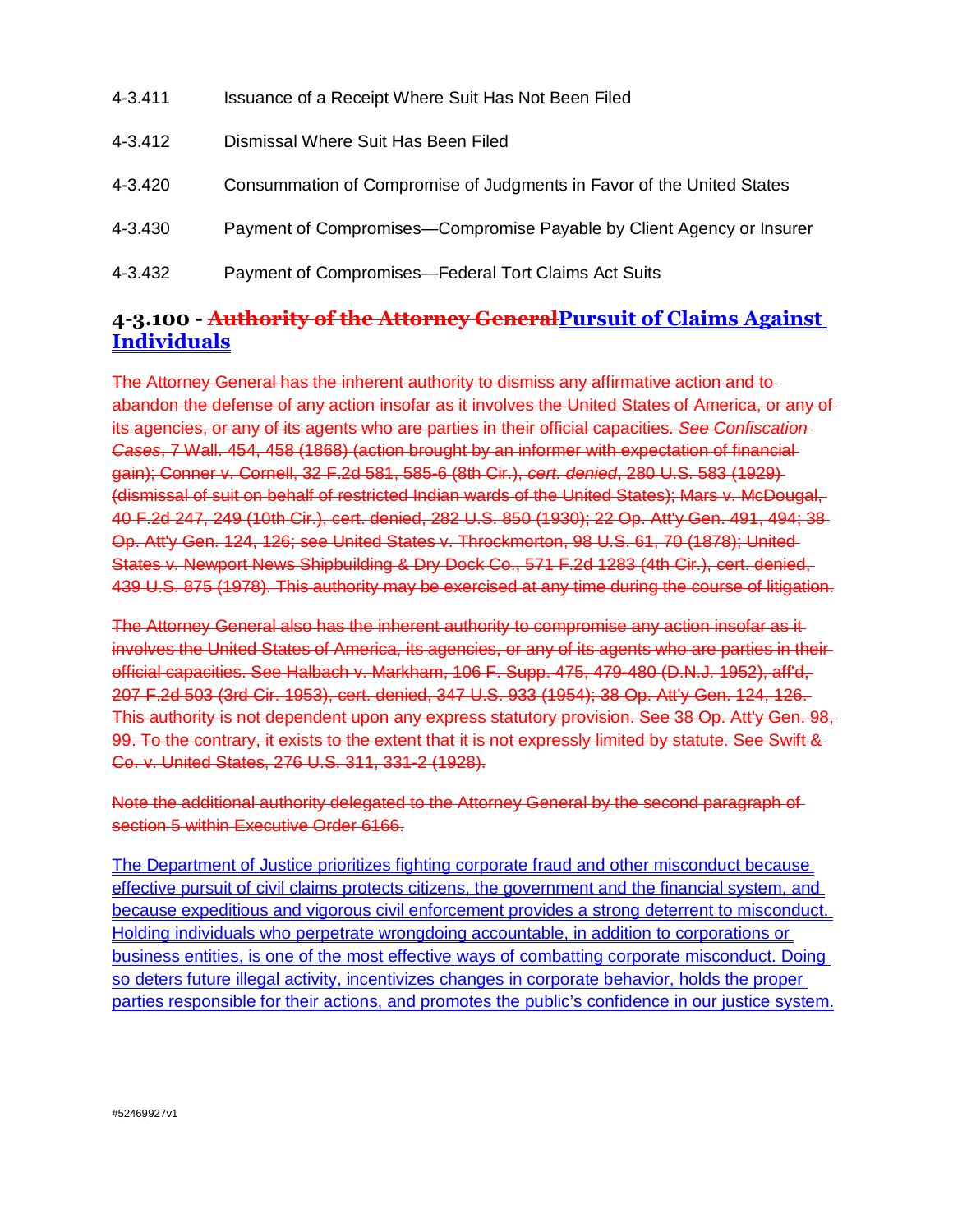Government attorneys handling corporate investigations should maintain a focus on potentially liable individuals and maximize the accountability of individuals responsible for wrongdoing by following the principles listed below.

## **(1) Civil corporate investigations should focus on individuals from the inception of the corporate investigation.**

By focusing on building cases against individual wrongdoers from the inception of an investigation, we accomplish multiple goals. First, we maximize our ability to ferret out the full extent of corporate misconduct. Because a corporation acts only through individuals, investigating the conduct of individuals efficiently and effectively reveals the facts and extent of any corporate misconduct. Second, a focus on individuals increases the likelihood that those with knowledge of the corporate misconduct will be identified and provide information about the individuals involved, at any level of an organization. Third, by focusing on individuals from the very beginning of an investigation, we maximize the chances that the final resolution of an investigation uncovering the misconduct will include civil (or criminal) charges against not just the corporation but against culpable individuals as well.

### **(2) Determinations as to whether to bring suit against an individual should not be based solely on the individual's ability to pay a judgment.**

The Department's civil enforcement efforts not only return government money to the public fisc, but also hold wrongdoers accountable and deter future wrongdoing. The twin goals of recovering the losses caused by the misconduct and deterrence through individual accountability are equally important. Thus, in deciding whether to file a civil action against an individual, Department attorneys should not be guided solely by a particular individual's ability to satisfy a significant judgment. Rather, they should make individualized assessments, taking into account numerous other factors, such as the seriousness of the individual's misconduct, the circumstances relating to the commission of the misconduct, any prior history of misconduct, federal resources and priorities, and the needs of the communities we serve. As in all cases Department attorneys should consider whether admissible evidence will probably be sufficient to obtain and sustain a judgment. See generally USAM 9-27.200, et seq.

## **(3) Criminal and civil attorneys handling corporate investigations should be in routine communication with each other.**

Early and regular communication between civil attorneys and criminal prosecutors handling corporate fraud investigations can be crucial to the Department's ability to effectively pursue individuals in these matters. Consultation between the Department's civil and criminal attorneys, together with agency attorneys, permits consideration of the full range of the government's potential remedies (including incarceration, fines, penalties, damages, restitution to victims, asset seizure, civil and criminal forfeiture, and exclusion, suspension and debarment) and promotes the most thorough and appropriate resolution in every case. That is why the Department has long recognized the importance of parallel development of civil and criminal proceedings. See USAM 1-12.000. See also Memorandum from Attorney General dated July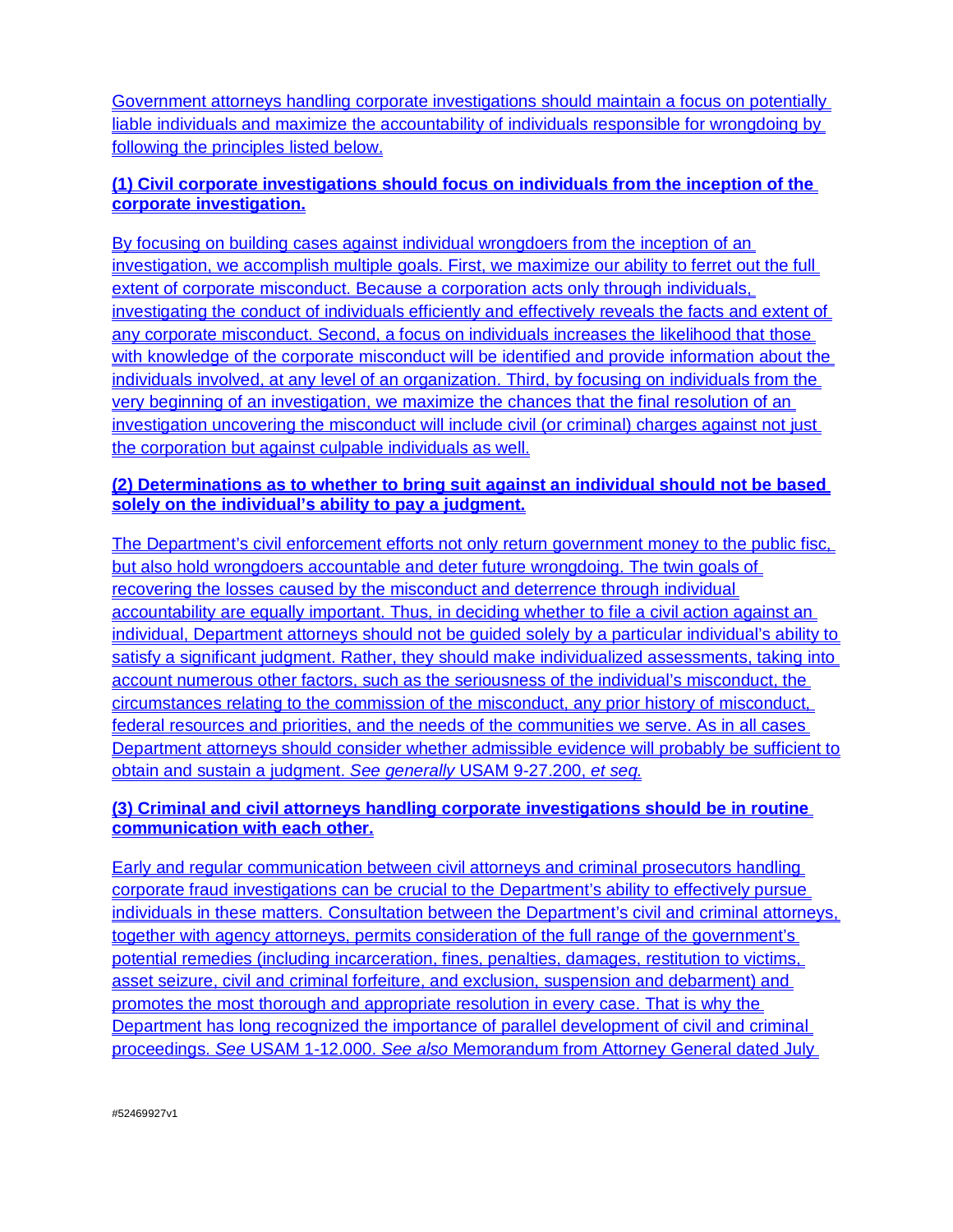28, 1997, regarding Coordination of Parallel Criminal, Civil and Administrative Proceedings; Memorandum from Attorney General to All United States Attorneys dated July 16, 1986, regarding Coordination of Criminal & Civil Fraud, Waste & Abuse Proceedings.

Where civil attorneys believe that an individual identified in the course of their corporate investigation should be the subject of a criminal inquiry, that matter should promptly be referred to criminal prosecutors, regardless of the current status of the civil corporate investigation. Department attorneys should also be alert for circumstances where concurrent criminal and civil investigations of individual misconduct should be pursued. Criminal and civil fraud investigations by the FBI or other investigative agencies should be carried out concurrently, including investigations as to the extent of the government's damage. Care should be taken to use grand jury materials in connection with civil actions pursuant to Fed. R. Crim. P. 6(e). See United States v. Sells Engineering, Inc., 463 U.S. 418 (1983); but see 18 U.S.C. § 3322 (permitting disclosure of grand jury materials to government attorneys pursuing FIRREA civil penalty actions). Similarly, care should be taken to use the fruits of Civil Investigative Demands only as permitted by 31 U.S.C. § 3733, et seq.

### **(4) To be eligible for cooperation credit, a corporation must provide all relevant facts about the individuals involved in the corporate misconduct.**

In order for a company to receive consideration for cooperation with a government investigation, the company must, within the bounds of law and legal privileges, see USAM 9-28.700, et seq., completely disclose to the Department all relevant facts about individual misconduct. For example, the Department's position on "full cooperation" under the False Claims Act, 31 U.S.C. § 3729(a)(2), is that, at a minimum, all relevant facts about responsible individuals must be voluntarily provided, regardless of the position, status or seniority of these individuals. Once a company meets the threshold requirement of providing all relevant facts with respect to individuals, it will be eligible to receive consideration for cooperation. The extent of the consideration given for cooperation will depend on all the various factors that have traditionally applied in making this assessment (e.g., the timeliness of the cooperation, the diligence, thoroughness and speed of the internal investigation, and the proactive nature of the cooperation). For further guidance on the requirements of corporate cooperation, see generally the principles set forth in USAM 9-28.700, et seq.

### **(5) Absent extraordinary circumstances, no corporate resolution should provide protection from criminal or civil liability for any individuals.**

In instances where the Department reaches a resolution with a company before resolving matters with responsible individuals, Department attorneys should take care to preserve the ability to pursue the individuals. Absent extraordinary circumstances, the United States should not release claims related to the liability of individuals based on corporate settlement releases. Any such release of liability – civil or criminal – due to extraordinary circumstances must be personally approved in writing by the relevant Assistant Attorney General or United States Attorney.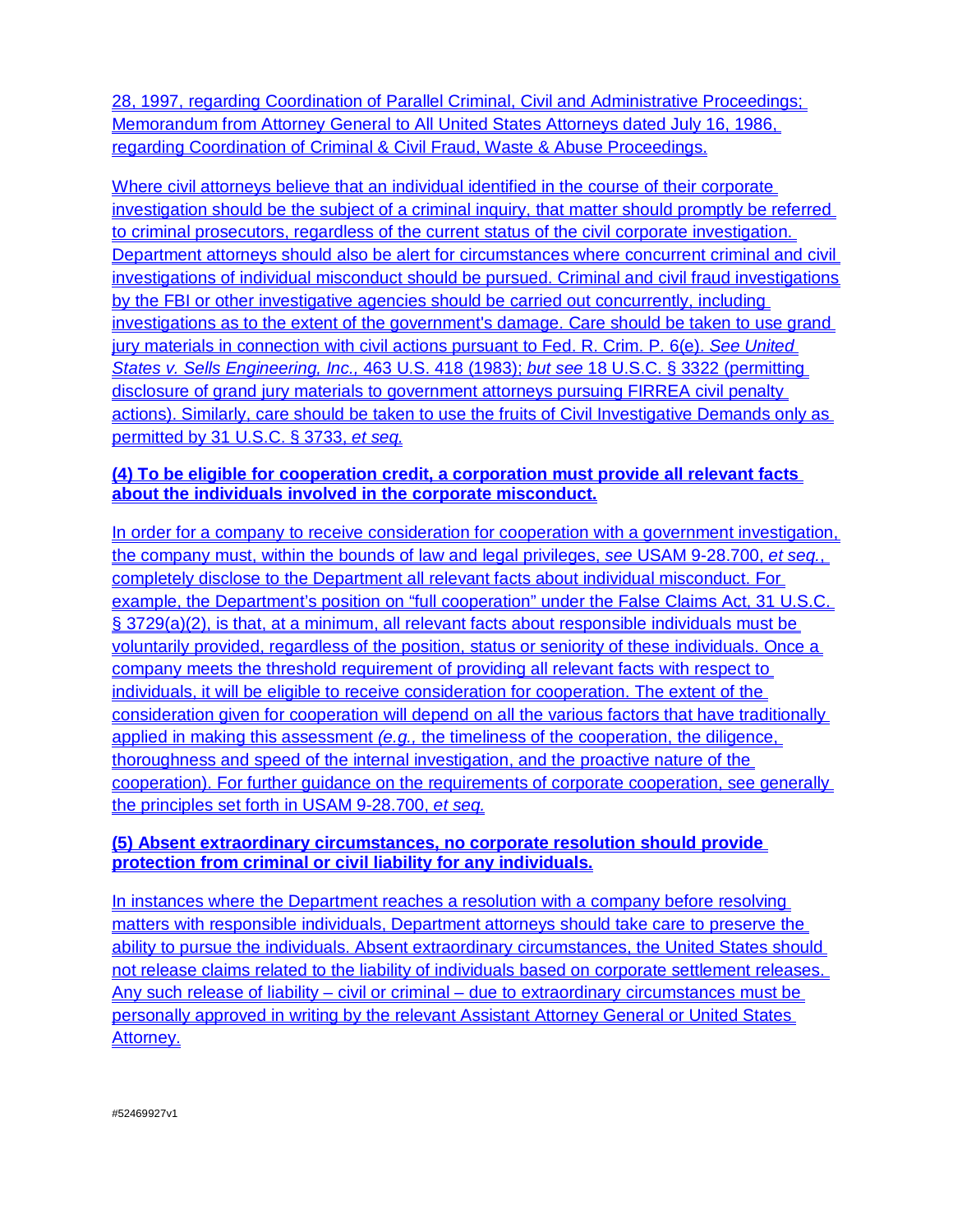**(6) Corporate cases should not be resolved without a clear plan to resolve related individual cases before the statute of limitations expires and declinations as to individuals in such cases must be memorialized and approved.** 

If the investigation of individual misconduct has not concluded by the time authorization is sought to resolve the case against the corporation, the corporate authorization memorandum should include a discussion of the potentially liable individuals, a description of the current status of the investigation regarding their conduct and the investigative work that remains to be done, and an investigative plan to bring the matter to resolution prior to the end of any statute of limitations period. If a decision is made at the conclusion of the investigation not to bring civil claims or criminal charges against the individuals who committed the fraud, the reasons for that determination must be memorialized and approved by the United States Attorney or Assistant Attorney General whose office handled the investigation, or their designees.

Delays in the corporate investigation should not affect the Department's ability to pursue potentially culpable individuals. While every effort should be made to resolve a corporate matter within the statutorily allotted time, and tolling agreements should be the rare exception, in situations where it is anticipated that a tolling agreement is nevertheless unavoidable and necessary, all efforts should be made either to resolve the matter against culpable individuals before the limitations period expires or to preserve the ability to charge individuals by tolling the limitations periods.

### [new November 2015]

## **4-3.110 - Delegations of the Attorney General's Authority to Compromise and Close**

The Attorney General has delegated settlement authority in civil cases to the several Assistant Attorneys General and certain other officials. The controlling regulations, found at 28 C.F.R. § 0.160, et seq., should be consulted before authorization is sought to compromise or close a case, but it may be helpful to note that generally:

- A<sub>1</sub>. The Assistant Attorney General for the Civil Division can compromise an affirmative claim when the difference between the gross amount of the original claim and the proposed settlement does not exceed \$2 million or 15% of the original claim, whichever is greater, 28 C.F.R. §§ 0.160(a)(1), 0.169;
- $B2$ . He/she can compromise (or settle administratively) a defense claim when the principal amount of the proposed settlement does not exceed \$2 million, 28 C.F.R. § 0.160(a)(2).
- $\frac{C_3}{C_2}$ . He/she can compromise all nonmonetary cases, 28 C.F.R. § 0.160(a)(3);
- **D4**. He/she can reject most offers, 28 C.F.R. § 0.162;
- $E_5$ . He/she can close (other than by compromise or by entry of judgment) an affirmative claim when the gross amount of the original claim does not exceed \$2 million, 28 C.F.R. §§ 0.164, 0.169;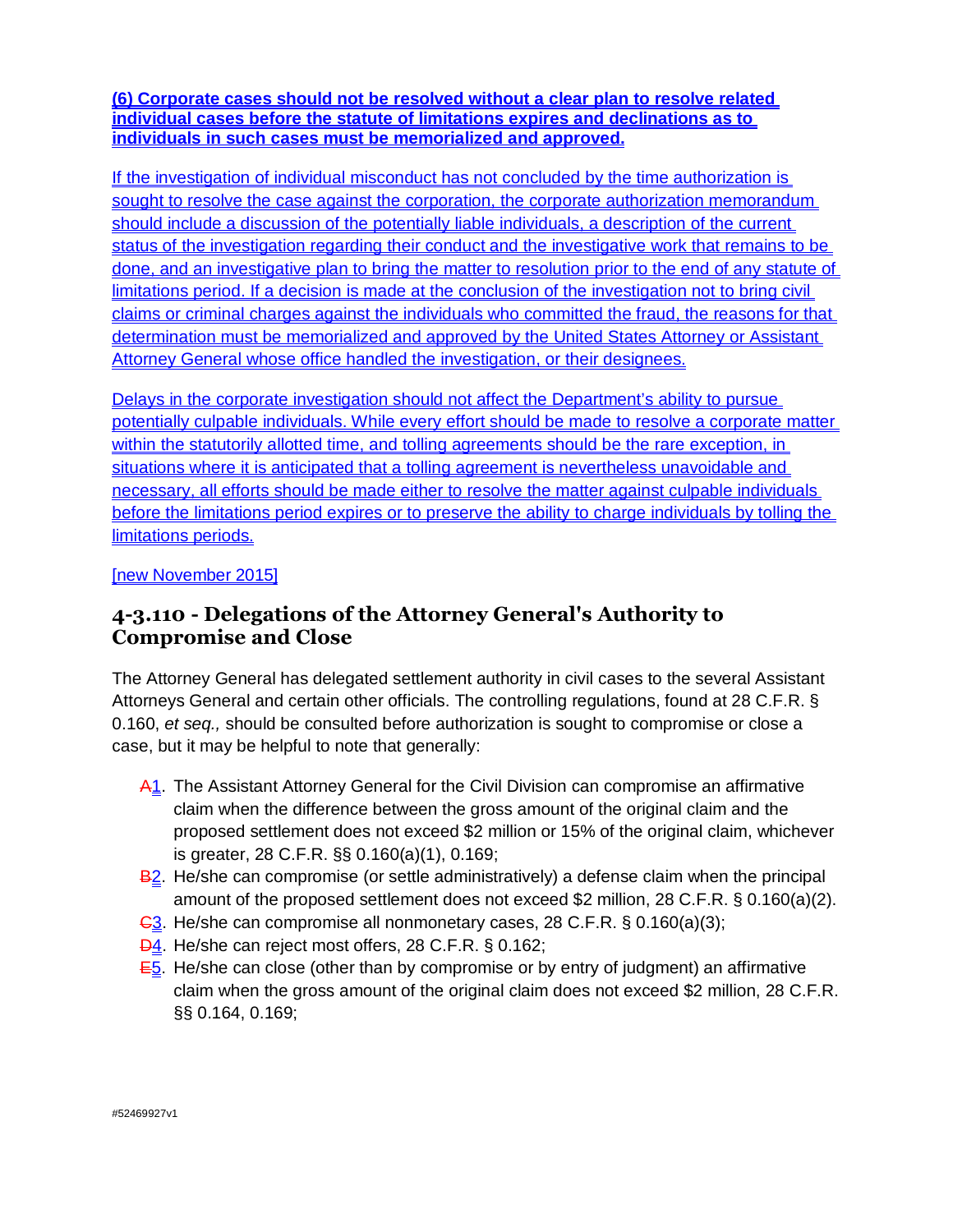- F<sub>6</sub>. The Solicitor General must approve compromise in all Supreme Court cases and in many other appellate matters, 28 C.F.R. § 0.163;
- G7. The compromising or closing of cases beyond these limits must be approved by the Deputy Attorney General, or Associate Attorney General, as appropriate, 28 C.F.R. §§ 0.160(c), 0.161, 0.164(b), 0.165, 0.167; and
- **H8.** The Deputy Attorney General or Associate Attorney General, as appropriate, is further specifically authorized to exercise the settlement authority of the Attorney General as to all affirmative and defensive civil claims, 28 C.F.R. § 0.161(b).

[cited in USAM 4-1.210]

## **4-3.120 - General Redelegation of the Attorney General's Authority to Compromise and Close**

The Assistant Attorney General for the Civil Division has redelegated portions of the Attorney General's authority to United States Attorneys, and also to Deputy Assistant Attorneys General, branch directors, the Director of the Appellate Staff, the Director of the Office of Foreign Litigation, the Director of the Office of Consumer Litigation, the Director of the Office of Immigration Litigation, and Attorneys-in-Charge of field offices of the Civil Division. Civil Division Directive No. 14-95, published in the Appendix to Subpart Y immediately following 28 C.F.R. § 0.172, 60 Fed. Reg. 17456 (1995), presently details those redelegations. See Civil Division Directive No. 14-95, 28 CFR Part 0.

While the United States Attorneys should study that published Directive before compromising, closing, or seeking authorization for the compromising or closing of a civil claim, it may be generally said that, subject to the exceptions noted in USAM 4-3.140:

- A1. The Deputy Assistant Attorneys General of the Civil Division are authorized to act for, and to exercise the authority of, the Assistant Attorney General with respect to the institution of suits, and acceptance or rejection of compromise offers, and the closing of claims or cases, unless any such authority is required by law to be exercised by the Assistant Attorney General personally or has been specifically delegated to another Department official.
- B<sub>2</sub>. Civil Division Branch, Office and Staff Directors, and Attorneys in charge of field offices, are authorized, with respect to matters assigned to their respective components, (and subject to 28 C.F.R. §§ 0.160(c), and 0.164(a) and section 4 of Directive 14-95, and the authority of the Solicitor General set forth in 28 C.F.R. § 0.163), to reject any offer in compromise, to accept offers in compromise against the United States where the amount to be paid by the United States does not exceed \$500,000, or to accept offers in compromise on behalf of the United States, or close cases, where the gross amount of the original claim does not exceed \$500,000, or where the gross amount of the original claim was between \$500,000 and \$5,000,000, so long as the difference between the gross amount of the original claim and the proposed settlement does not exceed \$500,000 or 15 percent of the original claim, whichever is greater.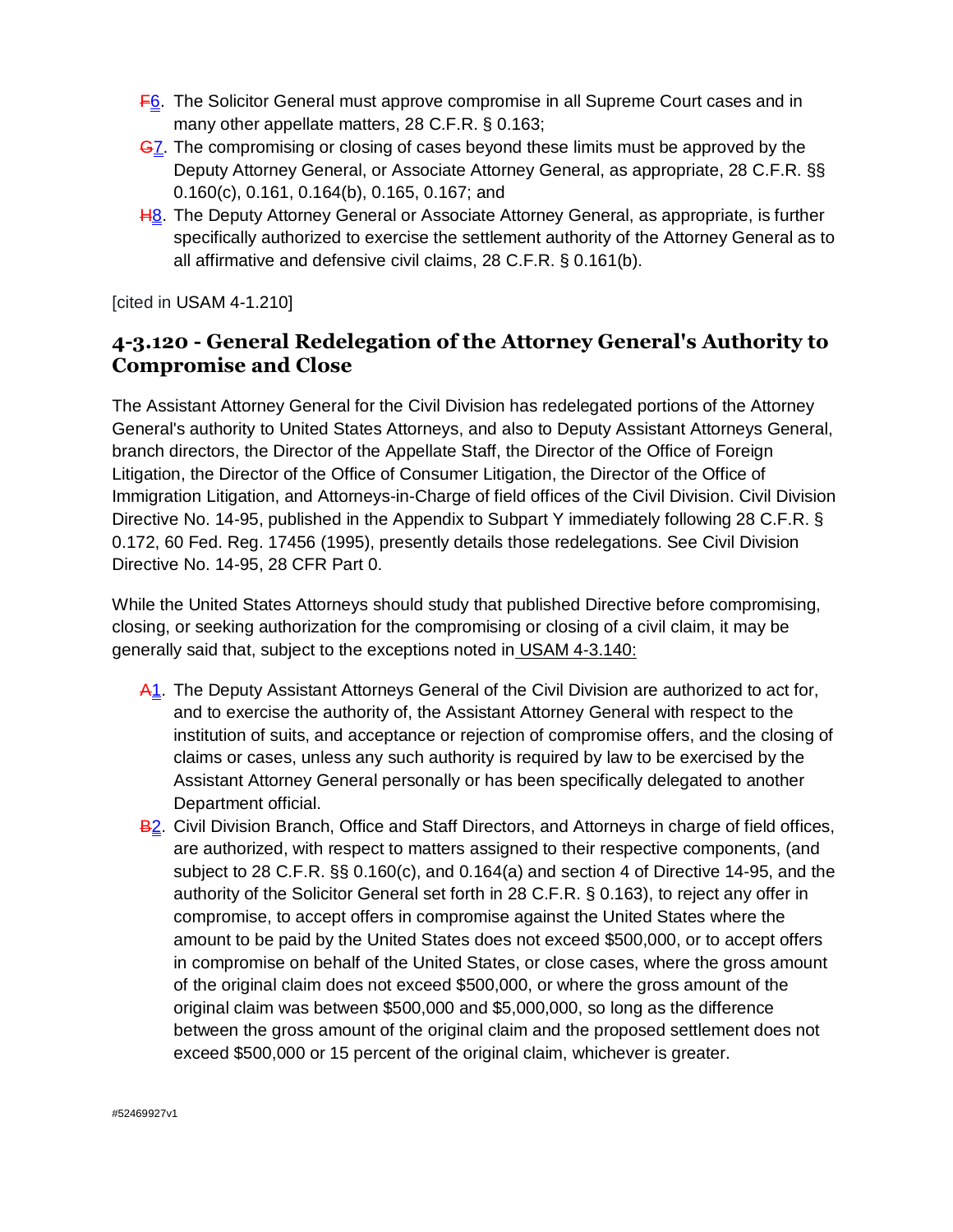63. United States Attorneys may reject any offer in compromise, accept offers in compromise against the United States where the amount to be paid by the United States does not exceed \$1 million, or accept offers in compromise on behalf of the United States, or close cases, where the gross amount of the original claim does not exceed \$1 million, or where the gross amount of the original claim does not exceed \$5 million and the difference between the gross amount of the original claim and the proposed settlement does not exceed \$1 million or 15 percent of the original claim, whichever is greater.

[cited in USAM 4-1.312; 4-1.600; 4-3.200; 4-3.300]

## **4-3.130 - Ad Hoc Redelegations of the Attorney General's Authority to Compromise and Close**

By virtue of section 4(b) of Directive 14-95, upon the recommendation of the appropriate Director, the Assistant Attorney General for the Civil Division may delegate to United States Attorneys any claims or suits involving amounts up to \$5 million, where the circumstances warrant such delegation. See Civil Division Directive No. 14-95, 28 CFR Part 0.

All delegations pursuant to section 4(b) must be in writing, and no United States Attorney has authority to compromise or close any such redelegated case or claim except as is specified in the required written redelegation or in section 1(c) of the Directive. The limitations of section 1 of the Directive, discussed at USAM 4-3.140, also remain applicable in any case or claim redelegated under section 4(b). See Civil Division Directive No. 14-95, 28 CFR Part 0.

[cited in USAM 4-1.312; 4-3.300]

# **4-3.140 - Exceptions to the Redelegation of the Attorney General's Authority**

By virtue of section 1 of Directive 14-95 and notwithstanding the redelegations of authority to compromise cases, file suits, counterclaims, and cross-claims, or to take any other action necessary to protect the interests of the United States discussed above, such authority may not be exercised, and the matter must be submitted to the Assistant Attorney General for the Civil Division, when:

- A1. For any reason, the proposed action, as a practical matter, will control or adversely influence the disposition of other claims totaling more than the respective amounts designated;
- B<sub>2</sub>. Because a novel question of law or a question of policy is presented, or for any other reason, the proposed action should, in the opinion of the officer or employee concerned, receive the personal attention of the Assistant Attorney General;
- 63. The agency or agencies involved are opposed to the proposed action (the views of an agency must be solicited with respect to any significant proposed action if it is a party, if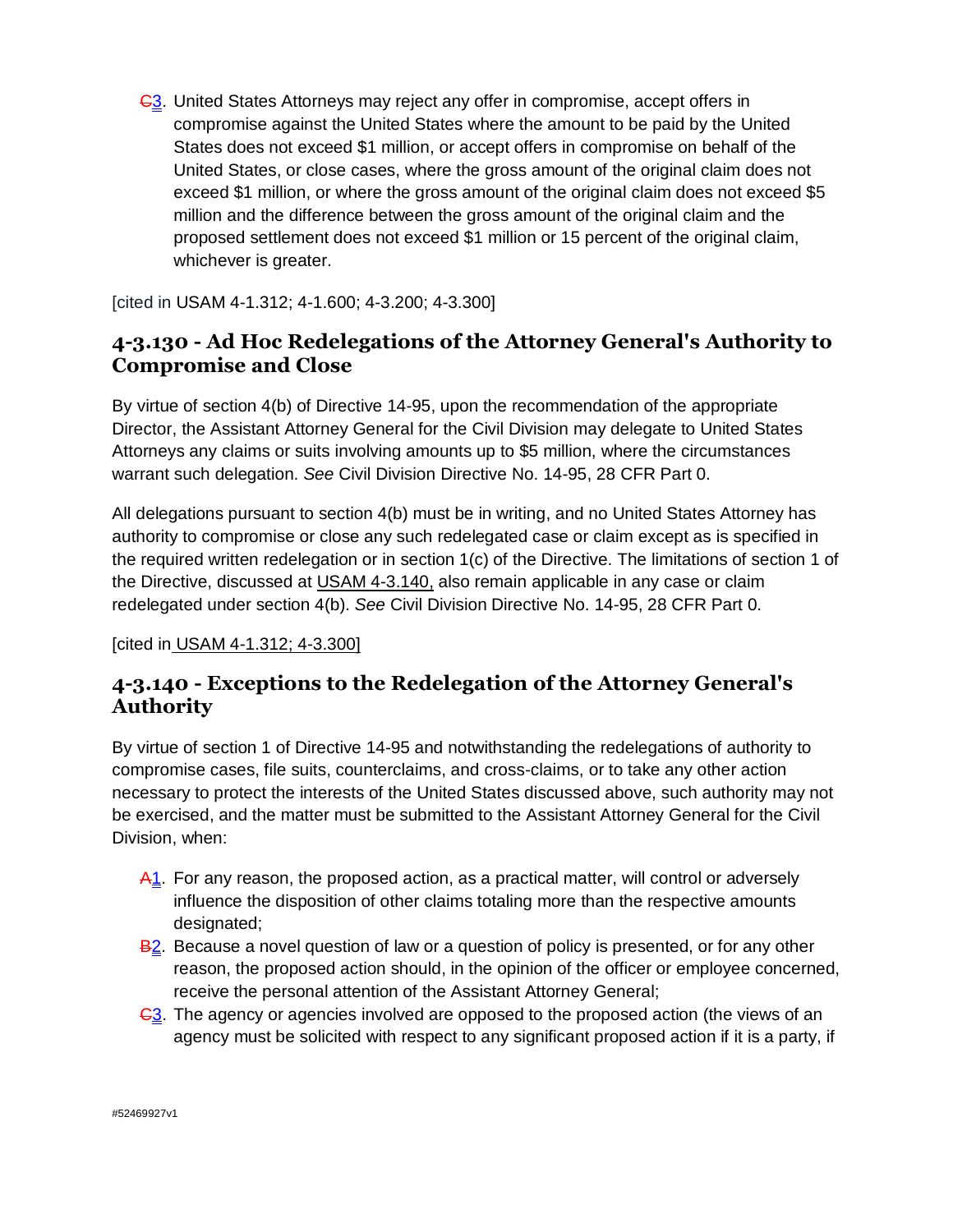it has asked to be consulted with respect to any such proposed action, or if such proposed action in a case would adversely affect any of its policies);

- $\overline{D4}$ . The United States Attorney involved is opposed to the proposed action and requests that the decision be submitted to the Assistant Attorney General for decision, or
- $E$ 5. The case is on appeal, except as determined by the Director of the Appellate Staff.

See Civil Division Directive No. 14-95, 28 CFR Part 0. See also USAM Chapter 1-44.0004.000.

[updated August 2012] [cited in USAM 4-1.600; 4-3.120; 4-3.130]

# **4-3.200 - Bases for the Compromising or Closing of Claims Involving the United States**

A United States Attorney should compromise or close a claim (the term "claim" is used in its broadest sense to include, for example, a claim that arises out of a judgment entered for or against the United States) pursuant to the authority described in USAM 4-3.120 only when one or more of the following bases for such action are present:

- A<sub>1</sub>. The United States Attorney believes that a claim of the United States is without legal merit (see 16 Op. Att'y Gen. 248 (1879); 23 Op. Att'y Gen. 631 (1902); 38 Op. Att'y Gen. 98 (1934));
- B<sub>2</sub>. The United States Attorney believes that a claim of the United States cannot be factually proven in court (see 16 Op. Att'y Gen. 259 (1879); 23 Op. Att'y Gen. 631 (1902); 38 Op. Att'y Gen. 98 (1934));
- G<sub>3</sub>. The United States Attorney believes that a different claim of the United States should be selected for the purpose of resolving an open issue of law;
- $\overline{D4}$ . The United States Attorney believes that the full amount of a claim of the United States cannot be collected in full due to the financial condition of the debtor.
	- 1. There must be a real doubt as to the government's ability to collect in full. See 12 Op. Att'y Gen. 543 (1868); 16 Op. Att'y Gen. 248 (1879); 16 Op. Att'y Gen. 259 (1879); 36 Op. Att'y Gen. 40 (1929).
	- 2. Uncertainty as to the price which property will bring on execution sale may be treated as an uncertainty as to collection. See 38 Op. Att'y Gen. 194 (1935). However, claims secured by a mortgage should not be compromised until after sale of the mortgaged property, since the government is generally entitled to both the amount the property will sell for and a deficiency judgment. In the rare instance in which such a compromise may be appropriate, a thorough appraisal by an impartial appraiser is indicated, to determine the value of the mortgaged property and avoid criticism from those who may later say they would have offered more for the property.
	- 3. A valid and provable claim, which can be collected, cannot be voluntarily relinquished. See 16 Op. Att'y Gen. 248 (1879); 21 Op. Att'y Gen. 50 (1894); 36 Op. Att'y Gen. 40 (1929).
	- 4. Compromise requires some mutuality of concession. There must be room for the play of give and take. See 16 Op. Att'y Gen. 248 (1879); 23 Op. Att'y Gen. 18 (1900); 36 Op. Att'y Gen. 40 (1929); 38 Op. Att'y Gen. 94 (1933). The adequacy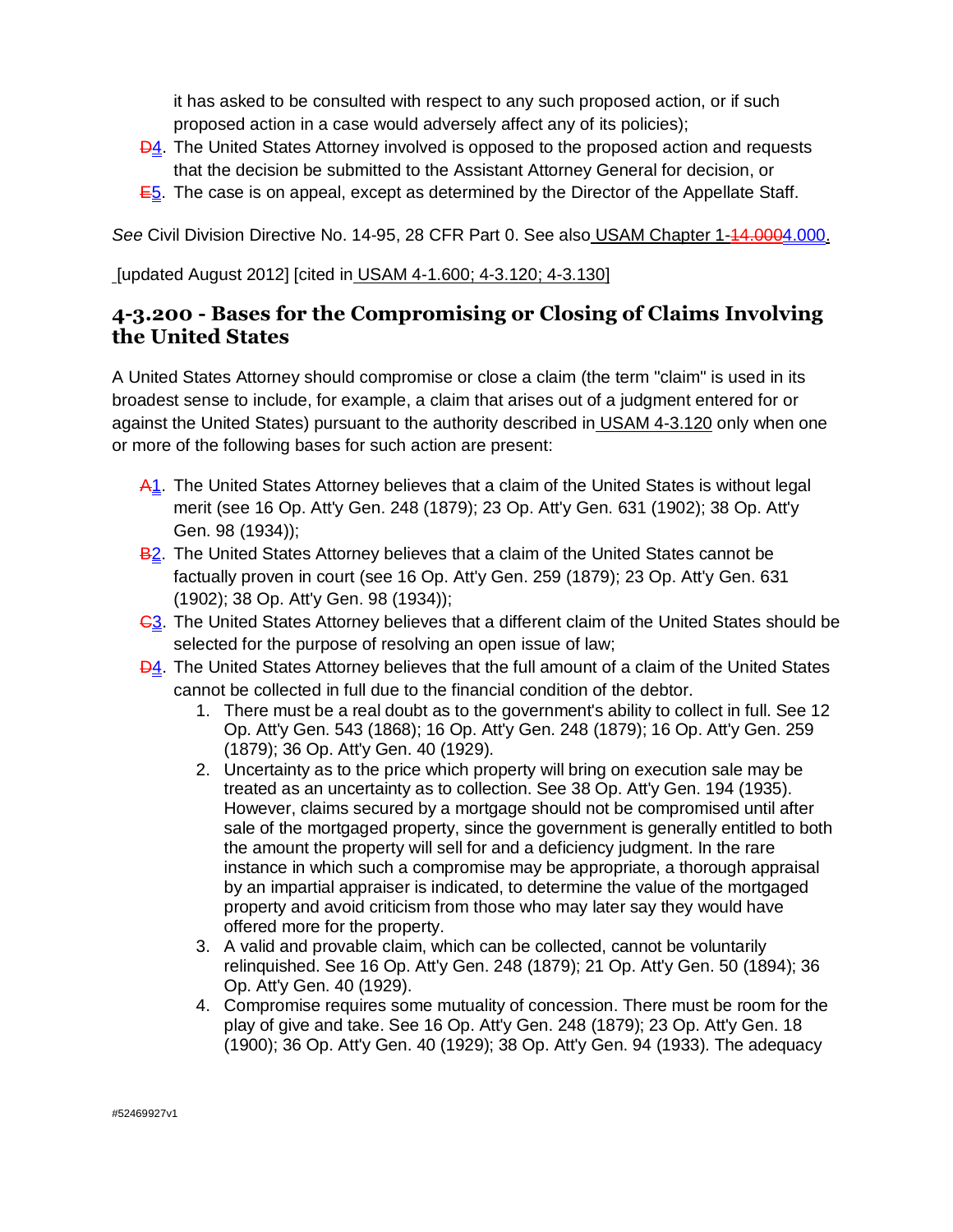of the concession is to be determined by the exercise of sound discretion. See 38 Op. Att'y Gen. 98 (1934).

- 5. Hardship, which does not involve inability to pay, is not a proper basis for settlement. See 23 Op. Att'y Gen. 18 (1900); 38 Op. Att'y Gen. 94 (1933).
- $\overline{E}$ . 5. The United States Attorney believes that the cost of collecting a claim in favor of the United States will exceed the amount recoverable (see 4 C.F.R. § 103.4);
- $F_6$ . The United States Attorney believes that compromising or closing a claim of the United States is necessary to prevent injustice (see 38 Op. Att'y Gen. 98 (1934); 38 Op. Att'y Gen. 94 (1933));
- G7. The United States Attorney believes that the enforcement policy underlying a claim of the United States will be adequately served by a compromise (see 17 Op. Att'y Gen. 213 (1881); 29 Op. Att'y Gen. 217 (1911); 31 Op. Att'y Gen. 459 (1919); as restricted by 21 Op. Att'y Gen. 264 and 36 Op. Att'y Gen. 40);
- $H_0$ . The United States Attorney believes that it is less costly to compromise a claim against the United States than to undertake further legal action in defense against the claim; or
- I9. The United States Attorney believes that a compromise of a claim against the United States is substantially more favorable than the verdict or judgment that would probably result from further litigation.

[cited in USAM 4-10.110; 4-3.230]

# **4-3.210 - Compromising Claims Against a Going Business Concern**

If a compromise with a going business concern necessitates the acceptance of payments over a period of time, the United States Attorney should obtain adequate security for deferred payments. It is also generally advisable for the United States Attorney to require a waiver of any and all claims which such a business concern has against the United States, including rights under the net operating loss carry forward and carry back provisions of the Internal Revenue Code, at least insofar as these are affected by the compromise proposal. In some situations, it may be advisable to require written consent for the audit of the concern's books and records. Consideration should also be given to having an independent appraisal of business assets as "forced sale" and "fair market" value, conducted at the concern's expense by an appraiser whose selection is subject to the approval of the United States Attorney. The United States Attorney should not accept a percentage of net profits in settlementset tlement or partial settlement of a claim. Cf. 4 C.F.R. § 103.9. Such arrangements are speculative at best; policing is difficult; and there are too many ways in which the affairs of the debtor concern can be manipulated to avoid, minimize, or postpone realization of a net profit. Corporate stock should generally not be accepted in settlement or payment of a claim in favor of the United States. Id. Managing such stock holdings places unusual burdens on client agencies. Letters of credit provide an excellent method for securing payment.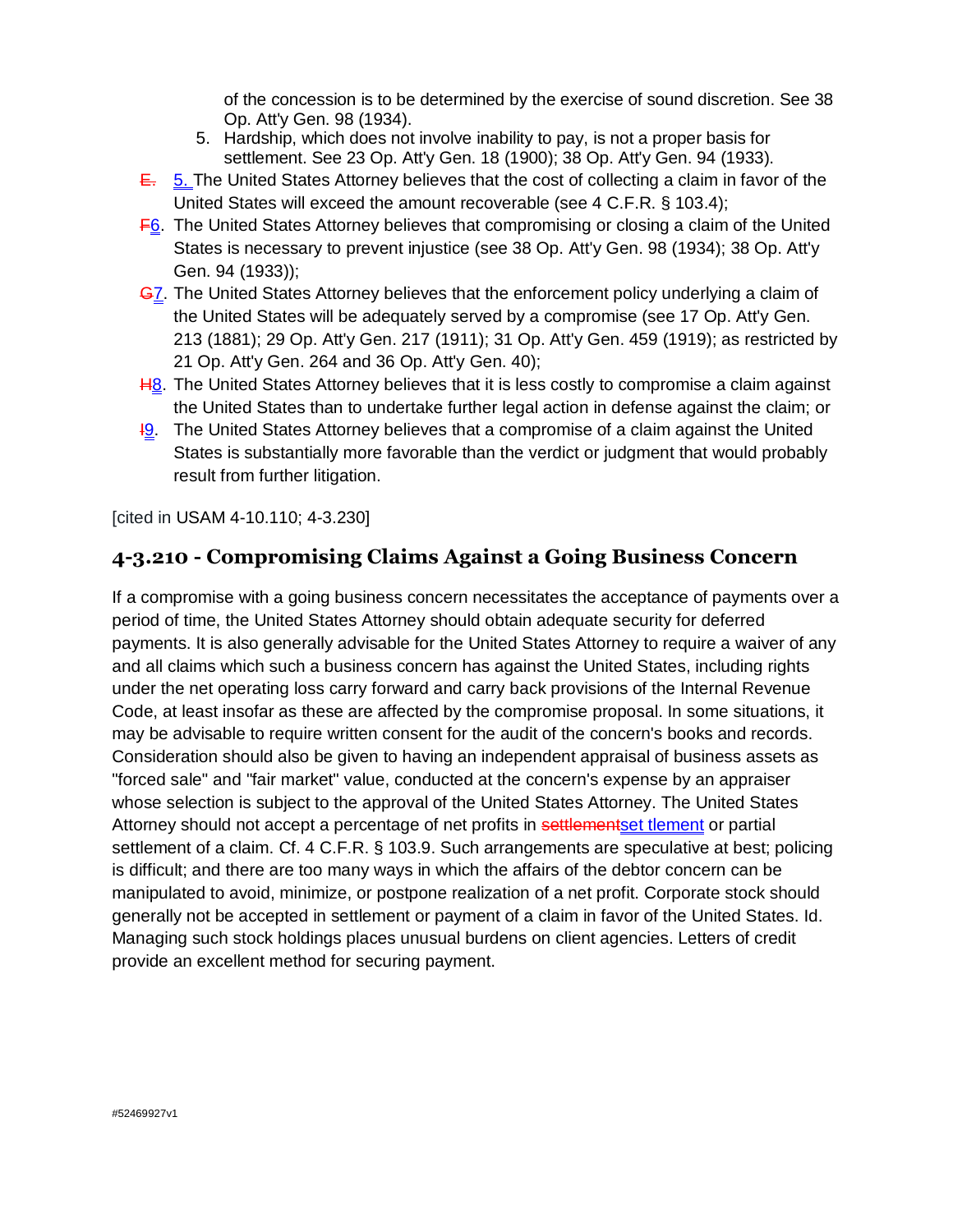# **4-3.220 - Claims in Conjunction With Bankruptcy Code Proceedings**

A United States Attorneys' acceptance of a plan for reorganization under the Bankruptcy Code amounts to the compromise of a claim in favor of the United States and is governed by the same limitations and standards. For purposes of determining the United States Attorneys' authority to accept a plan, the term gross amount of the original claim as used in Civil Division Directive No. 14-95, 60 Fed. Reg. 17456 (1995), means liquidation value. Liquidation value is the forced sale value of the collateral, if any, securing the claims plus the dividend likely to be paid for the unsecured portion of the claims in an actual or hypothetical liquidation of the bankruptcy estate. If the debtor fails to provide the information needed to consider the plan, or if inadequate time is allowed to obtain any required Department of Justice approvals for the compromise, the United States Attorney should file an objection to the plan with the bankruptcy court.

## **4-3.230 - Bases for Closing Claims Arising Out of Judgments in Favor of the United States by Returning Those Claims to the Client Agencies**

Claims arising out of judgments in favor of the United States which cannot be permanently closed as uncollectible (see USAM 4-3.200) should be returned to the referring federal agency whenever:

- A<sub>1</sub>. All other claims arising out of the same transaction have also been reduced to judgment;
- $B2$ . All monies collectible upon the claim(s) are payable to a single referring federal agency; and
- G3. The claim is uncollectible except by installment payments which debtors agree to make to the referring agency, or the claim can be enforced by other means, but such enforcement is forborne in consideration of the promise for installment payments; or the claim is presently uncollectible but has future collection potential, and the United States Attorney is not in a better position than the agency to keep the matter under surveillance.

Return is also subject to the following caveats:

- A<sub>1</sub>. The United States Attorney should be satisfied that, as a practical matter, the transfer will not adversely affect the chances of collection or the amount that will be collected.
- $B<sub>2</sub>$ . The agency must be willing to accept the transfer and must understand that it is not authorized to undertake final settlement, reduction, or release of any unpaid balance without the specific authorization of the Department of Justice, and all judicial proceedings to enforce or release judgments are to be conducted by the United States Attorney; and
- C3. The United States Attorney should consider it unlikely that the claim will be returned to him/her for further proceedings.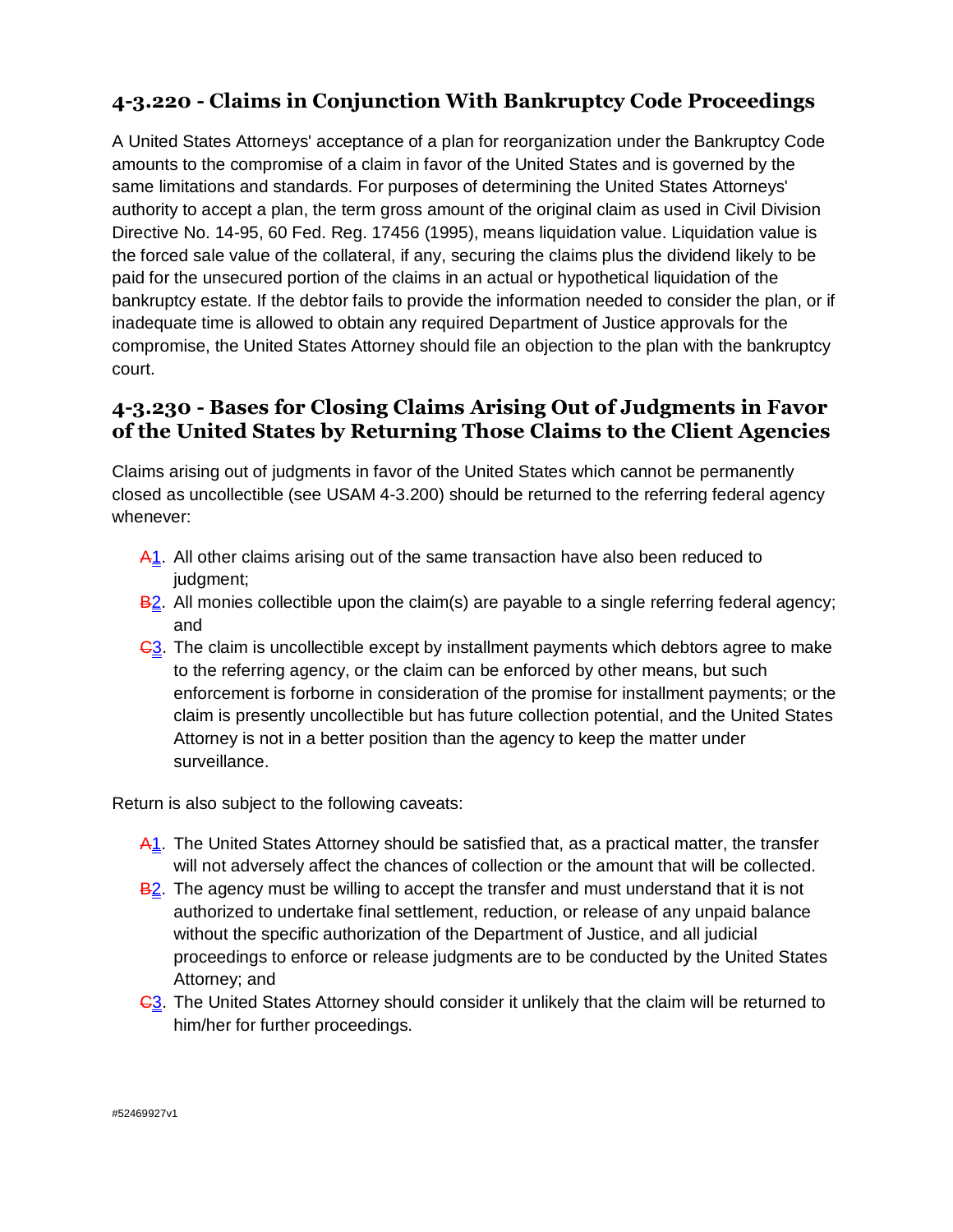## **4-3.231 - Monitoring of Payment Agreements by the Department of Veterans Affairs Debt Management Center (DMC)**

In the event a payment agreement is reached, either prior to, or after, judgment in a case involving a Department of Veterans Affairs (VA) educational allowance claim, the United States Attorney may utilize the VA's Debt Management Center (DMC) in St. Paul, Minnesota, to monitor the payments and close the file pursuant to USAM 4-3.230. Guidance on using the DMC can be found in the Civil Resource Manual 227.

[cited in Civil Resource Manual 227]

## **4-3.300 - Memoranda by United States Attorney Explaining the Compromising or Closing of Claims Within the United States Attorney's Authority**

Whenever a United States Attorney compromises or closes a claim involving the United States, pursuant to the authority as described in USAM 4-3.120 and 4-3.130, he/she should place a memorandum in the office file fully explaining the basis for the action. A copy of this memorandum should be sent to the appropriate branch of the Civil Division. This requirement is set forth at § 2(a) of Civil Division Directive No. 14-95, published in the Appendix to Subpart Y immediately following 28 C.F.R. § 0.172, 60 Fed. Reg. 17456 (1995).

[cited in USAM 4-3.400]

## **4-3.320 - Memoranda Containing the United States Attorney's Recommendations for the Compromising or Closing of Claims Beyond His/Her Authority**

The compromising of cases or closing of claims which a United States Attorney is not authorized to approve should be referred to the Civil Division official having the requisite approval authority. The referral memorandum should contain a detailed description of the matter, the United States Attorney's recommendation, and a full statement of the reasons therefor. This requirement is set forth at § 2(b) of Civil Division Directive No. 14-95, supra.

# **4-3.400 - Consummation of Compromise of Claims of the United States—Generally**

When a claim of the United States is compromised, the compromise should be effected and evidenced in the manner provided in USAM 4-3.300, et seq. No further evidence of settlement should be required, although a written settlement agreement between the debtor and the United States Attorney should be prepared. That agreement should be specifically limited to the immediate subject matter of the claim which was in fact compromised. In no case should a general release be issued to the debtor, since it is not possible to know whether the debtor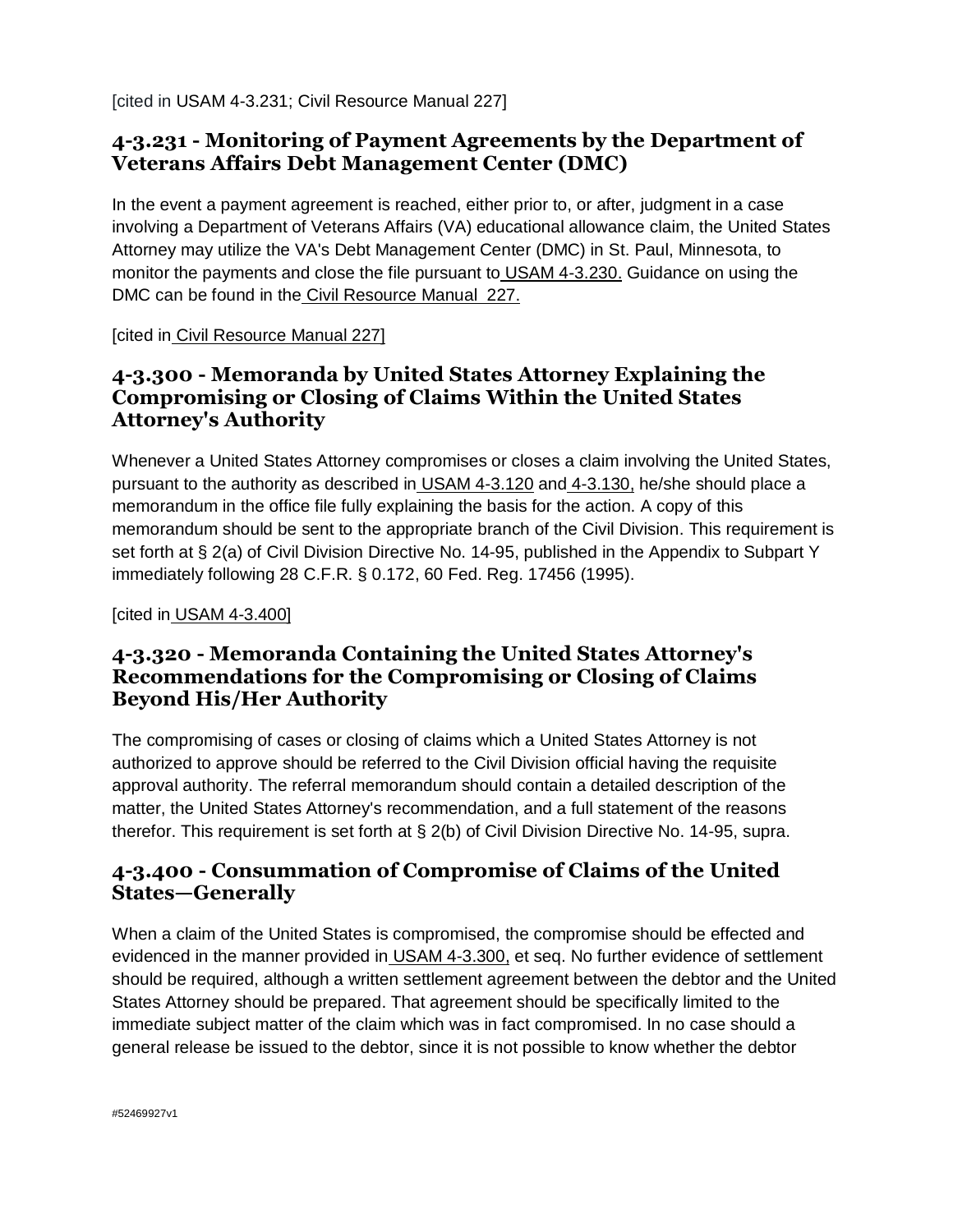owes debts to other agencies such as the Internal Revenue Service. If a compromise cannot be effected without the execution of a release, the release should be narrowly drawn, limited to the specific debt that is compromised, and should contain a specific reservation of the United States' right to proceed against other obligors.

If the compromise is made for the purpose of clearing title to a particular property, the release executed should be limited to the release of the United States' judgment lien or right of redemption as to that specific property. No release of a lien or a right of redemption should be executed without some appropriate consideration, even if the claim is questionable. If a compromise is effected with less than all obligors, care should be taken to reserve the United States' right to proceed against, or collect from, the others. A covenant not to sue, containing a specific reservation of such right, is preferable to a release (even when specifically limited) in this situation.

# **4-3.411 - Issuance of a Receipt Where Suit Has Not Been Filed**

When a compromise proposal has been accepted, and the consideration therefor has been received, no further action is required to consummate the compromise if suit has not been filed. The agency should be contacted in order to issue an IRS Form 1099-G as appropriate.

# **4-3.412 - Dismissal Where Suit Has Been Filed**

If a compromise is agreed to in a case in which the United States has filed suit, dismissal of the suit with prejudice is all that is required to evidence the settlement. If the settlement is to be paid in installments, judgment may be entered, with the defendant's permission, as security for the deferred installments. However, if this procedure has not been agreed upon as part of the compromise arrangement, and it is necessary to dismiss the suit, the dismissal should be without prejudice. See Fed. R. Civ. P. 41(a). Tort suits brought on behalf of the United States should not be dismissed in such circumstances without a written waiver of limitations, since partial payments do not toll the running of the statute of limitations.

# **4-3.420 - Consummation of Compromise of Judgments in Favor of the United States**

If the United States' claim has been reduced to judgment, and the settlement is intended by both parties to satisfy the judgment obligation in full, a satisfaction of judgment should be filed upon full payment by the debtor under the compromise. This should be sufficient to evidence the consummation of settlement. However, if more than one obligor is bound by the judgment and the settlement is only as to one obligor's debt, only a partial satisfaction of the judgment can be executed. It is appropriate to release the judgment lien as to the settling debtor's property, but not as to the property of the nonsettling debtors.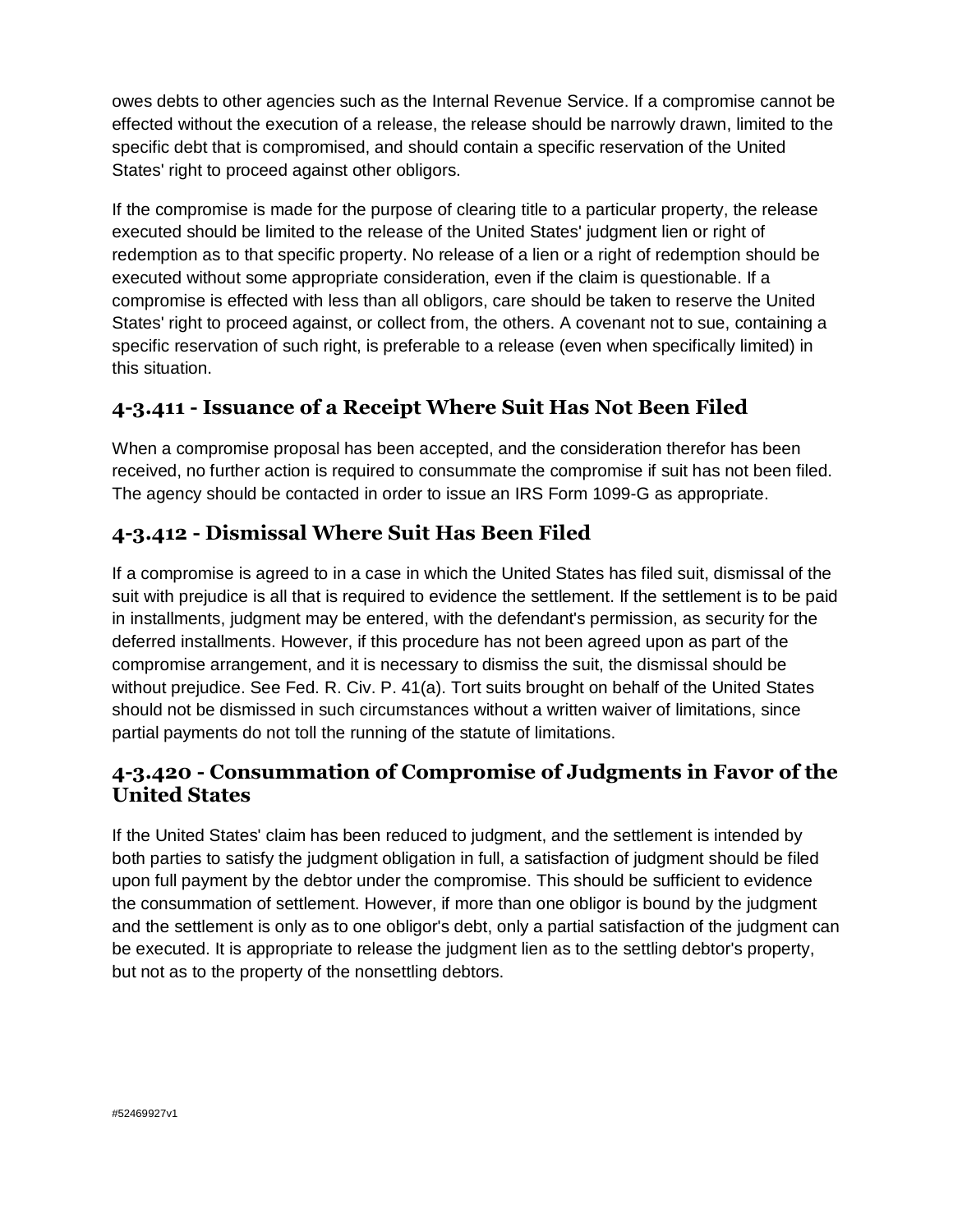# **4-3.430 - Payment of Compromises—Compromise Payable by Client Agency or Insurer**

In a limited number of instances, compromises may be payable by an insurer, surety, title insurance company, or indemnitor. In such cases, the client agency should be asked to arrange for payment, or, with the agency's acquiescence, arrangements for payment can be made directly with the insurer, surety, or indemnitor. Some "sue and be sued" officials or agencies can pay claims from appropriations or revolving funds. In such cases, payment should be obtained from the client agency. It is preferable that compromises of claims arising out of the operations of certain government corporations and the shipping operations of the Maritime Administration be handled in the same manner as claims in favor of the government. Should circumstances warrant, these claims may be compromised by entry of an order approving the compromise.

Compromises of suits under the Tucker Act (28 U.S.C. § 1346(a)(2)) and the Suits in Admiralty Claims Act (46 U.S.C. § 741, et seq.) may, in unusual circumstances, be payable from appropriated funds of the client agency. However, generally it will be necessary to enter a consent judgment upon compromise, in order to obtain payment. Compromise of suits involving minors and other persons under legal disability, or by executors or administrators, should be approved by the local probate, orphan's, surrogate's, or other court of competent jurisdiction, where such approval is required by applicable state law. It is preferable that the amount of proper attorneys' fees which are to be paid from the settlement proceeds be specified in the settlement agreement. If this is not done, a separate check cannot be issued payable to the attorney. Arrangements should be made for all payments of compromises to be made through the USAO, in order that the check may be exchanged for dismissal of suit with prejudice, or an appropriate release or covenant not to sue.

# **4-3.432 - Payment of Compromises—Federal Tort Claims Act Suits**

Compromises of suits in excess of the United States Attorneys' delegated authority must receive explicit and advance approval through the Civil Division of the Department of Justice, regardless of whether or not the case otherwise has been delegated for direct handling to the USAO. A memorandum setting forth the basis for the compromise should be forwarded to the Civil Division along with all material, including pleadings, necessary to understand the litigation and the basis for the settlement. Thereafter, the USAO will be advised of the action taken on the recommendation of the settlement.

After approval, the settlement agreement may be forwarded by the United States Attorney directly to the Department of the Treasury (or, 1. in Postal Service cases, to the Postal Service; or 2. in Federally Supported Health Center cases, to HHS). Compromises in suits under the Federal Tort Claims Act, the Suits in Admiralty Act or the Public Vessels Act, are payable in the same manner as judgments. In no event should the settlement be forwarded to Treasury, the Postal Service, or HHS prior to approval from the Justice Department, except when cases are settled within the United States Attorneys' delegated authority.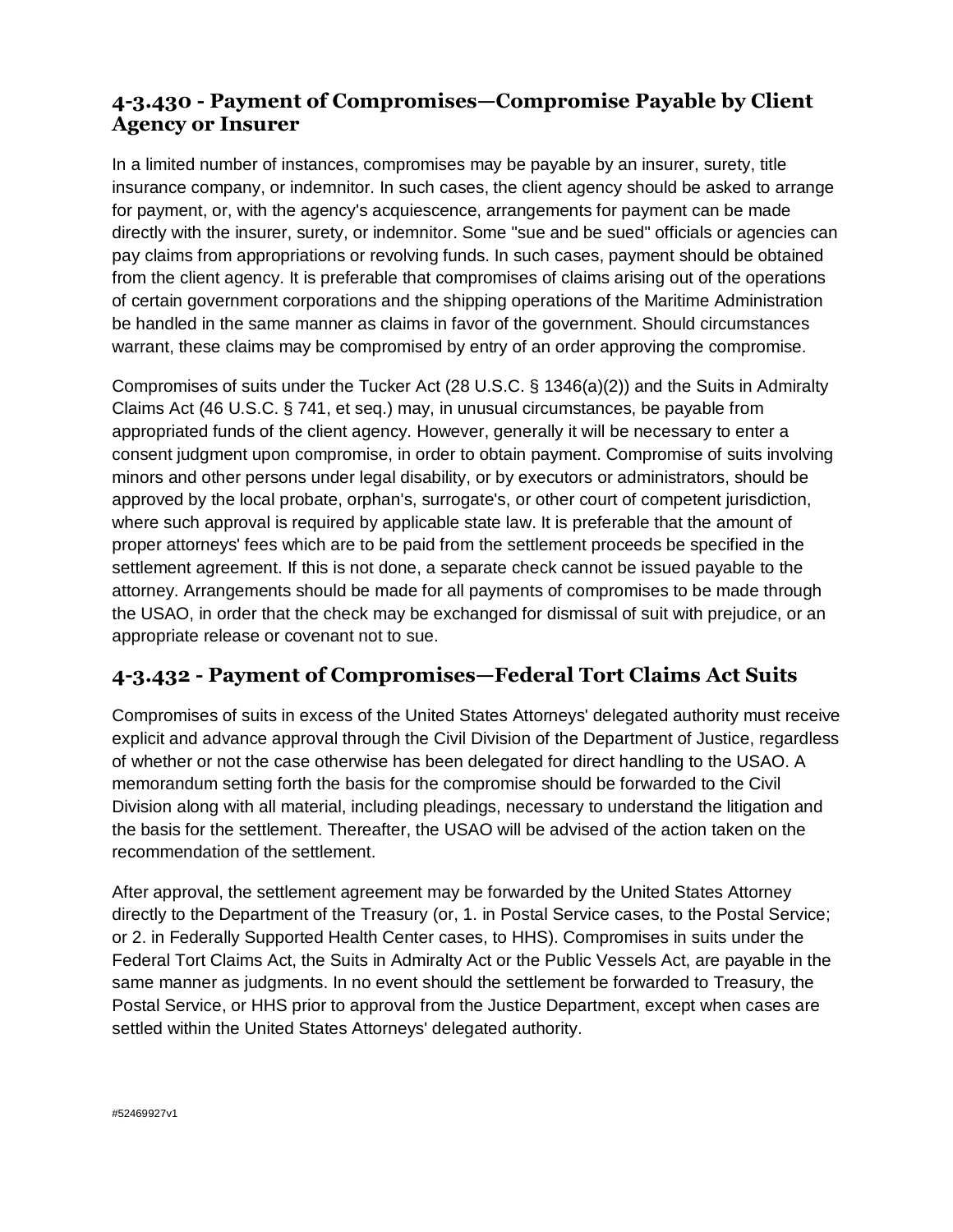See Section USAM 4-10.000 of this manual for the letters and forms to be used when sending compromises or settlements to the Treasury, the Postal Service, or HHS for payment.

‹ 4-2.000 -Instituting Action up 4-4.000 -Commercial Litigation ›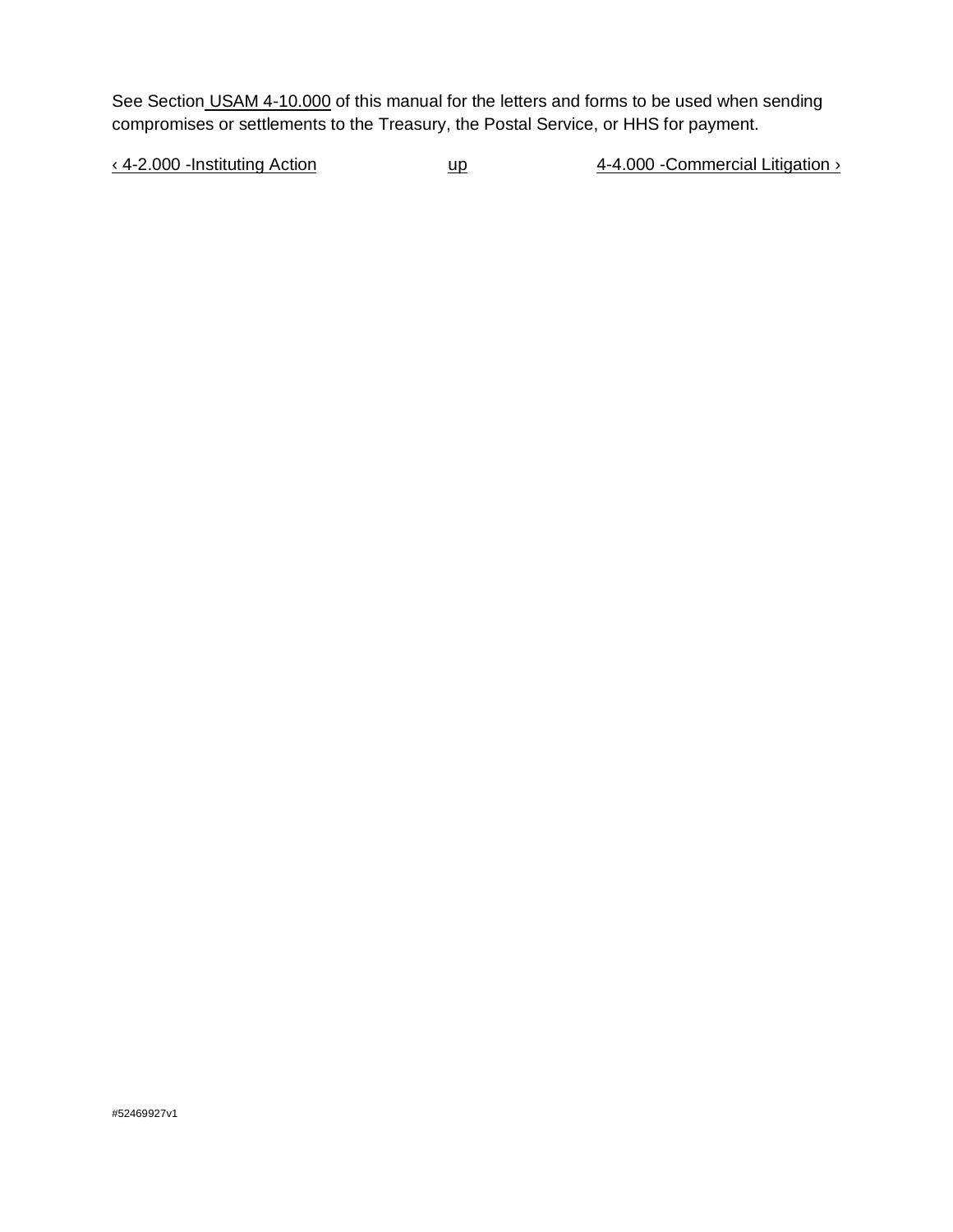<sup>6</sup> United States Department of Justice

|  |  |  |  |  | Offices of the United States Attorneys |
|--|--|--|--|--|----------------------------------------|
|--|--|--|--|--|----------------------------------------|

| OFFICES of THE          |
|-------------------------|
| UNITED STATES ATTORNEYS |

| э. |  |
|----|--|
|    |  |

#### **HOME INDEX SEARCH U.S. ATTORNEYS**

U.S. Attorneys » U.S. Attorneys' Manual » Title 1: Organization and Functions

## **1-12.000 - Coordination Ofof Parallel Criminal, Civil, Regulatory, and Administrative Proceedings**

The Attorney General issued a policy statement on January 30, 2012, to update and further strengthen the Department's longstanding policy that Department prosecutors and civil attorneys handling white collar matters should timely communicate, coordinate, and cooperate with one another and with agency attorneys to the fullest extent appropriate to the case and permissible by law, whenever an alleged offense or violation of federal law gives rise to the potential for criminal, civil, regulatory, and/or agency administrative parallel (simultaneous or successive) proceedings.

Every United States Attorney's Office and Department litigating component should have policies and procedures for early and appropriate coordination of the government's criminal, civil, regulatory, and administrative remedies. Such policies and procedures should stress early, effective, and regular communication between criminal, civil, and agency attorneys to the fullest extent appropriate to the case and permissible by law, and should specifically address the following issues, at a minimum:

• **Intake:** From the moment of case intake, attorneys should consider and communicate regarding potential civil, administrative, regulatory, and criminal remedies, and explore those remedies with the investigative agents and other government personnel;

• **Investigation:** During the investigation, attorneys should consider investigative strategies that maximize the government's ability to share information among criminal, civil, and agency administrative teams to the fullest extent appropriate to the case and permissible by law, including the use of investigative means other than grand jury subpoenas for documents or witness testimony; and

• **Resolution:** At every point between case intake and final resolution (e.g., declination, indictment, settlement, plea, and sentencing), attorneys should assess the potential impact of such actions on criminal, civil, regulatory, and administrative proceedings to the extent appropriate.

In a September 9, 2015 policy statement, the Deputy Attorney General re-emphasized the importance of parallel actions to the Department's efforts to hold accountable individuals who commit corporate malfeasance. As stated in that memorandum, early and regular communication between civil attorneys and criminal prosecutors handling corporate investigations can be crucial to our ability to effectively pursue individuals in these matters. Consultation between the Department's civil and criminal attorneys, together with agency attorneys, permits consideration of the fullest range of the government's potential remedies and promotes the most thorough and appropriate resolution in each case. Criminal attorneys handling corporate investigations should notify civil attorneys as early as permissible of conduct that might give rise to potential individual civil liability, even if criminal liability continues to be sought. Further, if there is a decision not to pursue a criminal action against an individual – due to questions of intent or burden of proof, for example – criminal attorneys should confer with their civil counterparts so that the civil attorneys may make an assessment under applicable civil statutes. Likewise, if civil attorneys believe that an individual identified in the course of their corporate investigation should be subject to a criminal inquiry, that matter should promptly be referred to criminal prosecutors, regardless of the current status of the civil corporate investigation. Department attorneys should be alert for circumstances where concurrent criminal and civil investigations of individual misconduct should be pursued. Coordination in this regard should happen early, even if it is not certain that a civil or criminal disposition will be the end result for the individuals or the company. While parallel proceedings must be handled carefully in order to avoid allegations of improper release of grand jury material or abuse of civil process, when conducted properly, they can complement one another and serve the best interests of law enforcement and the public.